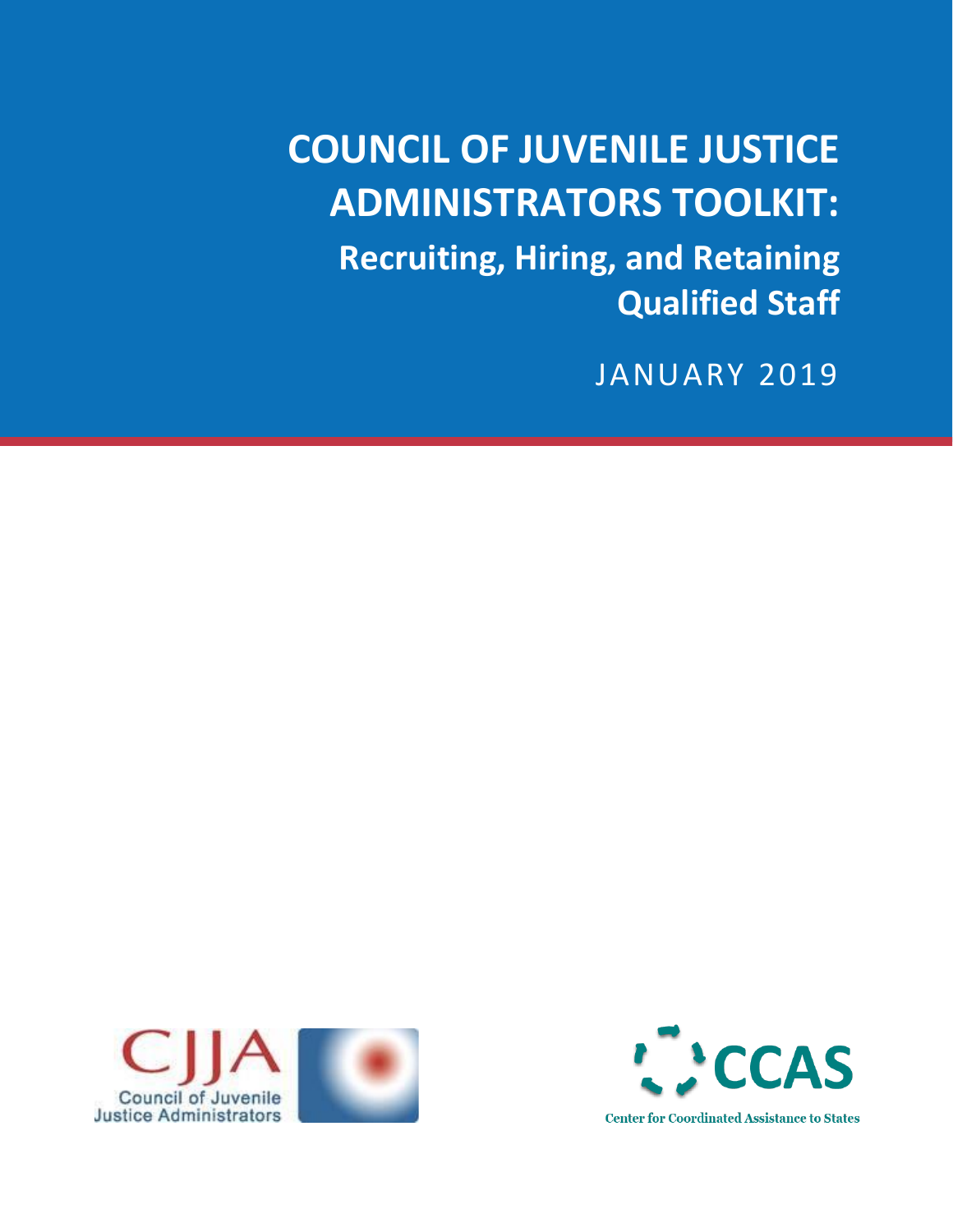This toolkit was prepared by the Council of Juvenile Justice Administrators (CJJA) with support from the Office of Juvenile Justice and Delinquency Prevention (OJJDP) through the Center for Coordinated Assistance to the States (CCAS). CCAS is a cooperative agreement among the U.S. Department of Justice, Office of Juvenile Justice and Delinquency Prevention, and the American Institutes for Research (AIR). CJJA partners with AIR and the Center for Juvenile Justice Reform at Georgetown University to assess the need for and coordinate the delivery of highquality research-driven training and technical assistance to improve juvenile justice policy and practice.

This document was prepared under Cooperative Agreement Number 2014-MU-FX-K001 from the Office of Juvenile Justice and Delinquency Prevention, Office of Justice Programs, U.S. Department of Justice. The opinions, findings, conclusions, or recommendations expressed in this document are those of the authors and do not necessarily represent the official position or policies of the U.S. Department of Justice.

This project offers training and technical assistance (TTA) to jurisdictions selected through the CCAS application process. Applicants approved for assistance will participate in a cohort of agencies beginning in early 2019. TTA will include access to subject matter experts through educational webinars and virtual trainings.

#### **Workgroup Members:**

- Michael Dempsey, Executive Director, CJJA
- Wendi Faulkner, Assistant Executive Director, CJJA
- Sharon Pette, CJJA Consultant / Lead Author (Effective System Innovations LLC [ESI]); [www.rapidesi.com;](http://www.rapidesi.com/) [sharon@rapidesi.com](mailto:sharon@rapidesi.com)
- Teresa Abreu, former Deputy Executive Director, Cook County Juvenile Temporary Detention Center and CJJA Associate Member
- Jackie Chamberlain, Public Information Officer, Utah Division of Juvenile Justice Services
- Margaret Chow-Menzer, Deputy Commissioner of Administration and Finance, Massachusetts Department of Youth Services (DYS)
- Renee Jenkins, HR Recruitment Manager, Ohio Department of Human Services, Division of Youth Services (DYS)
- Penny Sampson, Regional Director of Initiatives and Strategy, Rite of Passage and CJJA Associate Member

**CJJA would like to thank our CCAS partners for the technical guidance and expertise provided during the development of this toolkit. Their contributions and support led to the development of this valuable resource for the field of juvenile justice.**

Copyright © 2019 Council of Juvenile Justice Administrators (CJJA) All rights reserved.

Except as permitted under the United States Copyright Act of 1976, no part of this publication may be reproduced or distributed in any form or by any means or stored in any database or retrieval system, without prior permission of CJJA.

#### **Suggested citation:**

Council of Juvenile Justice Administrators. (2019). *Council of Juvenile Justice Administrators toolkit. Recruiting, hiring, and retaining qualified staff.* Braintree, MA: Author. Retrieved fro[m http://cjja.net/publications/](http://cjja.net/publications/)

Copies of this toolkit and its appendices can be downloaded at [http://cjja.net/publications/.](http://cjja.net/publications/)

Council of Juvenile Justice Administrators 350 Granite Street, Suite 1203 | Braintree, MA 02184 | Tel: 781-843-2663 | Fax: 781-843-1688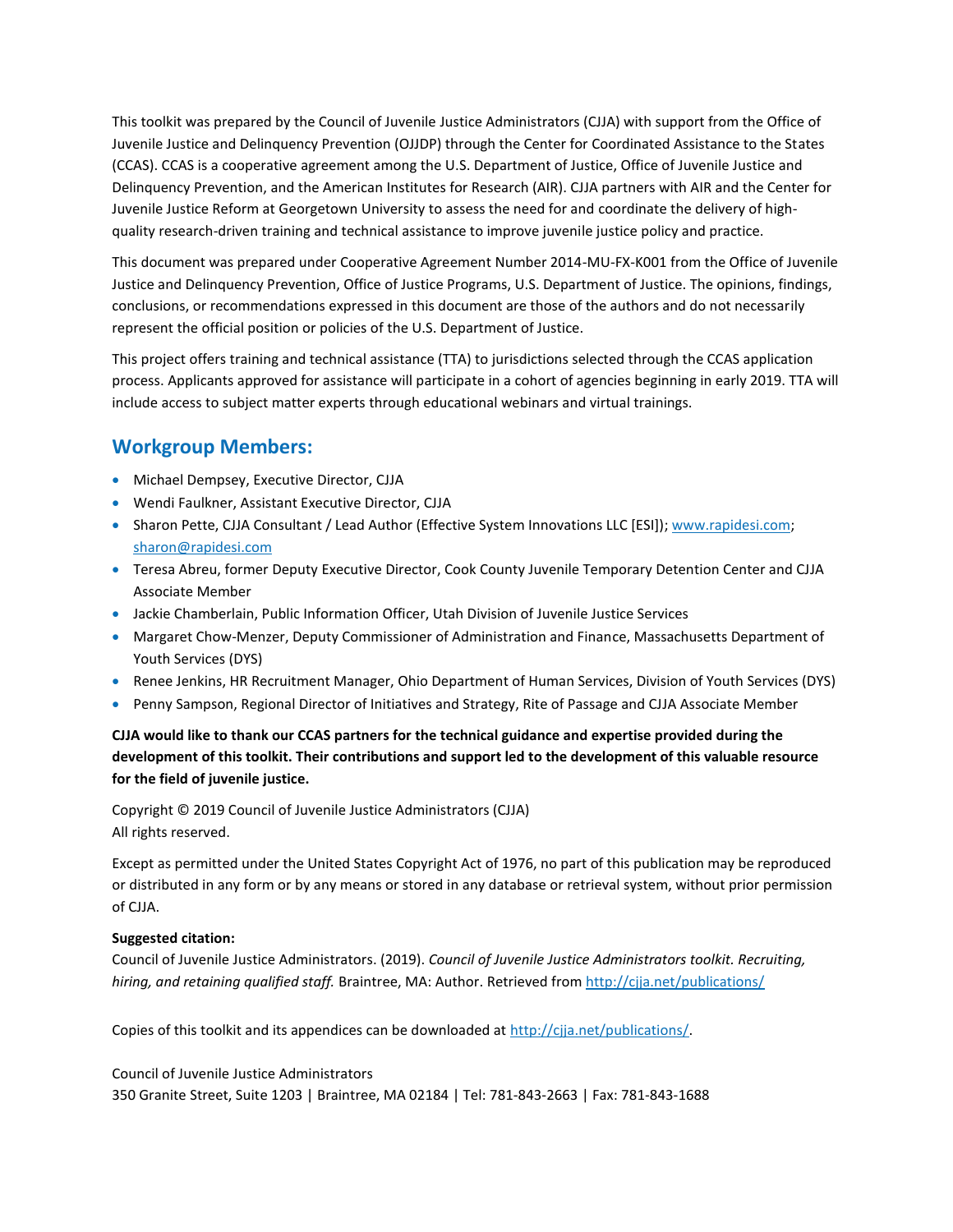# **Contents**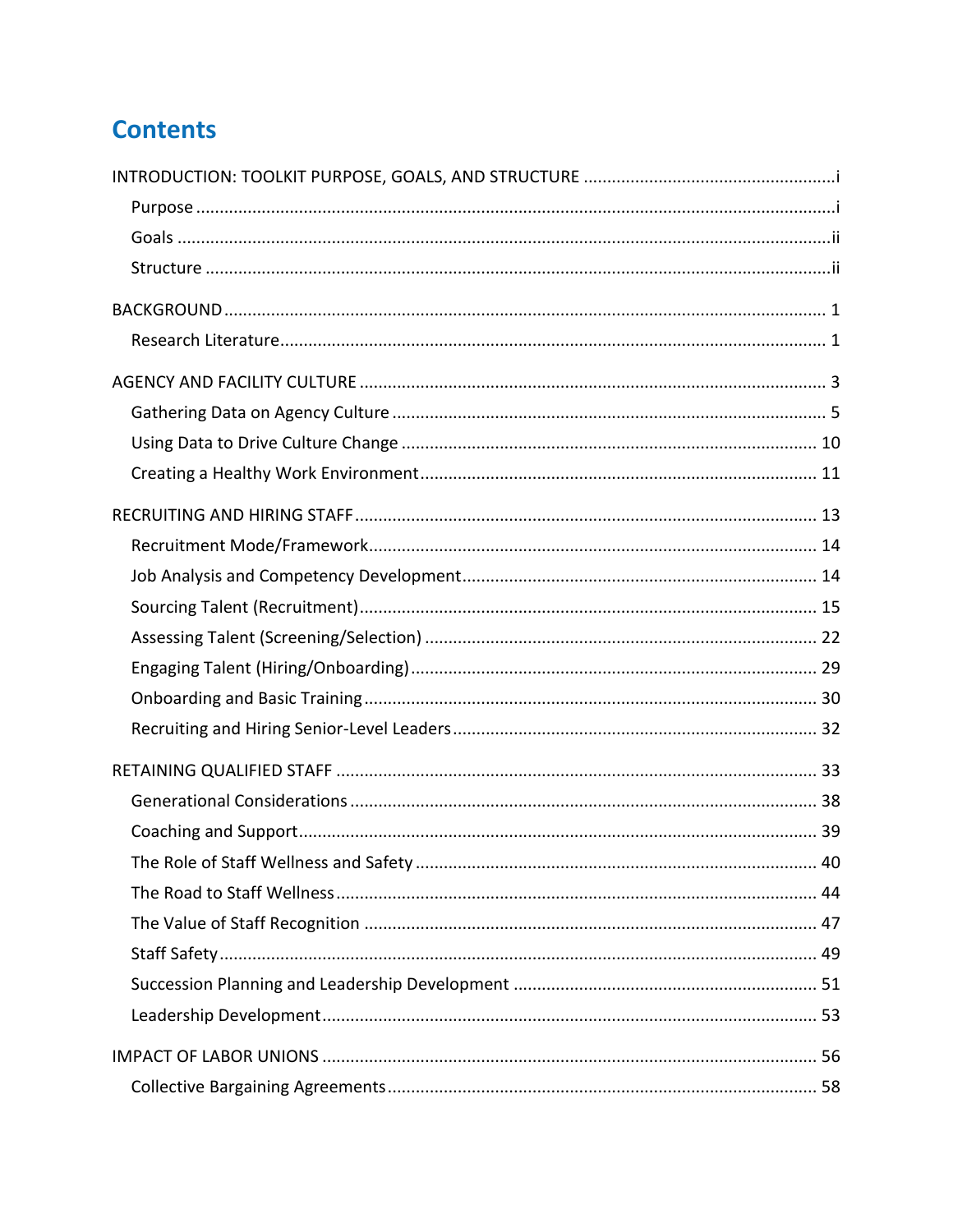# **Exhibits**

| Exhibit 1. Ohio Department of Youth Services Sample Stay Interview Questions  8        |
|----------------------------------------------------------------------------------------|
| Exhibit 2. Analysis of Articles From Major U.S. Newspapers' Portrayal of Corrections   |
|                                                                                        |
|                                                                                        |
|                                                                                        |
| Exhibit 5. Correlations Between Assessment Methods and Job Performance  25             |
|                                                                                        |
|                                                                                        |
|                                                                                        |
| Exhibit 9. Strategies to Attract and Retain Generation X, Millennial, and Generation Z |
|                                                                                        |
|                                                                                        |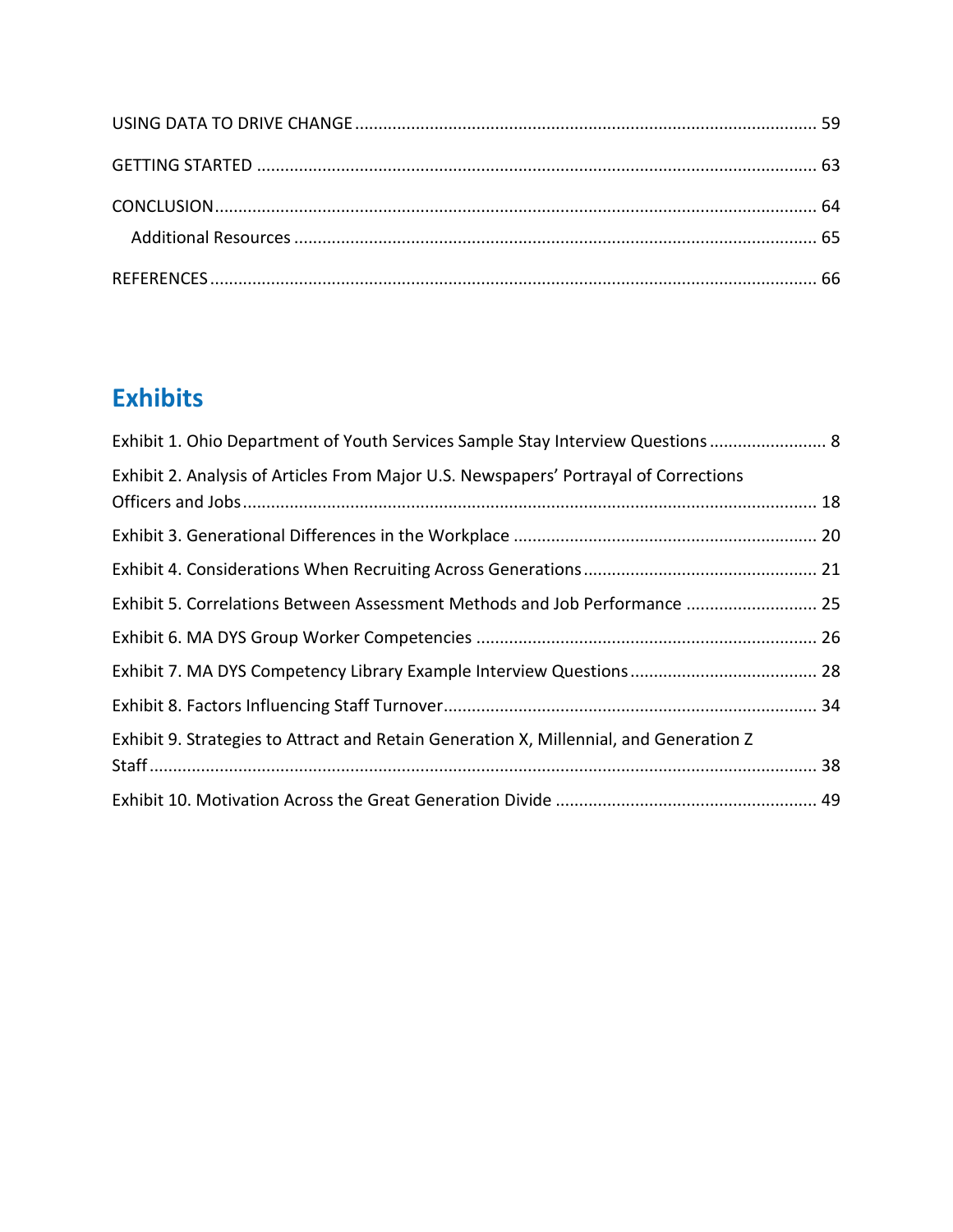# <span id="page-4-0"></span>**INTRODUCTION: TOOLKIT PURPOSE, GOALS, AND STRUCTURE**

### <span id="page-4-1"></span>**Purpose**

During the past two decades, the issue of hiring and retaining juvenile justice staff has received increased attention. As the body of evidence-based research has grown, juvenile justice agencies throughout the nation have embraced a reformative approach to working with youthful offenders. Although data show the positive impact of using research-proven treatment approaches, employing such approaches has created challenges with hiring and retaining qualified and competent staff. Traditionally, the role of a "juvenile correctional officer" was solely to maintain safety and security and control the population. More recently, the role of a juvenile direct care staff worker has shifted to that of a "counselor" who leads youth in developing skills through role modeling and mentoring. Many jurisdictions require direct care staff to engage with youth using a strengths-based approach and techniques such as therapeutic coaching, interactive supervision, and supportive skill development. As such, juvenile justice facilities must seek individuals who possess a unique skill set and whose personality characteristics and qualifications can foster healthy coping, living, and relationship skills. Many agencies find themselves asking: *How do we find qualified staff? How do we know potential candidates will be a good fit for our agency/facility? How do we retain these staff members long term?*

Staff recruitment, hiring, and retention are complex issues that must be closely examined. Finding staff who are a good fit for the agency/facility and determining what motivates staff to stay in their positions are key areas for exploration. Research has shown that these components have a costly impact on facility culture, financial resources, and youth outcomes. More specifically:

- **Staff departures increase the risk of serious incidents.** Vacancies can lead to a reduced staff-to-youth ratio and increase the risk of youth and staff injuries.
- **High staff turnover increases stress on direct care staff.** High staff turnover leads to frequent use of mandatory overtime, as supervisors attempt to cover critical vacancies (e.g., mandatory posted positions). Regular use of mandatory overtime promotes staff burnout, which can reduce staff's ability to engage with youth and increase the likelihood staff will leave their positions.
- **Decreased therapeutic interactions result in less-than-desired youth outcomes and failure to achieve the agency mission.** Much of the "treatment" in a juvenile justice facility setting

**i**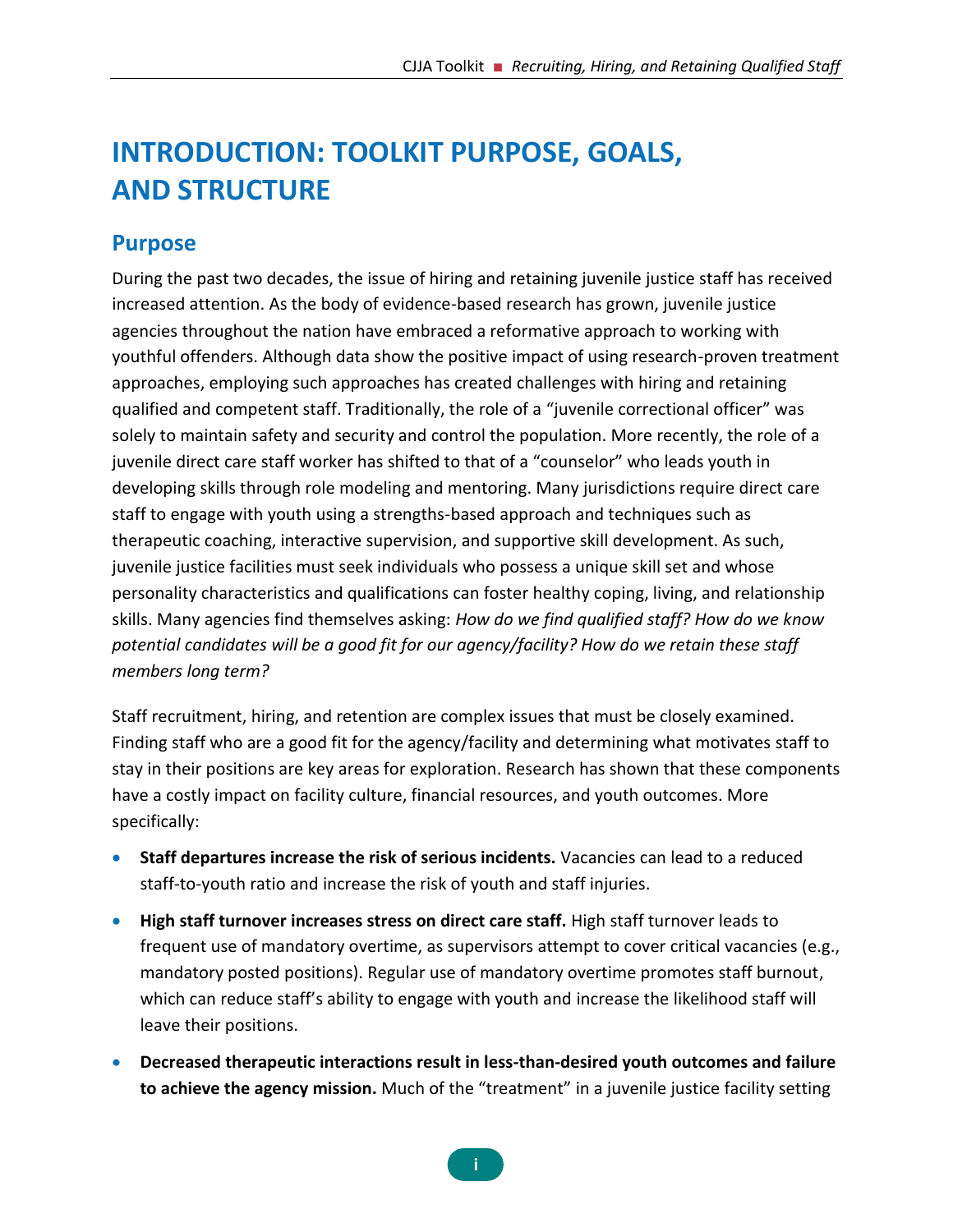occurs in the context of daily staff interactions with youth. The staff-to-youth relationship is a vital component in helping youth achieve their goals. Operating with less than adequate staffing levels or a facility using mostly temporary staff to cover vacancies can dilute the therapeutic nature of the staff-to-youth interaction. Consequently, high staff turnover can jeopardize an agency's ability to achieve its mission and positively impact the lives of the youth it serves.

• **Staff turnover is financially costly.** High staff turnover forces an agency to cope with unanticipated expenses such as overtime costs, workers compensation claims, and legal fees that result from an increased number of serious incidents. In addition, hiring staff is a significant resource investment (e.g., training, coaching, uniforms), and losing even one direct care staff can cost an agency thousands of dollars.

#### <span id="page-5-0"></span>**Goals**

This toolkit aims to provide juvenile justice facilities with specific strategies for recruiting, hiring, and retaining direct care staff. The toolkit provides examples, templates, and tools that may be used to improve current practices and, ultimately, to select and retain qualified staff. Specifically, the toolkit aims to:

- share literature on best practices for recruiting and retaining direct care staff;
- explore factors contributing to staff retention and turnover;
- provide specific strategies for recruiting, hiring, and retaining competent staff; and
- offer a series of steps to consider within each section.

This toolkit is not intended to be an all-encompassing solution or "magic bullet." Rather, it serves as an introductory guide to assist juvenile justice agencies in stabilizing their direct care workforce. The Council of Juvenile Justice Administrators (CJJA) has drawn from the research in a variety of social service settings (e.g., adult prisons, adult jails, juvenile justice agencies, and child welfare organizations) to guide readers in developing a detailed plan for improving hiring and retention practices to reflect individual facility needs and requirements.

### <span id="page-5-1"></span>**Structure**

Although the issue of hiring and retaining qualified staff impacts all positions, this toolkit focuses on direct care staff to allow for a more comprehensive discussion of each workforce development area. In addition, research supports that one of the most challenging issues facing juvenile justice agencies today is hiring and retaining quality frontline staff. Work environment stressors and safety concerns play a significant role in high staff turnover rates and, therefore, are discussed in detail throughout this manual.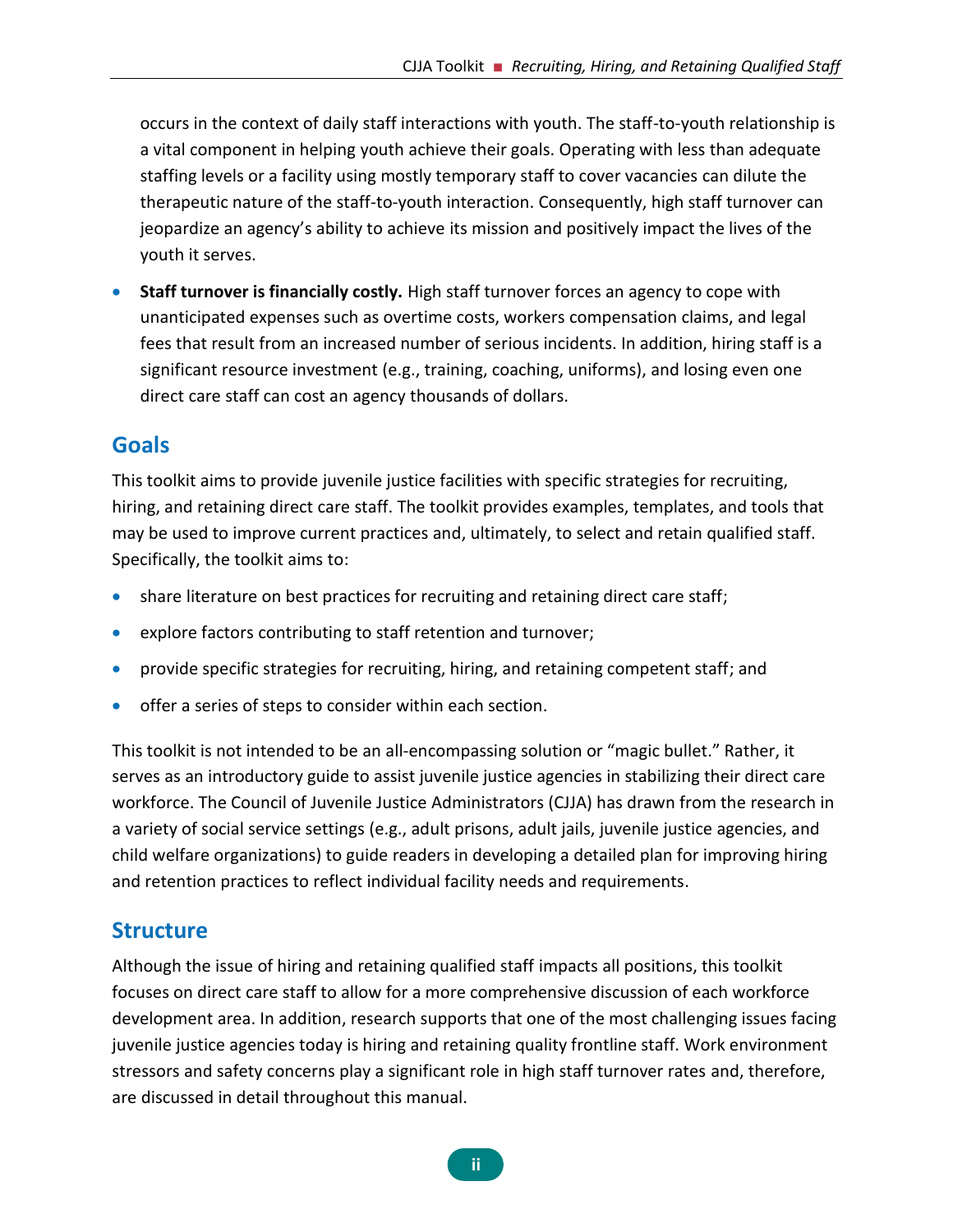This toolkit consists of nine interrelated sections. It is important to understand that the greatest likelihood of success will come from strategically addressing each of the identified toolkit components. These components include:

- **Background**
- Agency and Facility Culture
- Recruiting and Hiring Staff
- Staff Retention
- Succession Planning and Leadership Development
- Impact of Labor Unions
- Using Data to Drive Change
- Getting Started
- The Role of Staff Wellness and Safety

Examples of forms, surveys, and other tools used by juvenile justice agencies throughout the country are provided for reference in the [CJJA Staff Recruitment and Retention Shared](https://1drv.ms/f/s!Ais_7JaHgPh3gotIWHCtPx1afGqKHg)  [Resource Folder,](https://1drv.ms/f/s!Ais_7JaHgPh3gotIWHCtPx1afGqKHg) which can be accessed throughout the document.

The toolkit is designed for readers to use the sections of most relevance to their facility's need. Above all, the authors hope readers gain valuable insight that enhances current practices related to building and sustaining a qualified workforce.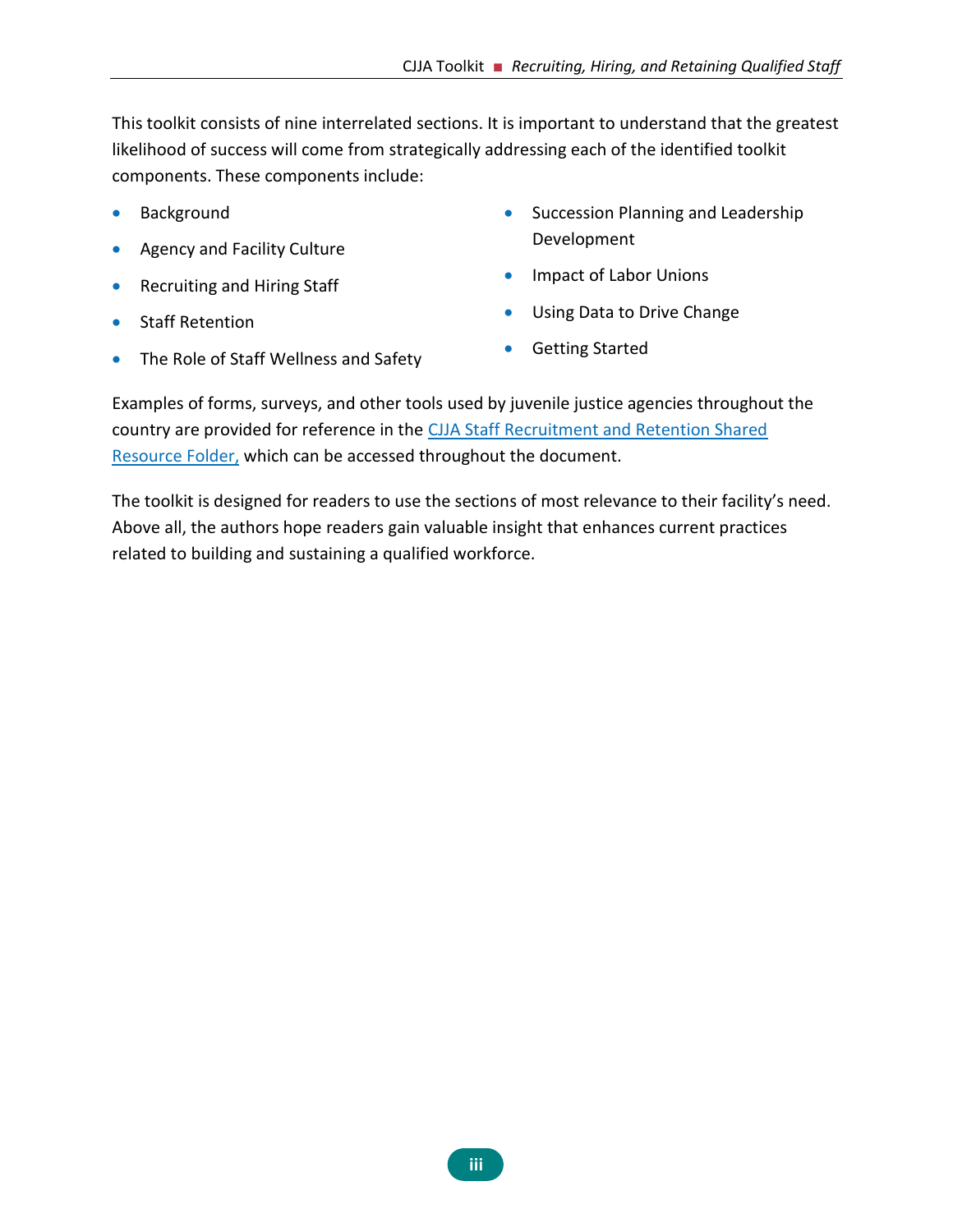# <span id="page-7-0"></span>**BACKGROUND**

## <span id="page-7-1"></span>**Research Literature**

Many social service sectors (e.g., child welfare, juvenile justice, health care) have struggled with hiring and retaining adequate qualified staff. In recent years, juvenile justice agencies throughout the country have increased attention and resources to examine and solve the issue of high staff turnover. At the core of this issue, three main questions arise:

- How do organizations hire qualified staff who are dedicated to the youth they serve?
- What factors influence staff retention?
- What are effective strategies for ensuring direct care staff remain with the agency?

Research studies have estimated turnover among direct care staff in juvenile justice facilities to be between 20% and 25% per year (Minor, Wells, Angel, & Matz, 2011; Wright, 1993, as cited in Mikytuck & Cleary, 2016). One study found that "approximately a quarter of newly hired staff resigned from state-operated juvenile correctional facilities within the first year of being hired and trained" (Minor, Wells, Angel, & Matz, 2011, as cited in Wells, Minor, Lambert, & Tilley, 2016, p. 1558).

It comes as no surprise that high staff turnover easily becomes a financial burden for an agency and the larger system. Studies have estimated that when an employee exits, it costs an average of \$31,000 per exiting employee resulting from resources needed for recruiting, training, and onboarding new staff (Minor et al., 2011). Costs are likely significantly higher for juvenile justice agencies because of the role of juvenile justice direct care staff, including teaching skills, leading groups, coaching, and using de-escalation tactics. These staff skills require specialized training and ongoing coaching for new staff to become proficient, which are costly.

High turnover rates present more than negative fiscal impacts. Finn (2000, as cited in Mikytuck & Cleary, 2016) explains that a pattern of repeated turnover begins a cycle of decreased staff morale, which leads to diminished productivity. This scenario translates to decreased staff engagement with youth. In addition, high turnover rates in juvenile justice facilities create safety risks born from leaving new direct care staff, who are not yet proficient in handling significant events, to fend for themselves. Wells et al. (2016) encapsulate the negative impact of turnover:

Turnover can undermine effectiveness by creating personnel shortages, causing existing staff to be overworked, hampering staff morale, destabilizing daily operations, and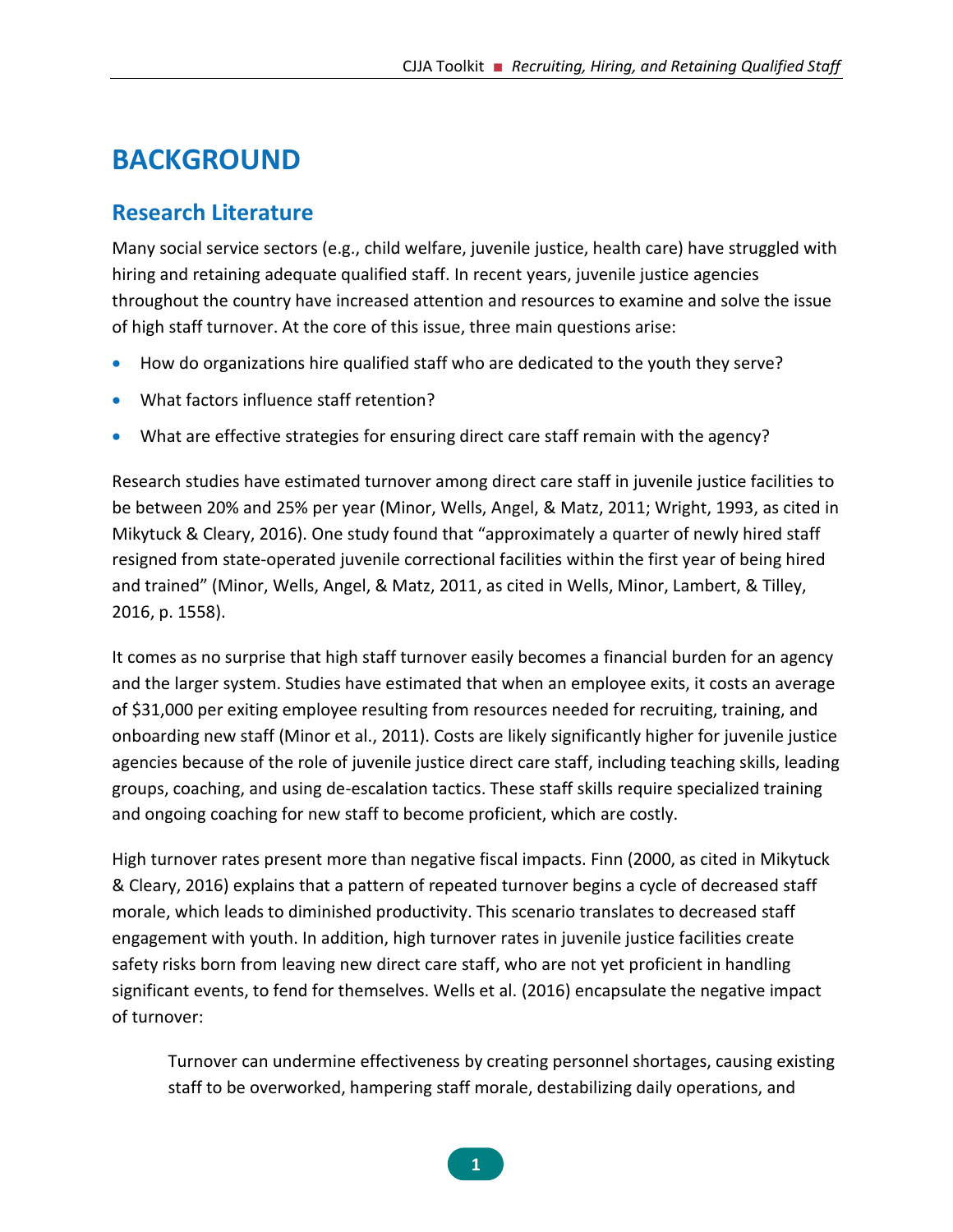hurting the agency's public image…. Resources expended in response to turnover (e.g., processing separations, paying overtime to cover vacancies, training new staff, etc.) and turnover intent (e.g., picking up slack for employees who want or plan to leave) are resources that cannot be devoted to either (a) programming and services to promote offender betterment or (b) improvements in pay, benefits, and work conditions that might better control staff turnover. (p. 1559)

Further, staff engagement can be greatly impacted by turnover. Research shows voluntary turnover is more common than involuntary turnover in corrections. In addition, voluntary turnover is more costly and disruptive to an organization because voluntary turnover tends to claim higher performing employees (Blakely & Bumphus, 2004; Price, 1977; and Wright, 1993; as cited in Wells et al., 2016). Although research is mixed as to whether a person's intent to leave predicts actual turnover, Lambert (2001, as cited in Wells et al., 2016) cautions that intent to leave is often linked with lower productivity and psychological withdrawal from the job. Crabtree (2005, as cited in Stinchcomb, McCampbell, & Leip, 2009) explains employee engagement by grouping employees into three categories:

- "**Engaged Employees** work with passion and feel a profound connection to their workplace. They drive innovation and move the organization forward.
- **Not Engaged Employees** are essentially 'checked out.' They are sleepwalking through the workday, putting time—but not energy or passion—into their work.
- **Actively Disengaged Employees** aren't just unhappy at work; they are busy acting out their unhappiness. Every day, these workers undermine what their engaged coworkers accomplish" (p. 76).

Research suggests that *employee disengagement* may be costlier than staff turnover. According to one Gallup research poll, "Actively disengaged employees cost the American economy over \$300 billion per year in lost productivity, absences, illnesses, and related problems" (Crabtree, 2005, as cited in Stinchcomb et al., 2009, p. 76). The urgency for establishing effective processes for hiring and retaining qualified staff is clear.

Importantly, voluntary turnover can be influenced. The professional relationship between employer and employee does not typically end suddenly; rather, it dissolves over time.

For many years, employees may endure frustrating conditions that predispose them toward thinking about leaving—long before some emotional event triggers their departure. Employee turnover often reflects a gradual disengagement process that plays out over weeks, months, or even years. Frustrated employees who feel unheard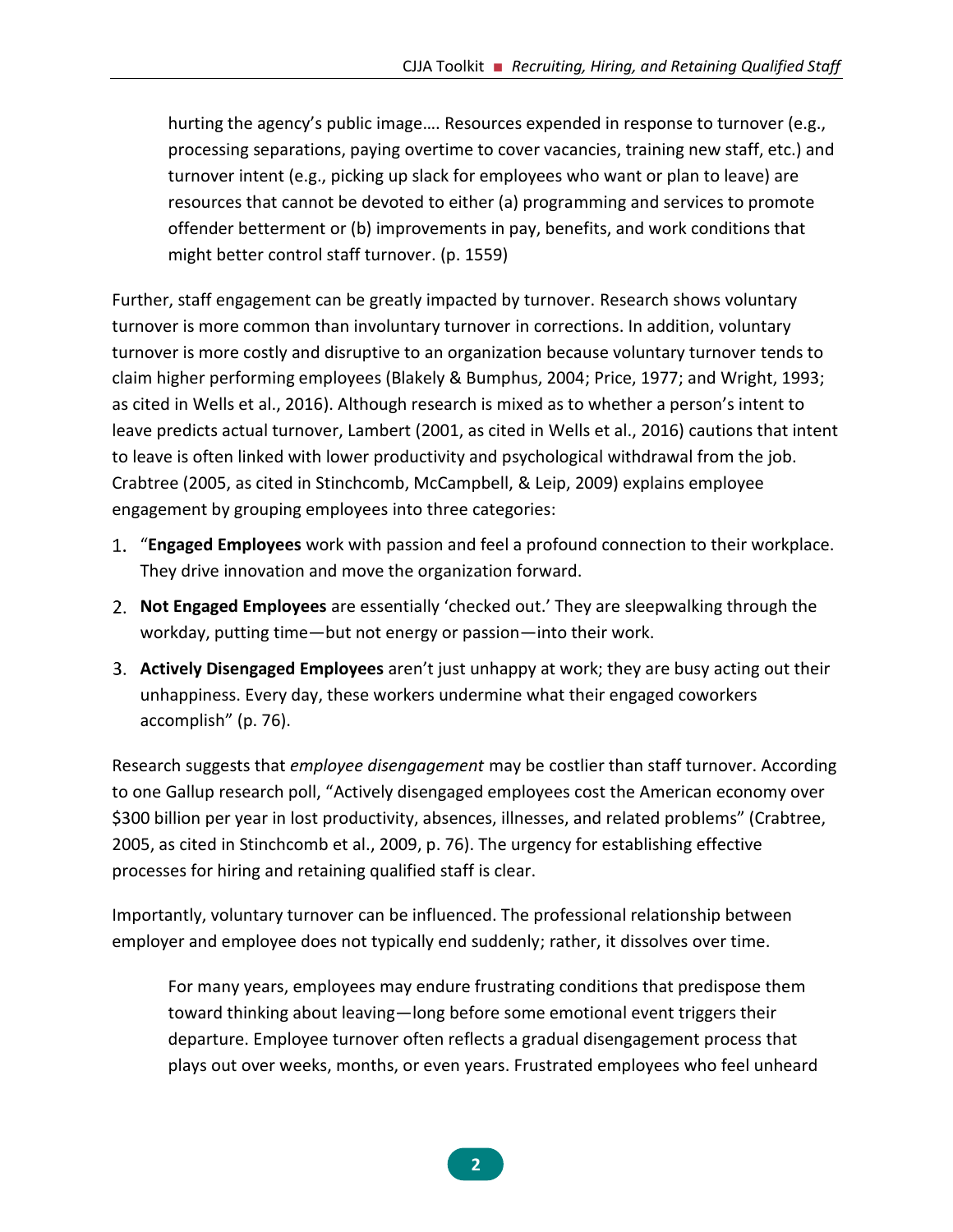by and uncommitted to their employer will inevitably "talk with their feet"—if they have a choice. (Stinchcomb et al., 2009, p. 75)

If agencies can identify and understand the factors that contribute to why employees stay or leave, then they can intervene early and increase staff retention. The subsequent pages of this toolkit explore root causes for voluntary exits and provide specific strategies for recruiting, hiring, and retaining competent and committed staff.

# <span id="page-9-0"></span>**AGENCY AND FACILITY CULTURE**

Groysberg, Lee, Price, and Cheng (2018) define culture as the "tacit social order of an organization" and explain that culture influences attitudes and behaviors. The authors uphold that cultural norms define what is encouraged, discouraged, accepted, or rejected within a group and that "when properly aligned with personal value, drives and needs, can unleash tremendous amounts of energy." As such, agency and facility work environments have a tremendous impact on job satisfaction and staff retention. Establishing and maintaining a collaborative, caring, and stable work environment that supports creativity are critical pieces to agency success.

The good news is that culture can be created or changed. A work environment supported by positive caring staff who work collaboratively can contribute to lower turnover rates. The challenge for many agencies is not the *will* to change but rather *how* to change the culture. When an agency or facility experiences problems related to its culture, leadership must be willing to take bold steps to reshape the attitudes and beliefs of their workforce. Change requires patience, persistence, and resources from leadership to achieve a healthy culture one in which staff respect leadership; feel empowered to make decisions; rely on their colleagues; are committed to the agency mission; and care about the youth they serve.

Senior leadership must begin culture change by ensuring all staff understand and embrace the agency's mission and core values. To be successful, the agency should develop a comprehensive plan that includes a solid communication strategy for the initial launch and ongoing implementation. Consistent communication can be achieved through town hall meetings, weekly or monthly communication from the director, frequent site

#### *REMINDER:*

*The most successful initiatives are guided by a well-informed, comprehensive, strategic action plan. The plan should include specific activities, methods of frequent communication, quality assurance measures, and sustainability activities. A formal action plan to address culture change or staff recruitment and retention will ensure the greatest likelihood of success in achieving the desired outcomes.*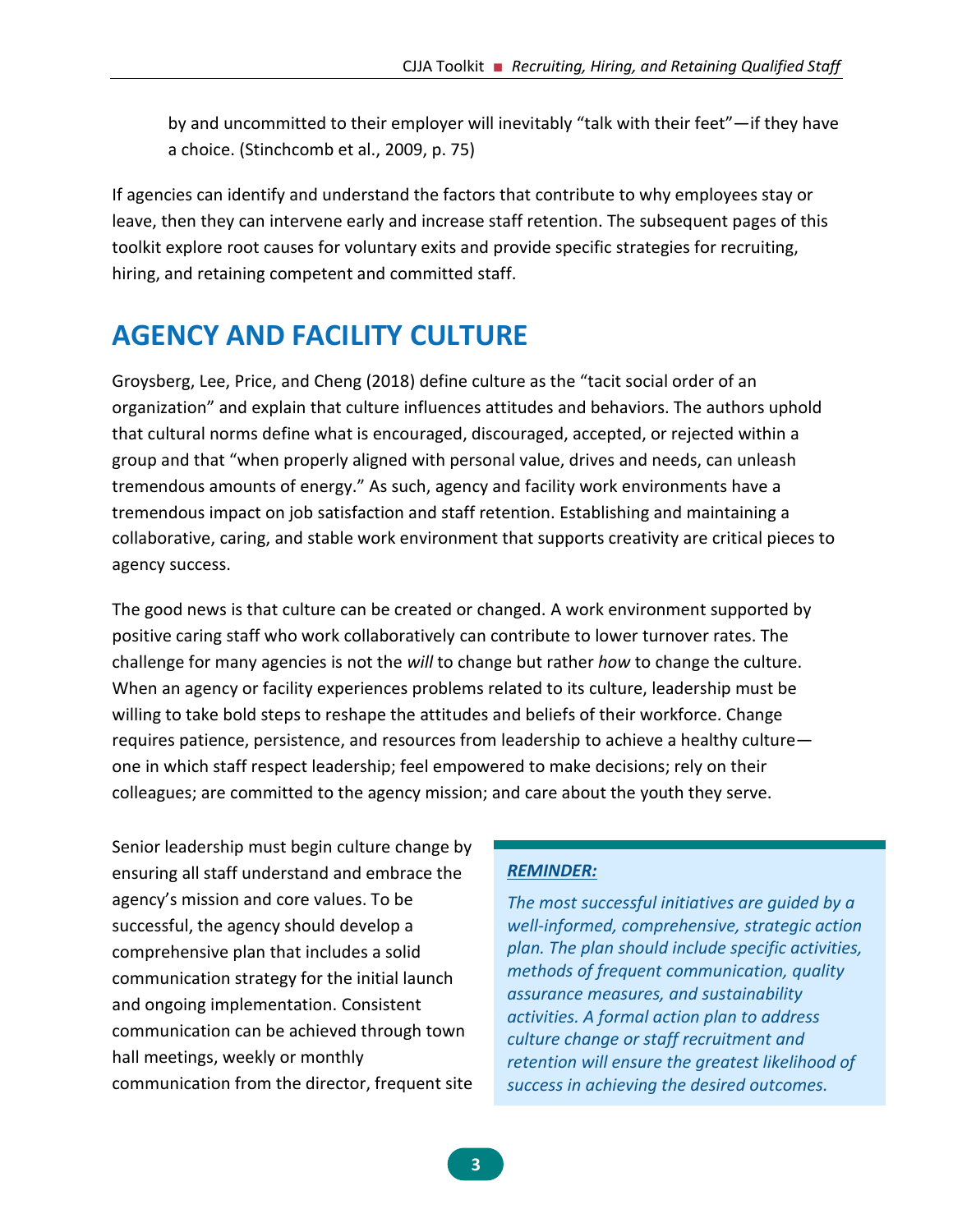visits from agency administrators, and agency/facility newsletters. The goal of the culture change strategy is for staff at all levels and across all disciplines to understand (a) why the change is necessary and the impact it will have and (b) how their daily work contributes directly and indirectly to the agency's overarching mission and key goals. Leaders must "walk the talk," be genuine, and model respect and transparency. Facility leaders must understand the significant impact effective leadership and positive culture/work environment have on staff retention.

According to Groysberg et al. (2018), leadership can employ these four "levers" to influence culture:

- Use high-level principles and trends to inspire and help staff understand the need for change.
- 2. Select and develop leaders who align with the culture.
- Use organizational conversations about culture to underscore the importance of change. Leaders can facilitate conversations through on-site visits, listening tours, structured group discussions, and social media.
- 4. Reinforce the desired change through organizational design such as performance appraisals and trainings.

Agencies most successful in increasing staff retention share common characteristics. Stinchcomb et al. (2009) outline these principles as:

- "close alignment between the agency's mission/vision and its management practices;
- consistent, two-way communication between management and line staff;
- fair, value-driven policies, procedures, and decision-making practices;
- clear expectations and objective performance measures;
- opportunities for growth and development;
- employee integration through participatory management;
- personalized, publicly-expressed recognition and appreciation;
- quality-oriented, caring supervisors; and
- an organizational culture that values mutually supportive teamwork, inspiring a sense of 'family' as well as professional pride" (p. 77).

Similarly, Denhof, Spinaris, and Morton (2014) include the following components as reflective of a healthy culture and work environment:

**4**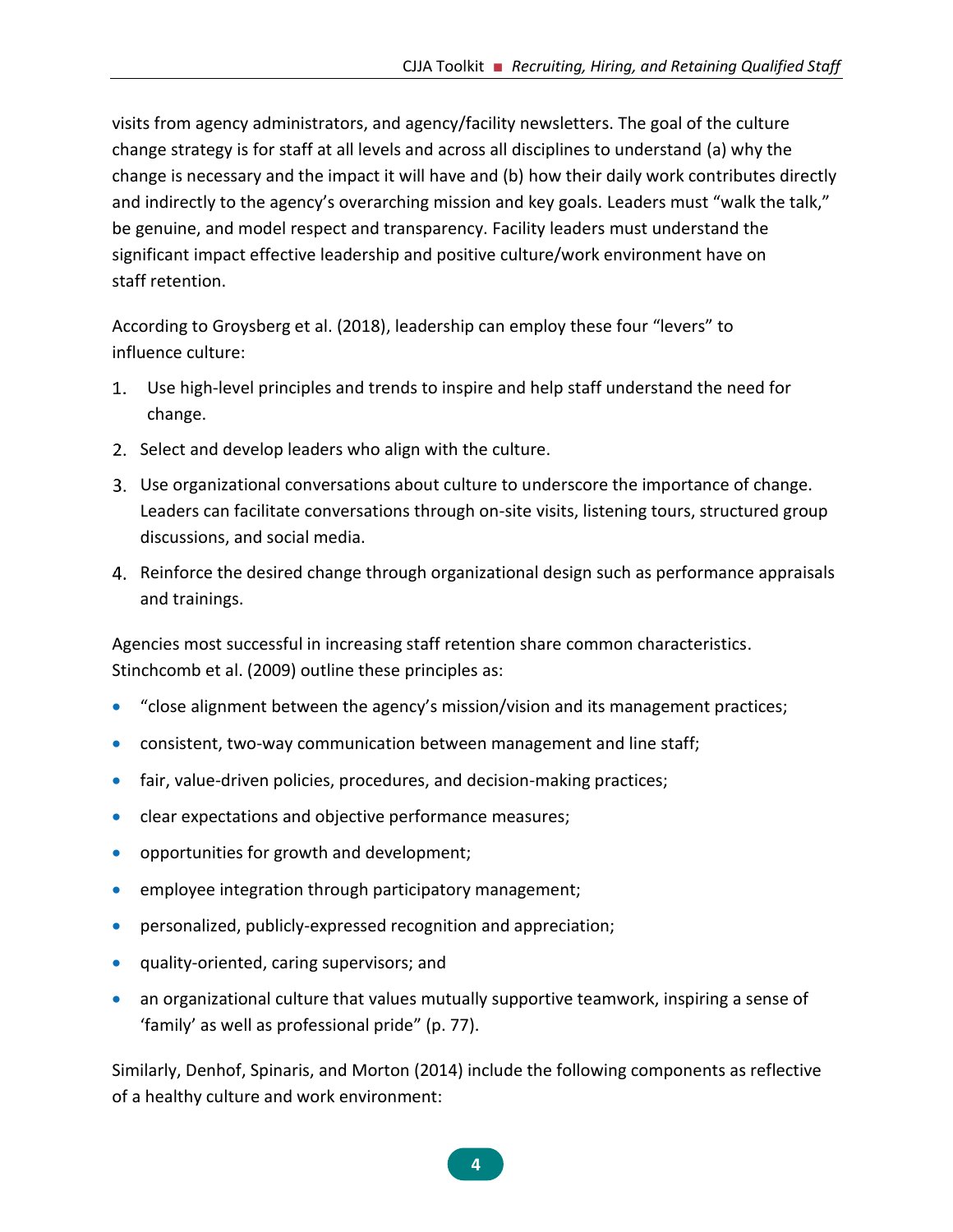- friendly and supportive forms of interaction among staff members;
- respectful communications between coworkers, and between higher and lower ranking staff;
- respectful interactions between staff and justice-involved individuals;
- reliable, consistent, and principled decision making and follow-through; and
- disciplined and exemplary role modeling by leadership*.*

Agencies should consider these factors when developing a culture-change strategy. More information about creating a healthy culture can be found in the Creating a Healthy Work Environment section of this toolkit.

# <span id="page-11-0"></span>**Gathering Data on Agency Culture**

To shift the culture and shape a positive work environment, leaders must closely examine the specific symptoms of a weakened culture and begin to identify root causes. To begin, jurisdictions should consider conducting an organizational readiness to change assessment. Data from this assessment allow the agency to determine whether it has the necessary structures to support a shift in culture. One example is the "Organizational Change Worksheet" by the Oregon Youth Authority (OYA; Council of Juvenile Justice Administrators, 2017, pp. 30– 32). The assessment includes statements such as:

- "the organization has a clearly defined vision/values and these are clearly communicated throughout the organization;
- executive leadership in the organization have the means to implement a shift in culture;
- executive leadership will actively and visibly participate with the project team throughout the entire change process;
- leaders are able to motivate employees to 'buy-in' and manage resistance, when necessary; and
- mechanisms are in place to identify lapses in effective communication."

In addition to an initial readiness assessment, OYA has developed an innovative approach to monitoring the work environment. Every 3 months, designated staff conduct "Quarterly Conversations" with staff and youth. The Quarterly Conversation is an organizational transformation process that fosters self-reflection, encourages meaningful discussion, and drives an agency toward excellence. Using structured questions, a designated staff member from another facility or an agency administrator meets with facility staff and youth to gather information about current program performance in five domains: Safety and Security; Caring and Supportive Relationships; High Expectations and Accountability; Meaningful Participation; and Community Connection. Quarterly Conversations allow team members to identify areas of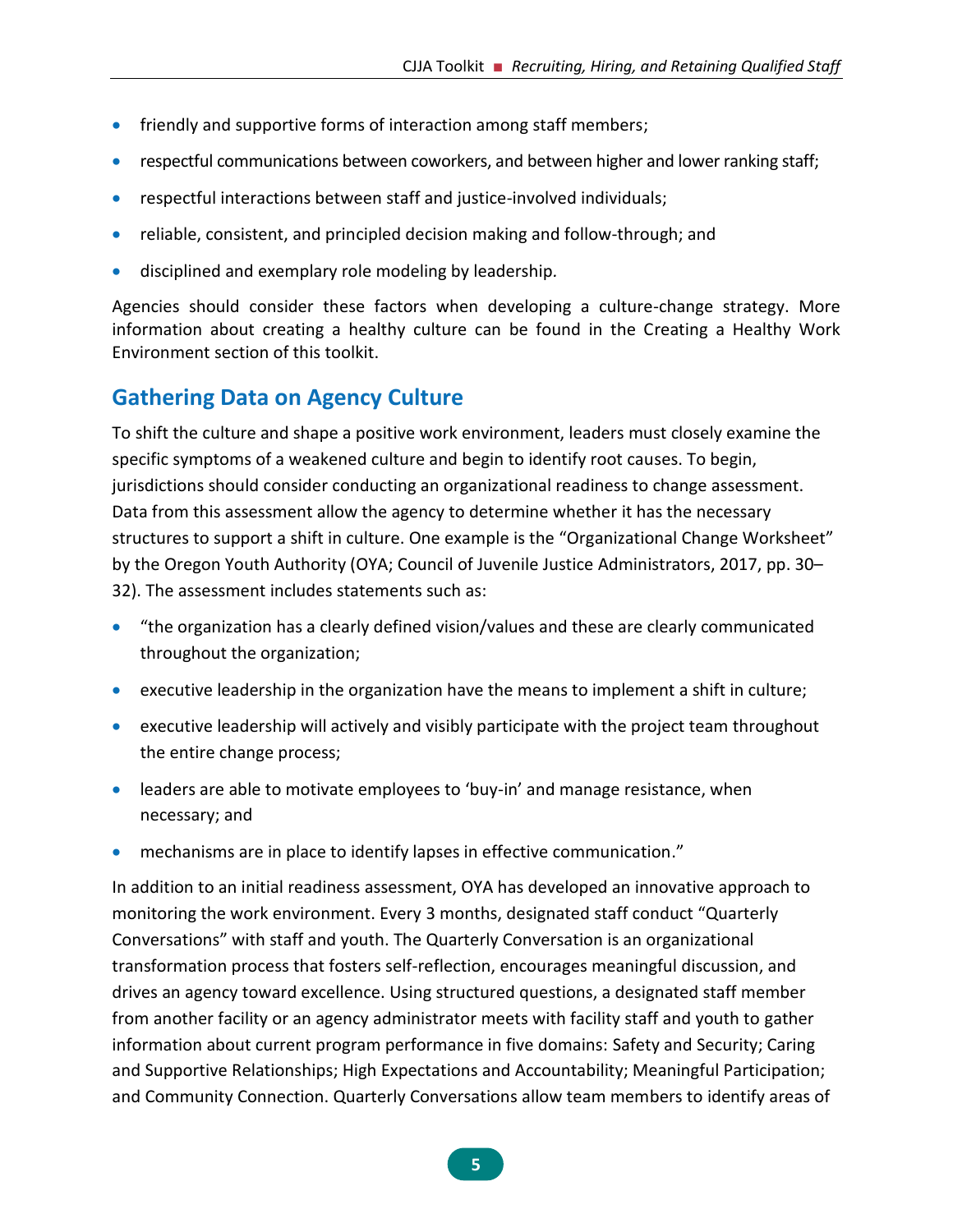success, areas of focus, priorities, and strategies for improvement. More information about the Quarterly Conversation is provided in the 2017 *[CJJA Toolkit: Positive Youth Development](http://cjca.net/publications/)*.

Gathering data from exit, stay, and culture surveys can help identify elements contributing to a negative culture and high staff turnover. Because staff satisfaction with their supervisor is an influential factor in staff retention, some jurisdictions have found assessing management and personality styles to be helpful in providing information about team dynamics and staff needs (e.g., communication style, recognition preference). Data also can provide insight and dispel myths or false perceptions. For example, tracking and analyzing significant incidents (e.g., time of day, day of the week, area of the facility, staff and youth involved) allows facilities to develop solutions and create a safer environment for staff and youth. Data can be compared with staff perceptions of safety, which may or may not match. By identifying indicators that impact agency culture and measuring key areas, leaders can make data-driven decisions that shift staff beliefs and support an evolving culture.

Data collection systems such as Performance-based Standards (PbS) can assist agencies in monitoring factors influencing staff retention. **PbS** is a national continuous self-improvement program developed by CJJA to address conditions of confinement and the quality of facility life. PbS offers two staff surveys (a climate survey and a trauma-informed survey) that allow facilities to monitor critical elements influencing staff retention. PbS data show that in addition to staff and youth perceptions of safety, staff perceptions of how well they are trained and supported contribute significantly to rates of safety problems.

For the purposes of maintaining the scope of this toolkit, a brief description of exit, stay, and culture surveys is provided below for reference. Examples of these surveys can be found in the [CJJA Staff Recruitment and Retention Shared Resource Folder.](https://1drv.ms/f/s!Ais_7JaHgPh3gotIWHCtPx1afGqKHg)

#### *Culture Climate Surveys*

Administering culture climate surveys is one way to gather information about organizational commitment and staff satisfaction. These surveys provide information regarding the degree to which the stated agency/facility mission aligns with workforce beliefs and behaviors. Climate surveys aim to assess staff and client satisfaction and, ultimately, measure those factors' influence on an agency's success, including staff retention. Areas addressed often include whether leadership is trusted, honest, or respected; whether staff feel comfortable sharing their opinions; whether staff feel supported in their path of professional growth; whether staff feel empowered to make decisions; and whether staff feel they have the tools to effectively perform their job duties.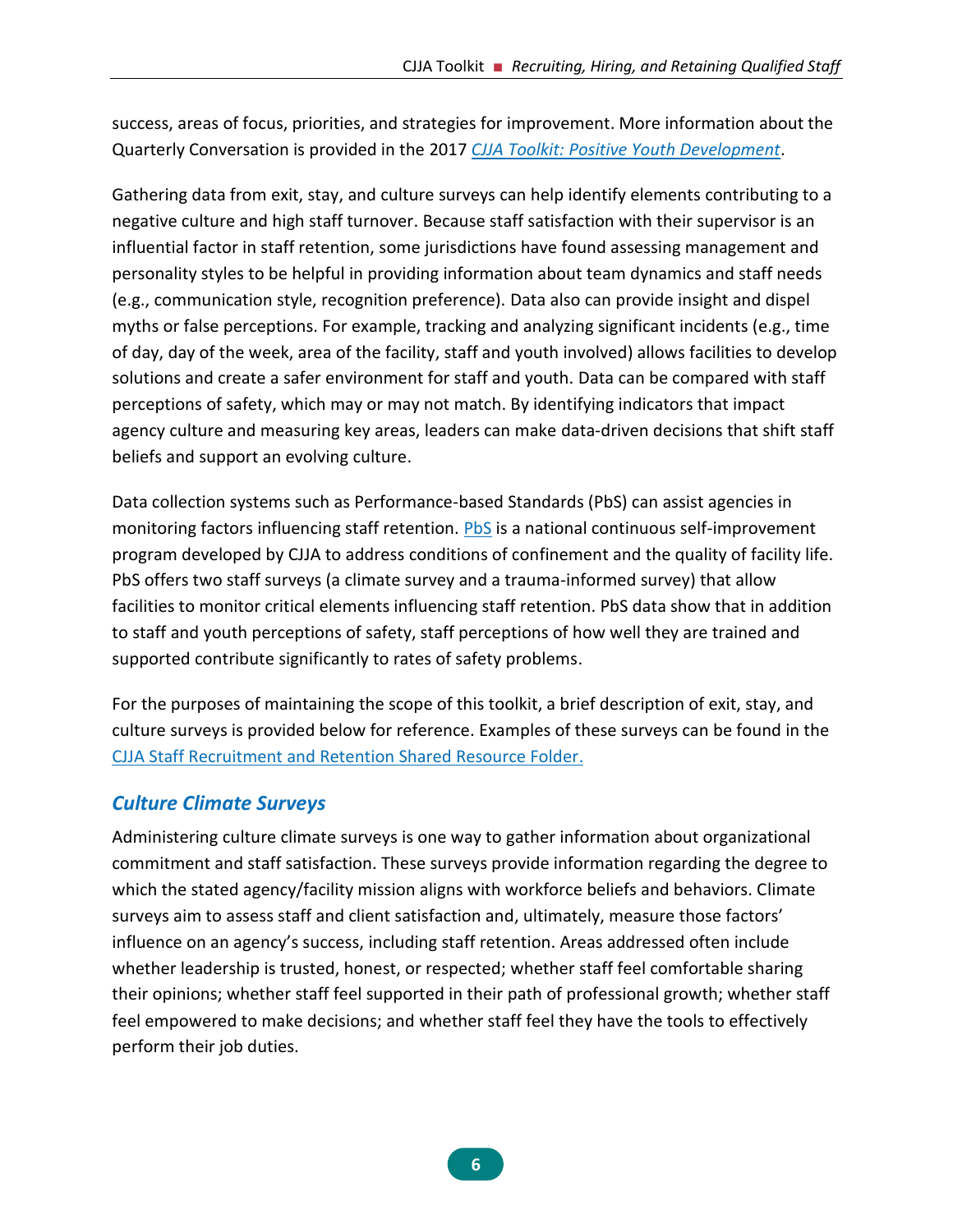The Idaho Department of Juvenile Corrections (IDJC) and OYA both use culture climate surveys on an annual basis. These surveys use a series of statements across several categories, such as Agency Mission and Values, Work Experience, Employee Morale, Agency Management, Communication, and Overall Satisfaction. Staff are asked to respond to each statement using a 5-point Likert scale ranging from *strongly disagree* to *strongly agree*. To increase survey completion rates, IDJC offers an incentive—staff members who complete the survey are entered in a drawing for one of three \$20 gift cards. IDJC reports these incentives have positively influenced survey completion rates.

Following are example questions to assist jurisdictions in developing a culture climate survey. To have the greatest impact, jurisdictions should develop survey questions that reflect their unique agency/facility needs, priorities, and work environments.

#### *Culture climate survey questions selected from IDJC and OYA:*

- I have a clear understanding of what <agency name> is trying to achieve.
- I am given a real opportunity to improve my skills at <agency name>.
- Motivation and morale in my area are high.
- I am confident that <agency name> will be successful in its mission.
- We invest in developing our employees and maintaining competent and qualified staff.
- Management explains the reasons behind important decisions that impact my job.
- My work gives me a feeling of personal accomplishment.
- I enjoy the company of my coworkers.
- Someone at work has thanked or acknowledged me for doing a good job within the past 7 days.
- I am involved in decisions that affect my work.
- I receive the training I need to keep me safe at work.
- I feel physically safe in my workplace.
- My supervisor gives me the support I need to do my job well.
- I trust agency leadership.
- Managers are held accountable for their behavior.
- The information I receive is valuable.
- The information I receive is believable.
- The information I receive is timely.

**7**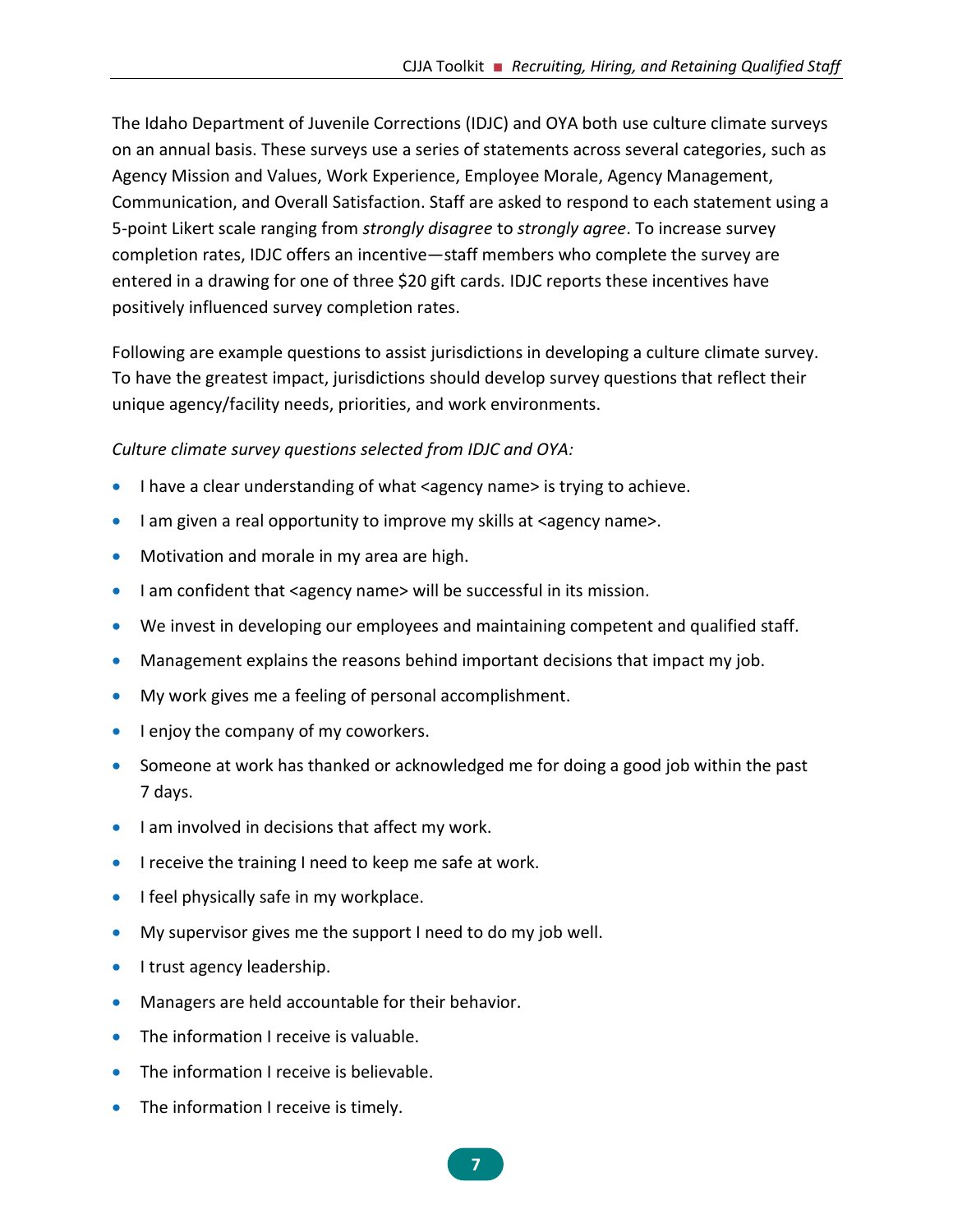#### *Stay Surveys, Interviews, and Focus Groups*

Conducting surveys, interviews, and focus groups with existing staff are effective methods for gathering "real-time" data about agency culture. Interviews or focus groups led by human resources, communications, or research staff also can provide valuable information about issues and staff perceptions about agency leadership. These convenings highlight staff ideas on how to empower staff, increase morale, and decrease staff turnover.

Similarly, stay surveys provide useful information about agency/facility culture and staff retention. Online surveys make it easy for staff to participate and for researchers to aggregate data. The survey format has the benefit of keeping staff responses anonymous, which may allay staff concerns about retaliation and prompt them to respond truthfully. If an agency chooses to use an online survey format, it is recommended that, at a minimum, survey respondents report their position classification/title to allow the agency to analyze data across job titles and generate solutions to target root causes for each group of staff (Exhibit 1).

Jurisdictions may find gathering anonymous information from new hires valuable. IDJC surveys new employees about their experience during the hiring and onboarding process and how they are adjusting to their new role. These surveys are administered 3 to 4 months from the day of hire. IDJC uses this information to adjust the hiring process and address potential issues early on, thereby positively impacting staff retention.

|                       | When you travel to work each day, what things do you look forward to?                                     |
|-----------------------|-----------------------------------------------------------------------------------------------------------|
|                       | What parts of your job are the most enjoyableor even the most fun?                                        |
|                       | What parts are most challenging?                                                                          |
| General               | What are you learning here? What do you want to learn?                                                    |
|                       | How do you like working with other members of our team?                                                   |
|                       | Why did you decide to stay?                                                                               |
|                       | Are there specific reasons you can think of that could cause you to leave us?                             |
|                       | Do you feel that you are part of a bigger vision and mission? Why or why not?                             |
| <b>Employee Needs</b> | Do you believe that your work has meaning? How can we work together to make your work<br>more meaningful? |
|                       | What type of feedback would you like to receive about your performance that you are not<br>receiving now? |

#### <span id="page-14-0"></span>**Exhibit 1. Ohio Department of Youth Services Sample Stay Interview Questions**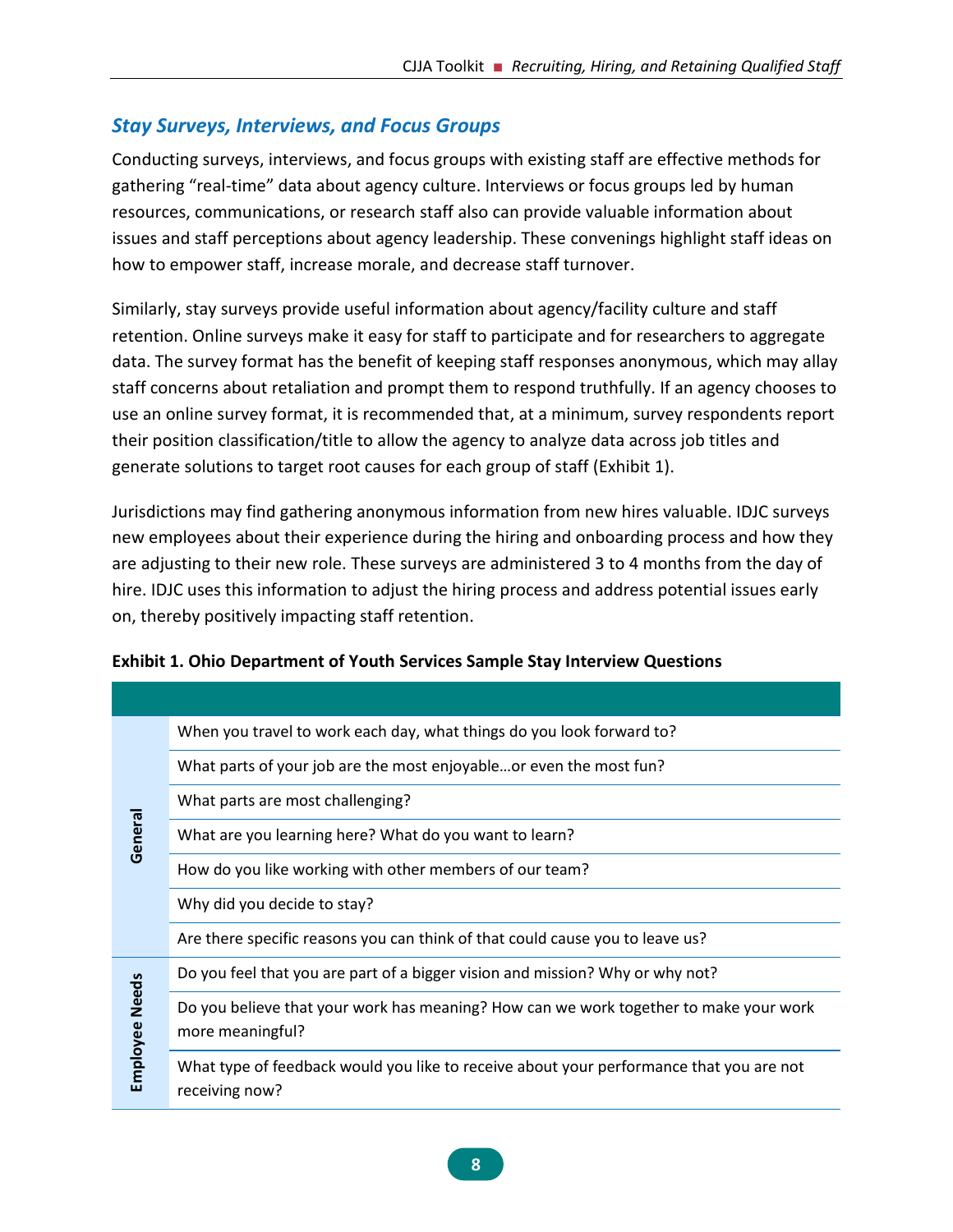Do you feel that you have the necessary control over your job to perform most successfully and productively?

Is the organization providing you with opportunities to grow and develop as a person and as a professional? What would improve your opportunities?

Are you treated respectfully by your coworkers?

Do you respect the amount and kind of leadership that you receive from the senior managers?

Some agencies hire consultants or a third party to evaluate the agency/facility culture. Having independent evaluators may be less threatening to staff and allow staff to be more open. In addition, hiring external evaluators may send a message to staff that agency leadership is invested in real culture change.

#### *Exit Surveys and Interviews*

Exit surveys and interviews may provide some information about staff perceptions, although they are the least valuable among the strategies mentioned in this toolkit. Collecting information from employees who will soon leave or have left an agency will have little impact on agency/facility culture and staff retention because these data are "after the fact" and do not allow the agency to course-correct in a timely manner. Conversely, collecting real-time data through culture climate or stay surveys allows an agency/facility to quickly address issues and maintain a positive work environment. Still, information from exit surveys and interviews can provide useful information about the work culture, day-to-day concerns, and issues around management styles, workplace ethics, and employee morale.

Examples of exit survey questions used by IDJC are provided for reference here.

- What caused you to start looking for a job outside of this agency?
- What one thing would have retained you as an employee at <agency name>?
- How satisfied were you with each of the following (using a Likert scale)?
	- job training for your unique position;
	- access to training and development opportunities;
	- communication with your immediate supervisor;
	- communication with others in the department; and
	- culture of support for all staff to develop and reach their potential.

**9**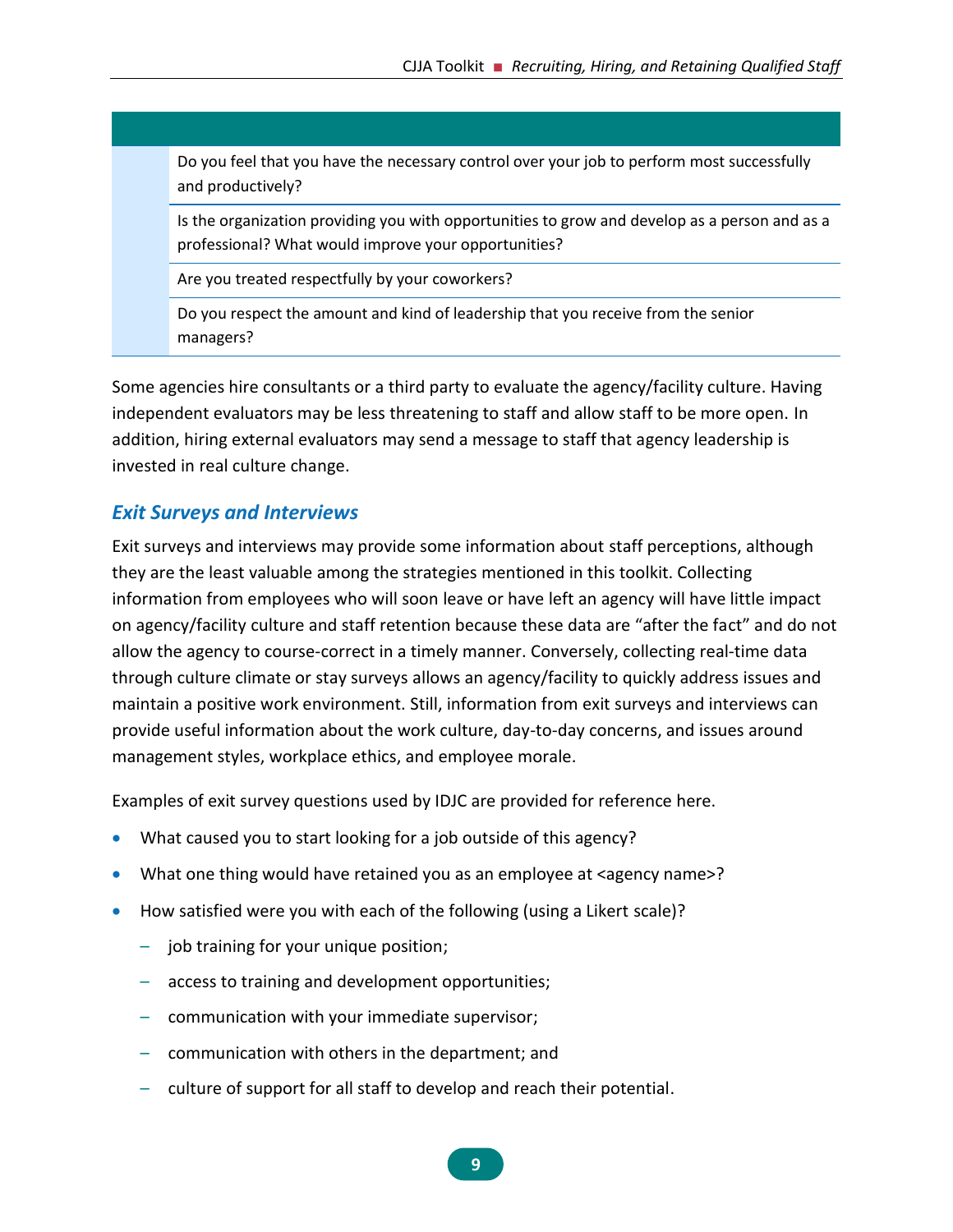- What would you recommend helping <agency name> improve the workplace?
- What was missing in the area of resources and support necessary to accomplish your job?
- How well did your immediate supervisor do the following (using a Likert scale)?
	- communication on department rules, policies, procedures, and other issue/decisions affecting staff;
	- welcomed staff input and suggestions;
	- showed appreciation/recognition for work contributions;
	- developed cooperation and collaboration within the team;
	- provided clear goals and expectations; and
	- provided coaching and mentoring.
- How satisfied were you with each of the following (using a Likert scale)?
	- Rate of pay? Paid vacation? Paid sick days? Paid holidays? Medical insurance? Retirement plan? Tuition reimbursement?

## <span id="page-16-0"></span>**Using Data to Drive Culture Change**

Regardless of which strategies a jurisdiction employs, it is critical that the agency uphold its commitment to use the data collected. If the agency gathers information and does not clearly communicate and demonstrate efforts to make system improvements based on staff input, the efforts will reinforce negative beliefs/aspects of the culture.

After a cultural assessment has been conducted and analyzed, leaders should develop a formal implementation plan detailing specific steps for each of the prioritized culture change strategies. The plan should include action items, target dates, person(s) responsible, outcomes, and status/progress. It is recommended that this plan be developed by staff across disciplines and include input from direct care staff. Giving staff a significant role in creating a healthy work environment increases the sense of purpose and connection to the agency's mission (organizational commitment), decreases resistance to change, and likely improves job satisfaction.

To ensure the greatest likelihood of success, the agency should designate an individual to manage the initiative. This designee is responsible for monitoring the status of action items, helping to remove barriers, and keeping top administrators informed of progress and challenges. Although implementation plans must be comprehensive, it also is important that agency leaders prioritize action items and focus on strategic, quickly attainable priorities ("quick wins") during the initial phases of implementation. Implementing quick wins can have a high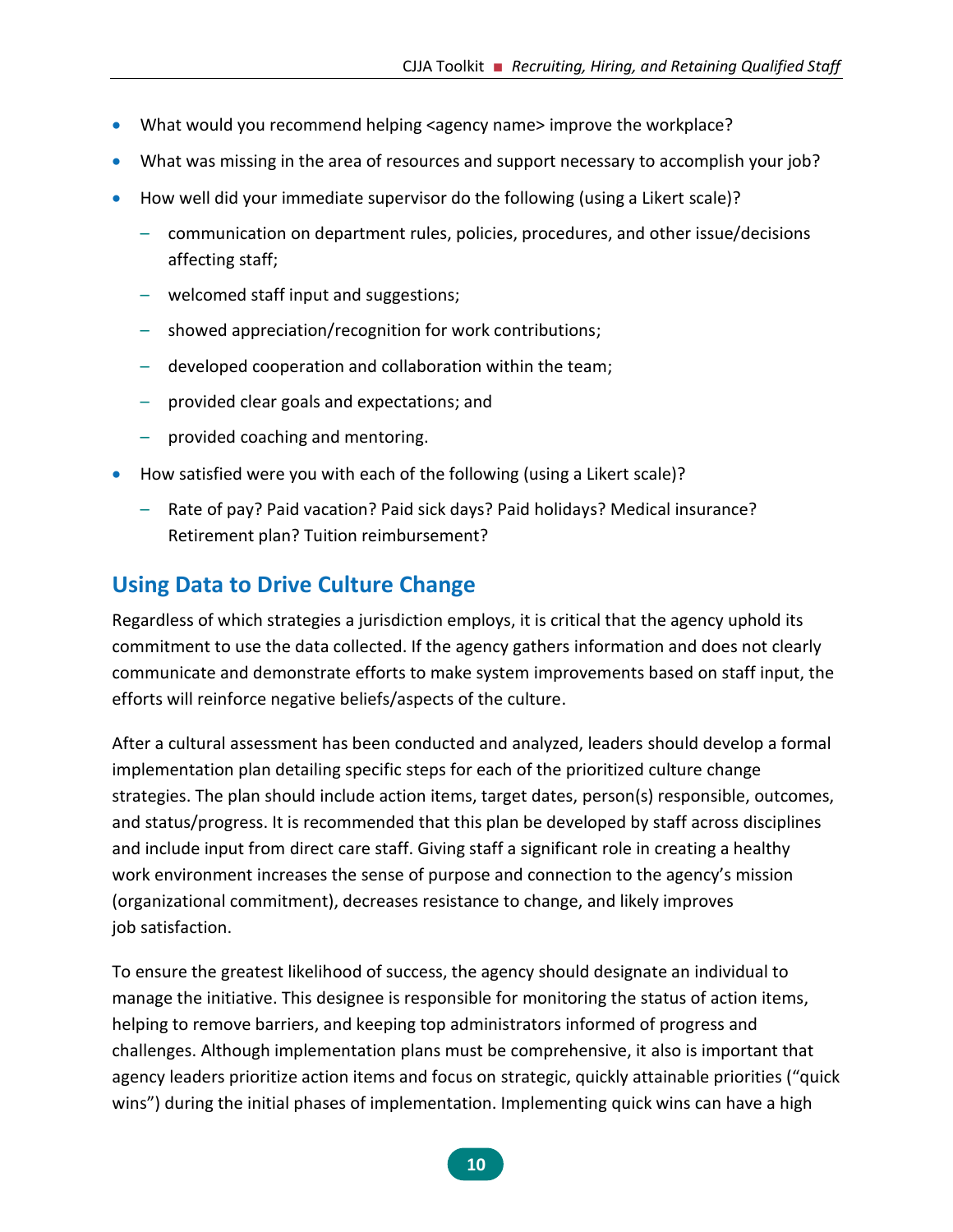impact on the issue and will serve as evidence of leadership's commitment to making improvements based on staff feedback. Momentum and trust are essential for long-term, more complex action steps.

Regular and frequent communication is critical to shifting the mindset of individuals and shifting organizational culture. As such, the implementation plan should include a formal communication strategy and involve various methods for messaging important information, such as:

- weekly electronic memos from the agency director or facility superintendent;
- a short video describing the change strategy and how it relates to the agency mission;
- a monthly newsletter detailing accomplishments; and
- a standing agenda item on weekly or monthly all-staff meetings.

Regular and open communication creates an atmosphere of transparency, reinforces a team approach, and builds trust in leadership. Therefore, it is critical that agencies have a formal implementation plan for culture change that includes a robust communication strategy that extends the life of the initiative and beyond.

### <span id="page-17-0"></span>**Creating a Healthy Work Environment**

Changing culture takes time and requires involvement from staff at all levels. In addition to frequent communication with staff, creating a healthy culture requires facility leaders to demonstrate genuine care and respect for staff and youth. Modeling these behaviors will trickle down and positively influence how staff treat colleagues, youth, and families. Research shows job satisfaction influences a person's decision to stay or leave. Individuals who are not happy at work will undermine the agency's mission through unhealthy behaviors. Disgruntled or dissatisfied direct care staff will inevitably impact their peers and create an unhealthy work environment. Therefore, agency/facility leaders should create an open, supportive, and solution-focused environment rather than one driven by fault finding and placing blame.

How the agency's mission is operationalized can be a powerful factor influencing staff retention. It is important that staff clearly see how their daily work contributes to the agency's overall mission/purpose, as this will impact staff's overall organizational commitment and job satisfaction. An organization that has a healthy culture will draw in potential employees. Stinchcomb et al. (2009) explain:

Just as becoming known as a "good place to work" is appealing to job applicants, it is likewise a source of personal and professional pride for employees to be affiliated with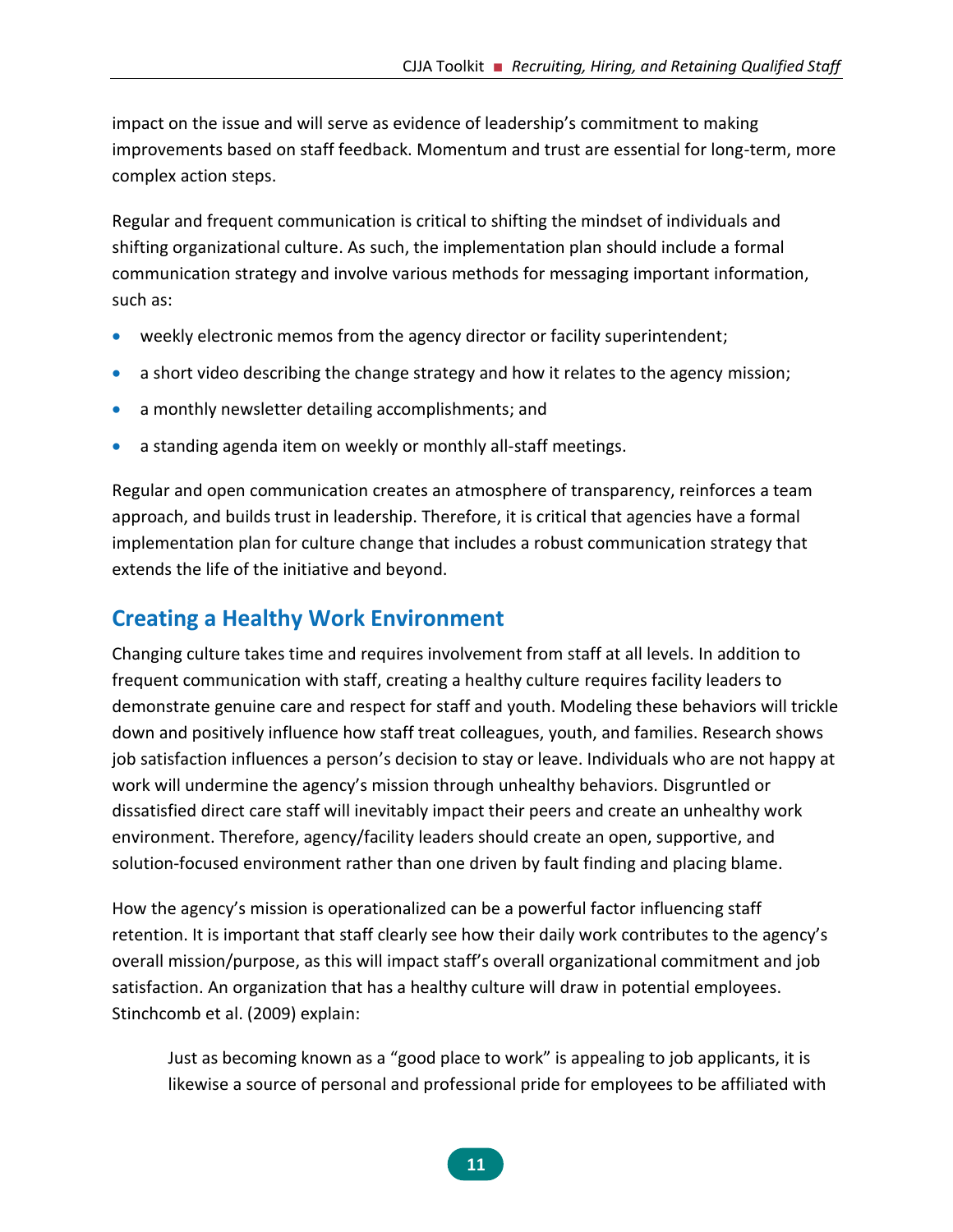such an organization. From pursuing a common vision to participating in positive activities, strong interpersonal relationships create the kind of team that everyone wants to play on. With mutual concern for everyone's well-being, the bonds are forged that can convert a place to earn a living into a place to establish a lifelong commitment. (p. 86)

As part of creating a healthy culture and work environment, leaders must be visible and regularly interact with direct care staff. Regular facility site visits by executive team members and daily interactions by facility/program leadership should include acknowledging staff for behaviors and attitudes that promote the agency's mission and promote positive outcomes for youth. Praise reinforces desired behaviors and attitudes and promotes a solution-focused work environment.

As previously mentioned, leaders promote a healthy culture by being open, transparent, and following through with their commitments. This approach earns the trust and respect of staff. Leaders must address concerns in a timely manner and reach back out to staff to ensure the concern has been resolved to their satisfaction. Follow-through also applies when a serious incident has occurred (e.g., youth-on-staff assault). Having leaders reach out to staff as soon as possible after a significant event promotes an atmosphere of care and concern and provides an opportunity for leaders to acknowledge how staff effectively handled a difficult situation. Communication of this nature creates an environment of coaching and constant quality improvement that results in a positive work environment.

Staff retention strategies can be aligned with other organizational culture changes, such as institution of trauma-informed or safety models. One study of a Pennsylvania facility for girls found that implementation of the Sanctuary Model (a model promoting institutional safety) met its intended goals of reducing the use of restraints, assaults of staff, and of youth reporting fearing for their safety, as well as reducing staff turnover. Specifically, the percentage of staff positions coming vacant over a 1-year period decreased from 97% in 2008 to 17% in 2012, just 2 years after implementation (Elwyn, Esaki, & Smith, 2015, as cited in Elwyn, Esaki, & Smith, 2017). Study results found implementing the Sanctuary Model significantly impacted the organization's culture and staff turnover. Positive impacts included staff reporting a greater sense of safety, teamwork, accountability among staff and youth, stronger staff-supervisor relations, more positive attitudes and environment, greater connection to the organization's goals, and improved staff-to-youth relations. Staff also reported feeling a shift from a negative, chaotic, dangerous environment to a culture of openness, social responsibility, and focus on safety and positivity.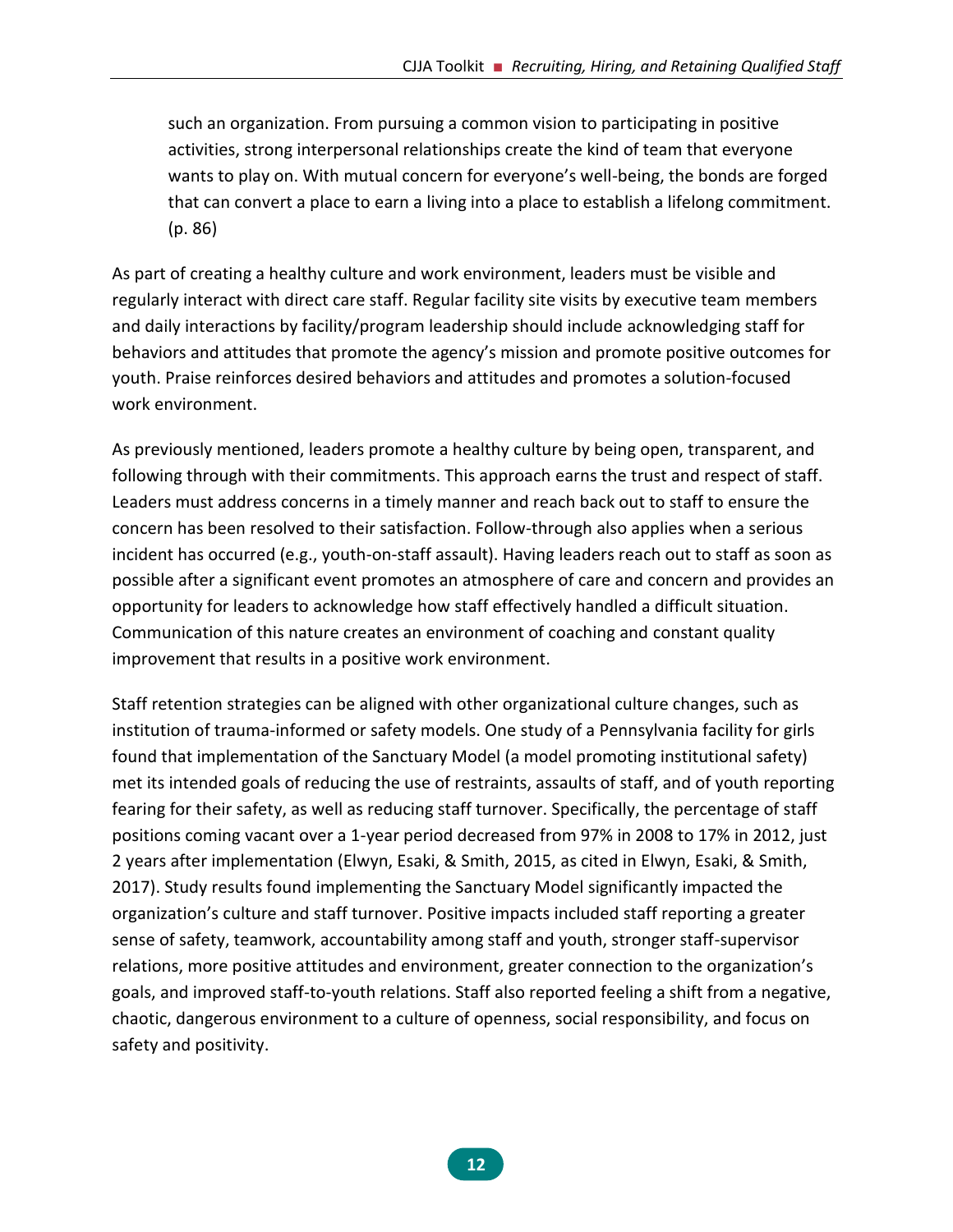The Utah Division of Juvenile Justice Services has witnessed positive results from creating a Staff Wellness Committee. The committee consists of staff at all levels and disciplines and convenes monthly. The purpose of the committee is to provide information and tools to support, encourage, and promote wellness in staff. During these meetings, committee members discuss issues, challenges, and ideas to foster a healthy work environment. Example agenda topics include culture climate survey results; managing stress; time management; certified yoga instruction; and nutrition and weight loss. It is suggested that agencies enact a formal policy to guide the committee's work as doing so will ensure that the committee's purpose and expectations are clear and, ultimately, increase the committee's productivity.

In summary, creating a healthy culture requires continuous efforts on behalf of all leaders and staff. Leaders must be genuinely committed and lead by example. In addition, it is critical that staff are kept informed of the positive impacts/outcomes of their daily work with youth. Identifying measures associated with a healthy culture (e.g., work attendance/absenteeism, use of overtime) and regularly monitoring outcomes will further ensure agencies successfully create a positive work environment. It is important to share data with direct care staff as they provide an opportunity to recognize staff contributions and successes. In addition, seeing the positive impact of change efforts will influence job satisfaction, staff engagement, and staff's commitment to the agency mission.

# <span id="page-19-0"></span>**RECRUITING AND HIRING STAFF**

Staff retention begins with recruitment. According to research, selecting individuals who are a good fit with the organization's mission can have far-reaching effects within the agency. Stinchcomb et al. (2009) explain:

Recruiting applicants who are a good fit with the organizational mission is likely to have a positive impact on retention, which in turn, ultimately produces greater organizational stability, thereby enabling career development and succession planning to occur in a more orderly manner. Moreover, the impact is reciprocal. That is, the ability to retain high-quality employees through sound management practices and to develop the type of caring, supportive organizational culture where people want to work also makes it easier to successfully recruit topnotch talent. (p. 12)

Because recruitment has a significant impact on staff retention and organizational stability, agencies must devote adequate resources to create a comprehensive recruitment strategy. This requires formal action planning, creating specific recruitment and retention goals, and regularly tracking progress. Using measures and data allows agencies to determine areas for improvement and anticipate vacancies well in advance.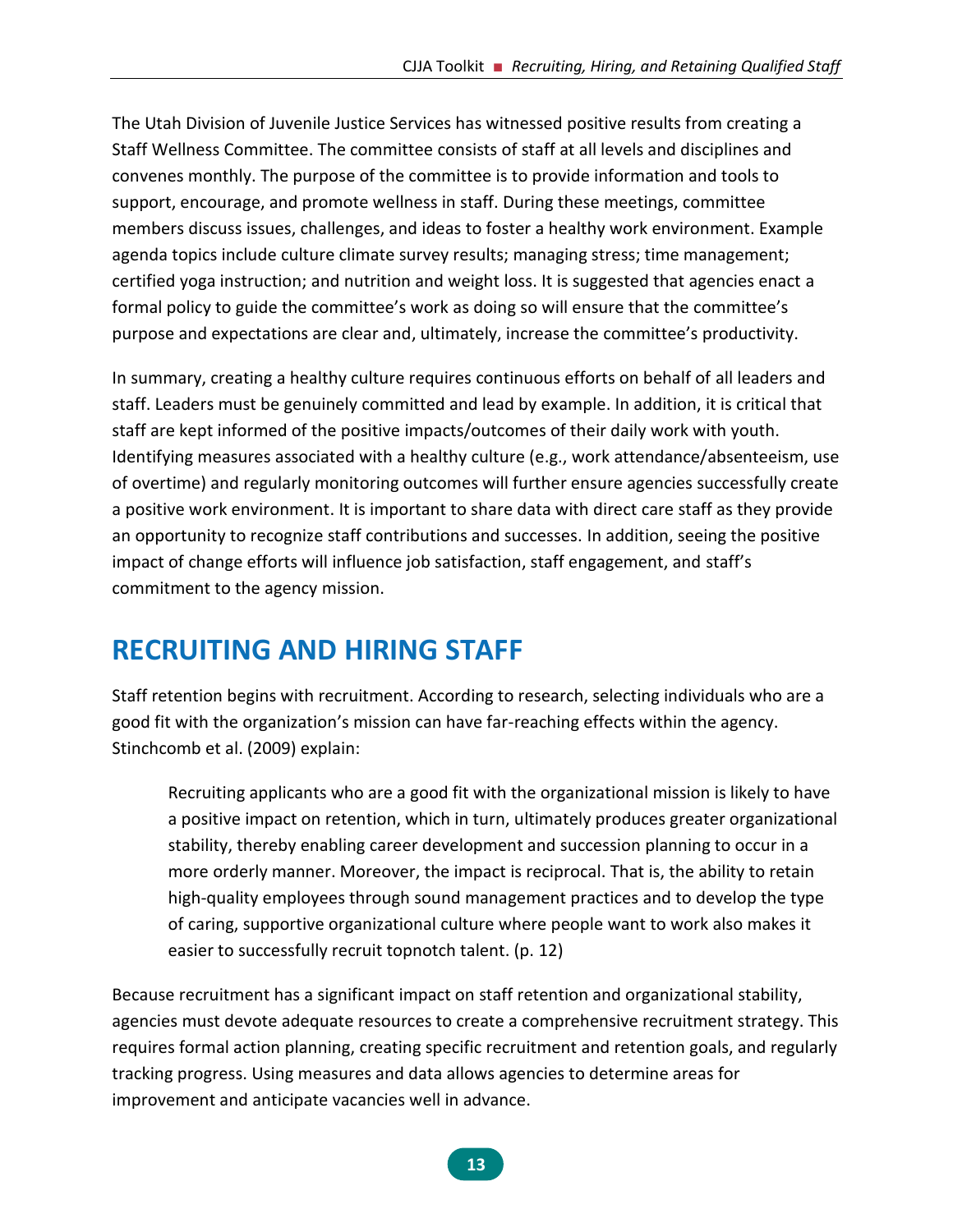# <span id="page-20-0"></span>**Recruitment Mode/Framework**

The goal of recruitment is to hire the most qualified individual whose beliefs align with the agency/facility mission and who will stay with the organization. According to the *[Human](https://www.hrmhandbook.com/)  [Resources Management Handbook](https://www.hrmhandbook.com/)* (2018), recruitment involves designing specific job vacancies, designing an appealing recruitment announcement, and offering a competitive package to the winning candidate. In addition, a successful recruiting process requires (a) a complete and accurate job description; (b) a hiring process that keeps applicants engaged and encouraged; and (c) employee retention strategies that ensure quality staff want to stay.

This toolkit organizes the recruitment and hiring process into four main stages—job analysis and competency development (understanding what you need); sourcing talent (recruitment); assessing talent (screening/selection); and engaging talent (hiring/onboarding). Short descriptions of these stages are provided here.

# <span id="page-20-1"></span>**Job Analysis and Competency Development**

The initial step in the job analysis phase is determining whether the direct care staff job title accurately reflects the position's job duties and the agency mission. Because juvenile justice focuses on strengths-based approaches to working with youth, the job title should reflect this treatment-oriented approach. In recent years, many jurisdictions have moved away from titles that emphasize a security and control mindset such as "Juvenile Corrections Officer" and toward titles that emphasize reformation such as "Youth Development Specialist," "Juvenile Rehabilitation Counselor," or "Juvenile Support Specialist." Agencies are encouraged to closely examine the current job title to ensure it aligns with its mission, expectations, and daily job duties.

Prior to posting a position, the agency must determine the type of person sought. Stinchcomb et al. (2009) describe critical job skill sets as "core competencies" and define these as the *"measurable knowledge, skills, and abilities…staff need to fulfill the…[agency/facility's] mission"* (p. 24). To attract the best fit for a position, facilities should develop core competencies, ensure job descriptions are up-to-date, and include the agency's mission in the job description. Core competencies should be emphasized in the job announcement and throughout the recruiting and interviewing process. This approach will help to ensure applicants' values align with those of the agency.

Clark (2014) suggests jurisdictions consider the following job functions when developing or revising direct care staff job descriptions, as they emphasize a strength-based, trauma-informed approach to working with juvenile justice youth.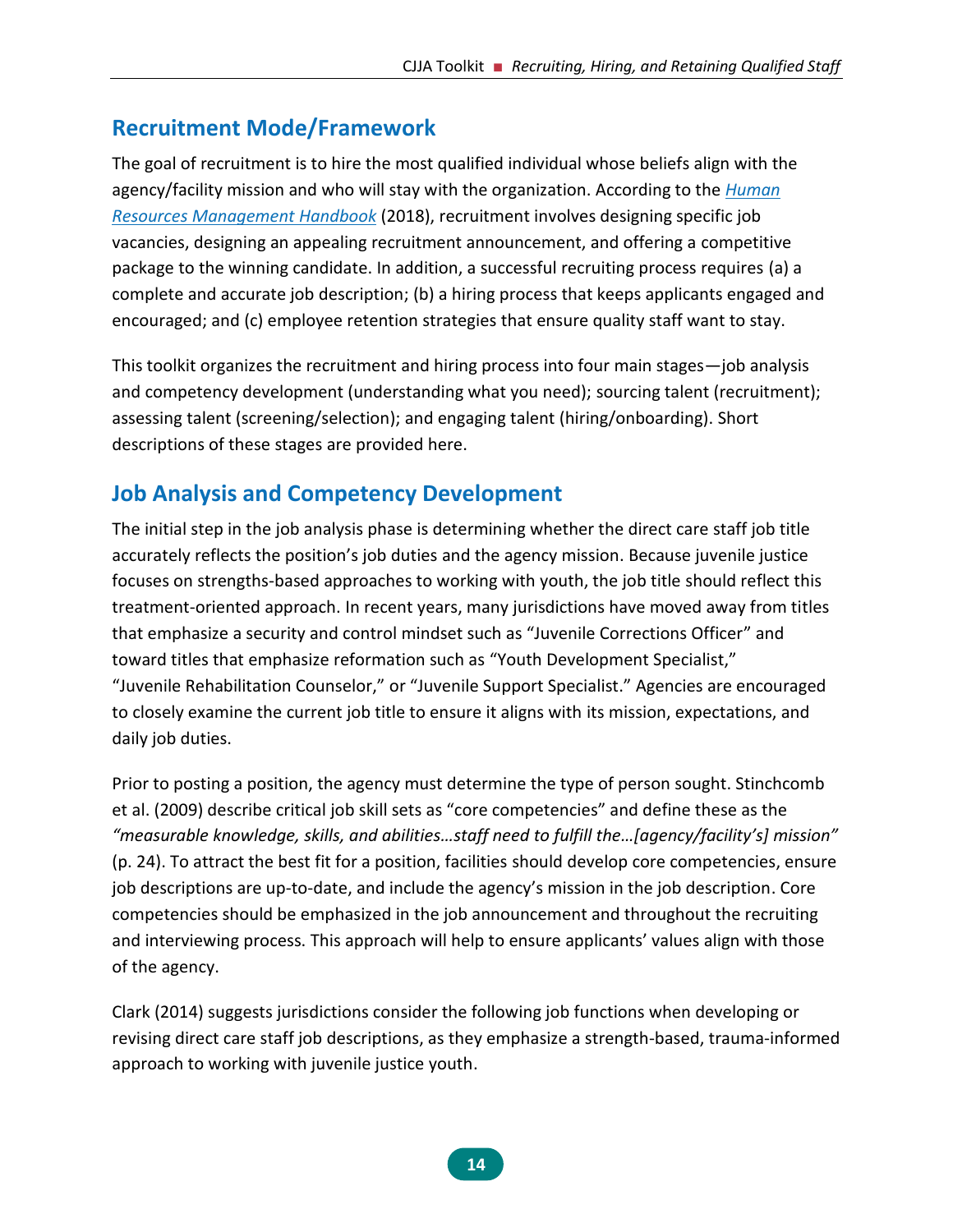- **Behavioral Management.** Effectively using positive reinforcement and, when necessary, natural consequences with all youth.
- **Crisis Intervention.** Using a trauma-informed lens to prevent or minimize physical and emotional harm to residents in various crisis situations.
- **Safety and Security.** Effectively supervising residents and employing knowledge and skills related to safety and emergency situations (e.g., contraband, first aid, CPR, fire safety).
- **Custodial Care.** Assisting in the proper identification and treatment of problems related to the physical and emotional health and well-being of youth using knowledge and skills in various areas (e.g., medical and hygiene, adolescent sexuality, substance abuse, physical or emotional abuse, symptoms of suicidal behavior and emotional distress).
- **Recordkeeping/Report Writing.** Providing accurate and timely written documentation of situations and program activities through observation and recording skills.
- **Program Maintenance.** Implementing, teaching, creating, and supplementing the facility's daily program and activities (e.g., physical education, recreation, arts and crafts).
- **Problem Solving.** Creating an environment in which a youth's personal, social, or emotional problems can be openly discussed, explored, and possibly resolved through effectively using interpersonal relationship skills, communication and consultation with clinical staff, and leadership in group discussions or activities.
- **Organizational Awareness.** Understanding, supporting, and using the philosophy, goals, values, policies, and procedures that represent the daily operations of the facility.
- **External Awareness.** Identifying and periodically reviewing key external issues and trends likely to affect the agency (e.g., legal, political, demographic, philosophical trends).

# <span id="page-21-0"></span>**Sourcing Talent (Recruitment)**

*The foremost recruitment issue is not how to fill vacancies. Rather, it is how to identify and attract the types of employees who will best advance the organization's mission."*

*–—Stinchcomb et al., 2009, p. 7*

In today's competitive environment, agencies must use a range of effective recruitment strategies and platforms to attract qualified employees. Common external recruitment strategies include newspapers, online classified advertisements, and career fairs. Although these traditional methods may lead to an influx of applications, applicants are often not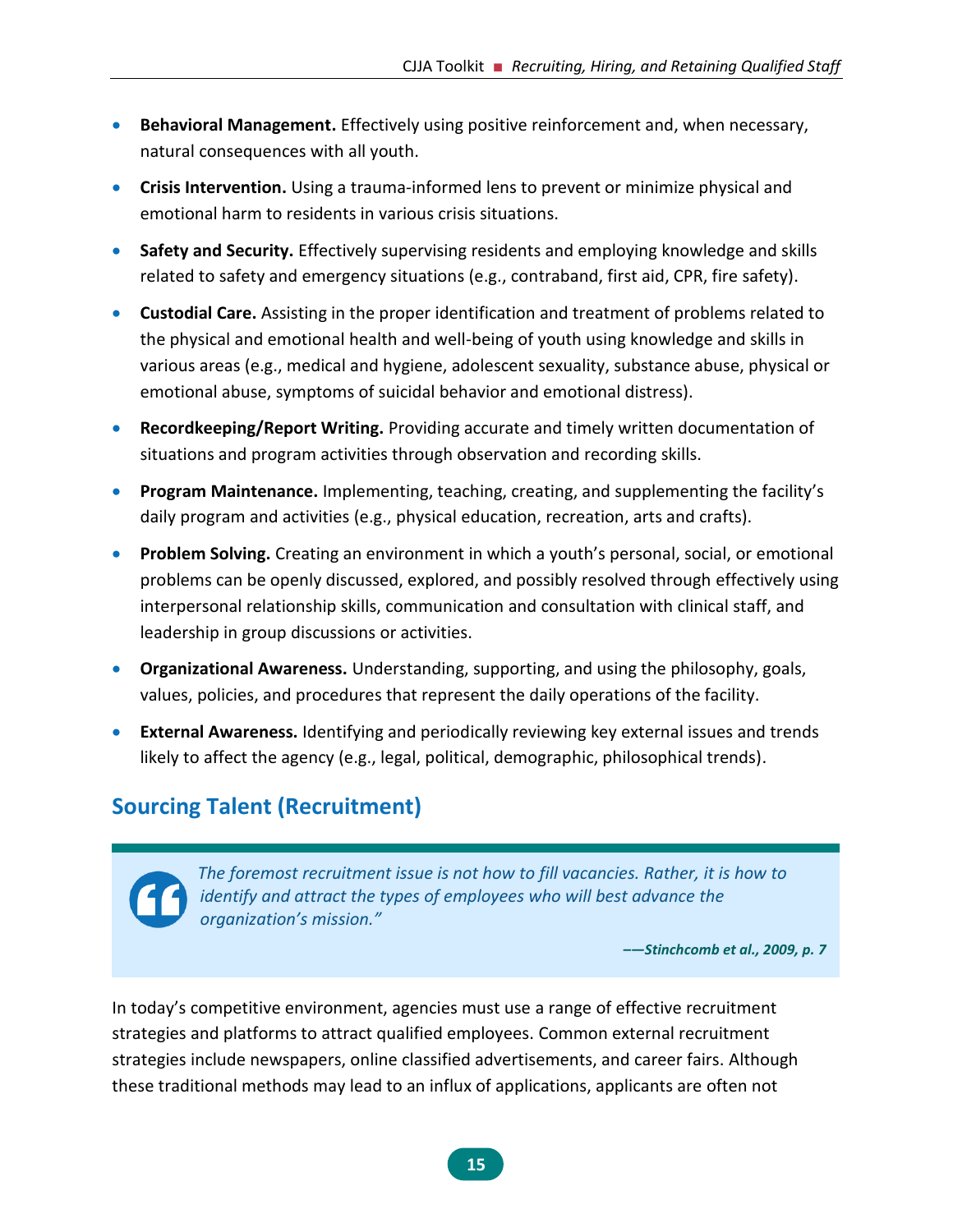qualified for the advertised position. Therefore, agencies must expand their recruitment strategies beyond traditional methods. Additional recruitment strategies offered by Clark (2014) are included here.

- Advertise through professional or national associations such as CJJA and American Corrections Association (ACA). This type of advertising is usually free and connects to a target audience.
- Inform employees of existing vacancies and encourage them to become "recruiters." Employees know the job and what it requires and can explain the job to potential applicants. Staff who are committed to the organization will generally only refer people they believe are a good fit.
- Create job postings using social and electronic media advertising. Sites such as LinkedIn, Facebook, Indeed, and CareerBuilder can be good sources for attracting millennials (those born between 1980 and 1994).
- Work with local media to spotlight the positive work of staff. Newspaper and television news coverage can assist in "putting a face on the facility." In addition, some newspapers offer dual web and print posting to attract online job seekers.
- Work with local colleges and universities to post vacancies on job boards.
- Host an open house where members of the community and potential job seekers can tour the facility, learn about the history, and better understand the role of the facility in the local community. This will help dispel myths about what occurs in a juvenile justice facility.
- Create an internship program to draw students from various social services. Interns and volunteers often become desirable job applicants, as they know the exact requirements of the job.
- Create a list or pool of qualified applications and résumés from former applicants. A past candidate may be a better fit for a future or different position within the organization.

Staying organized and ensuring that the agency is actively pursuing recruitment opportunities is a critical piece of recruitment success. Jurisdictions may find it helpful to create a recruitment calendar displaying various activities throughout the year. This approach ensures the person/division primarily responsible for recruitment remains active throughout the year and on target for meeting recruitment goals.

Agencies should spend time researching free resources within their communities and state that can help with the recruitment process. For example, the City of New York has Workforce One Centers operated by NYC Small Business Services that assist child welfare and juvenile justice providers who serve youth in recruiting new staff. National partnership opportunities also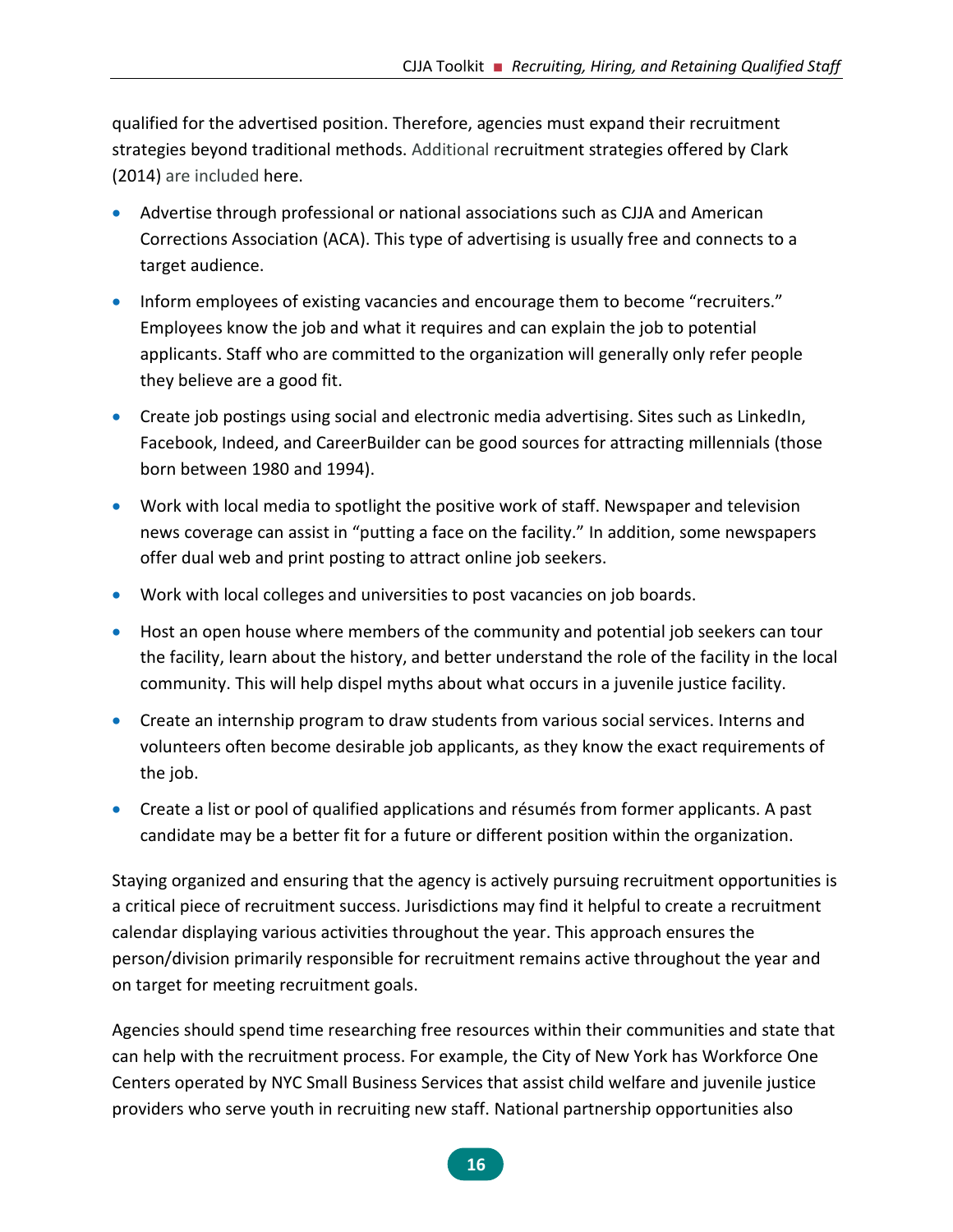should be explored. For example, CJJA members can request that CJJA send job announcements through its e-mail distribution list composed of more than 58 states and counties and nearly 75 affiliate members. Establishing a relationship with local and national resources allows agencies to maximize their search for qualified candidates.

Other strategies to consider include:

- Speak at local colleges and universities about careers in juvenile justice (and how they differ from the adult correctional environment).
- Provide incentives for employees who refer friends and family (resulting in employment), which has shown to be effective for some agencies. Ideas for incentives include gift cards, movie tickets, a special parking spot, an extra vacation day, and so on. Some agencies compensate staff financially for successful referrals.
- Explore the use of social media. In Pennsylvania, the Bureau of Juvenile Justice Services is working to increase its use of social media platforms for hiring. If an agency cannot afford advertising on national websites, they might consider collaborating with other local agencies to share the cost.

Some jurisdictions also may find the following strategies helpful:

- Run continuous job announcements in multiple formats.
- Hold prehire activities on the weekends so that individuals who are currently employed can attend.
- Conduct prehire activities in conjunction with other processes to prevent delays.
- Encourage former staff members to return to work part time.

On a final note, agencies must consider dedicating fiscal resources (budget line item) for recruiting activities. Doing so will hold the agency accountable for determining how effective each recruitment strategy is and the impact on the agency's workforce. Regardless of approach, recruitment plans must be ongoing and include a variety of strategies that cast a broad, yet targeted, net.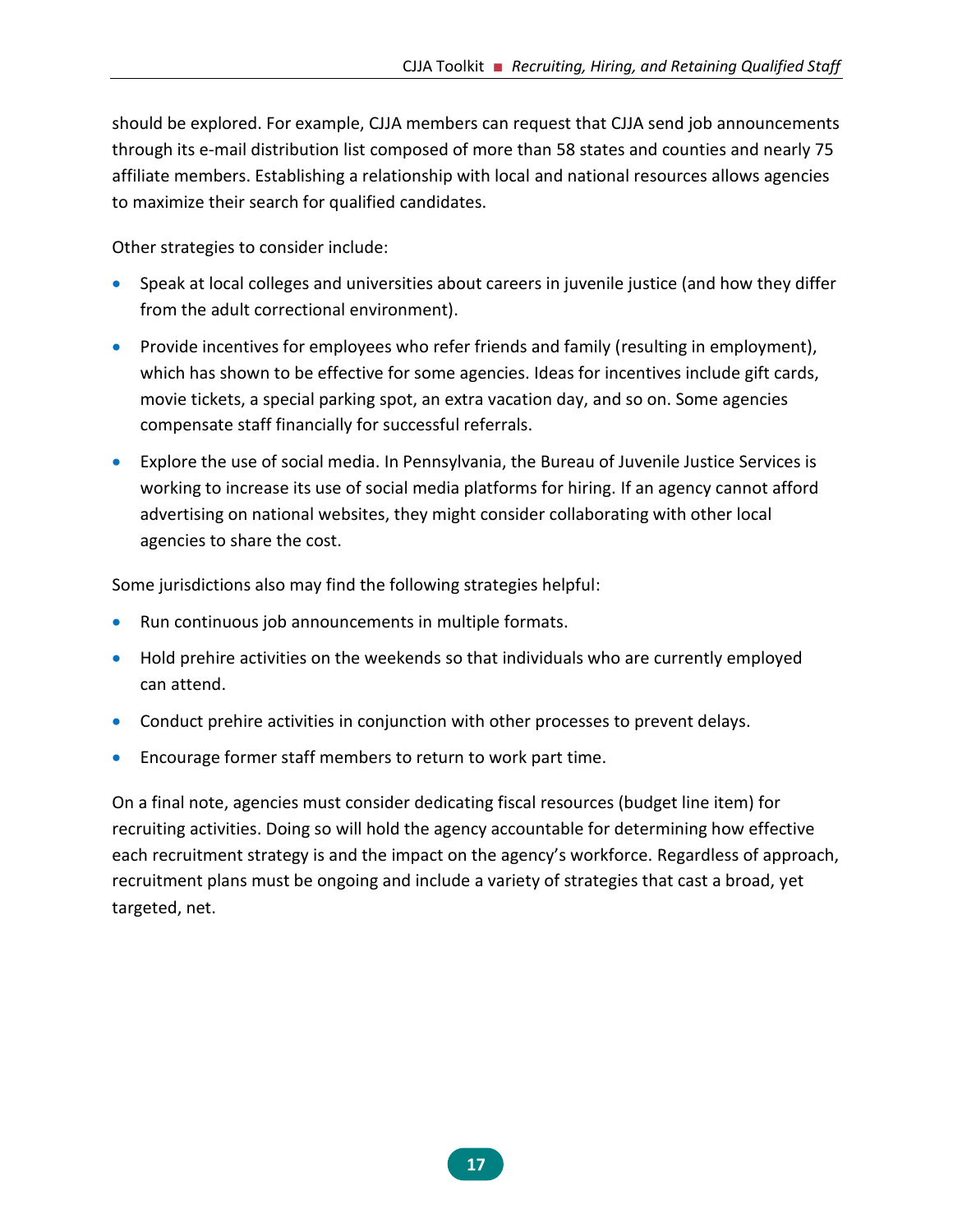### *The Importance of Branding*

"Branding" is an important recruitment and marketing tool that allows an agency to demonstrate its unique and attractive attributes. The goal of branding is to declare to the local community, stakeholders, staff, and potential employees who the agency is as an entity and the values driving their work. An agency's brand should be displayed on all agency materials, including those used for recruitment. More specifically, the logo, mission, values, and goals of the department should be on all documents, publications, legislative reports, outgoing e-mails, and various areas of the agency's website.

Many facilities take a "no news is good news" approach to interactions with the media. Consequently, facilities are only publicized when negative incidents occur. This approach is damaging to a facility's image and the image of juvenile justice and corrections as a whole, as Exhibit 2 shows. Branding can have a positive impact on current and potential employees. Branding can provide employees with additional information that deepens their understanding and appreciation for what the agency does, thus helping them determine if they fit the agency's culture. Current employees can use marketing materials to recruit better candidates, reduce hiring and marketing costs, and improve productivity (Cubukcu, 2018).

Data show that using the Employee Value

<span id="page-24-0"></span>

Proposition (EVP) framework to recruit top candidates in the field may be helpful as part of a branding strategy (Murdock, 2018). EVP provides a framework that explains why candidates would want to work for the organization. EVP highlights the competitive strengths of a position and separates it from other similar roles offered elsewhere. The key elements of the EVP framework (Murdock, 2018) include:

- **Tangible rewards**—Applicants want information about the compensation package, paid time off, paid medical leave, and other allowances such as prepaid highway toll tags, which add to the overall value of the compensation package.
- **The opportunity**—Candidates need to understand the benefits of the career path and the organizational structure (e.g., career ladder, promotion opportunities).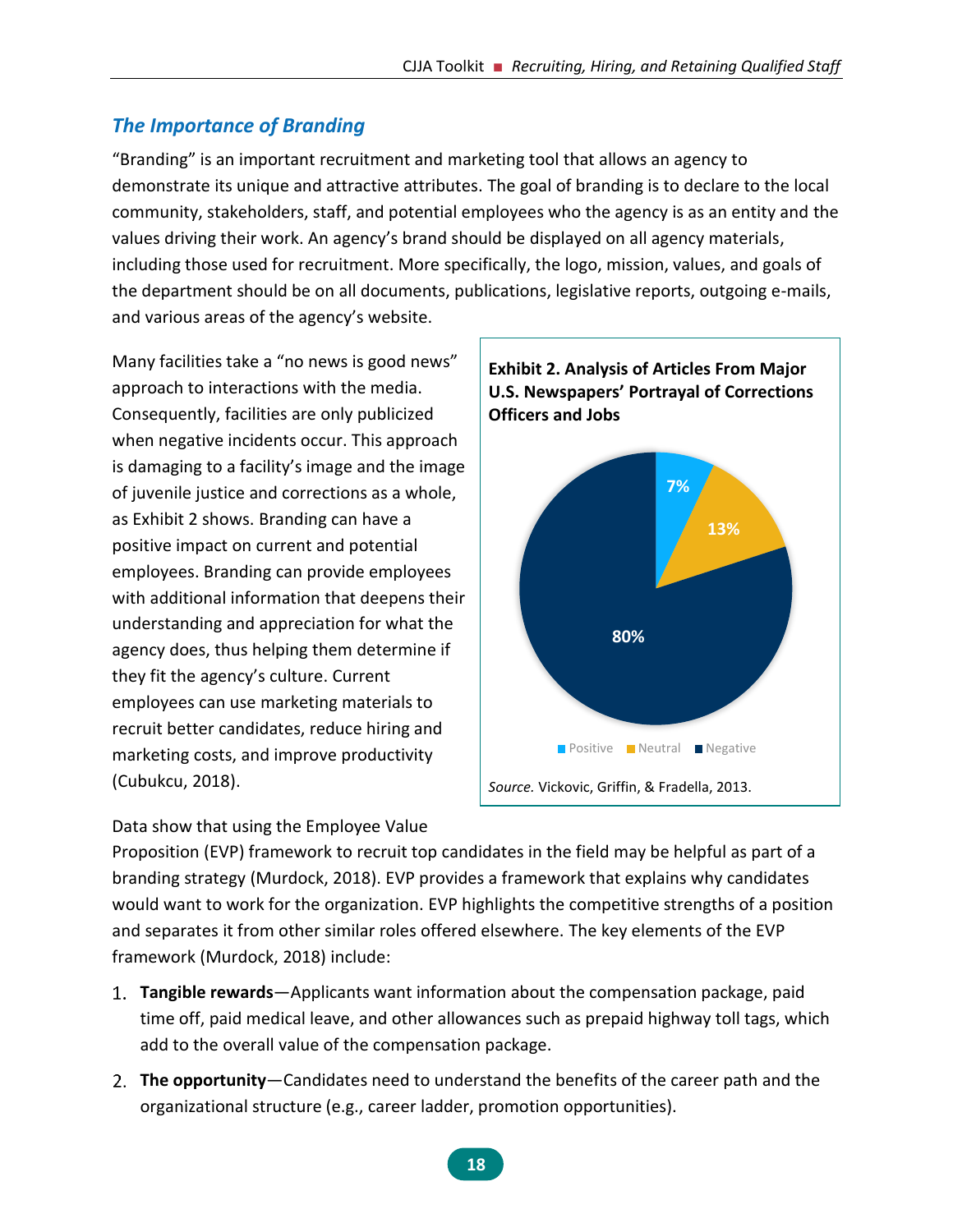- **The organization**—People want to work for organizations of which they can be proud. Agencies should highlight how the juvenile justice system impacts the lives of youth.
- **The people**—Potential employees want to know with whom they will work and what makes the employees a team.
- **The work**—Candidates need to understand the activities in a typical workday.

#### *What's in a Generation?*

Although some common components are effective in attracting the "right fit" for organizations (as previously described), research indicates that generational differences exist regarding what lures or attracts employees to an organization. According to an analysis of U.S. Census Bureau data conducted by **Pew Research Center**, more than one in three American workers today are millennials (adults ages 21 to 36 in 2017). Millennials constitute the largest generation in the U.S. labor force (Fry, 2018). As such, it is important to understand what motivates these individuals. According to research, millennials seek out work that has meaning and tend to value connections with coworkers (Taylor, 2013). A publication by the University of North Carolina Kenan-Flagler Business School (2014) offers insight into the differences between Generation X, millennials, and Generation Z. A summary of generation characteristics is provided here.

#### **Generation X staff (born between 1965 and 1979):**

- are straightforward and appreciate a "hands-off" management approach;
- want ongoing training and seek growth opportunities, even if those opportunities are lateral;
- are results-oriented and desire flexibility in how work is accomplished; and
- strive for a work-life balance and are willing to work less to achieve this balance.

#### **Millennials (born between 1980 and 1994)**

- grew up with 24/7 access to the Internet, which shapes the way these individuals search for information, solve problems, and communicate;
- are prone to change jobs frequently to find the job that best suits them;
- are goal and achievement oriented and value social and corporate responsibility;
- are good team players, optimistic, and value constant feedback;
- value work with meaning (part of an agency's mission) rather than a large salary; and
- expect a work-life balance and to work when and where they want.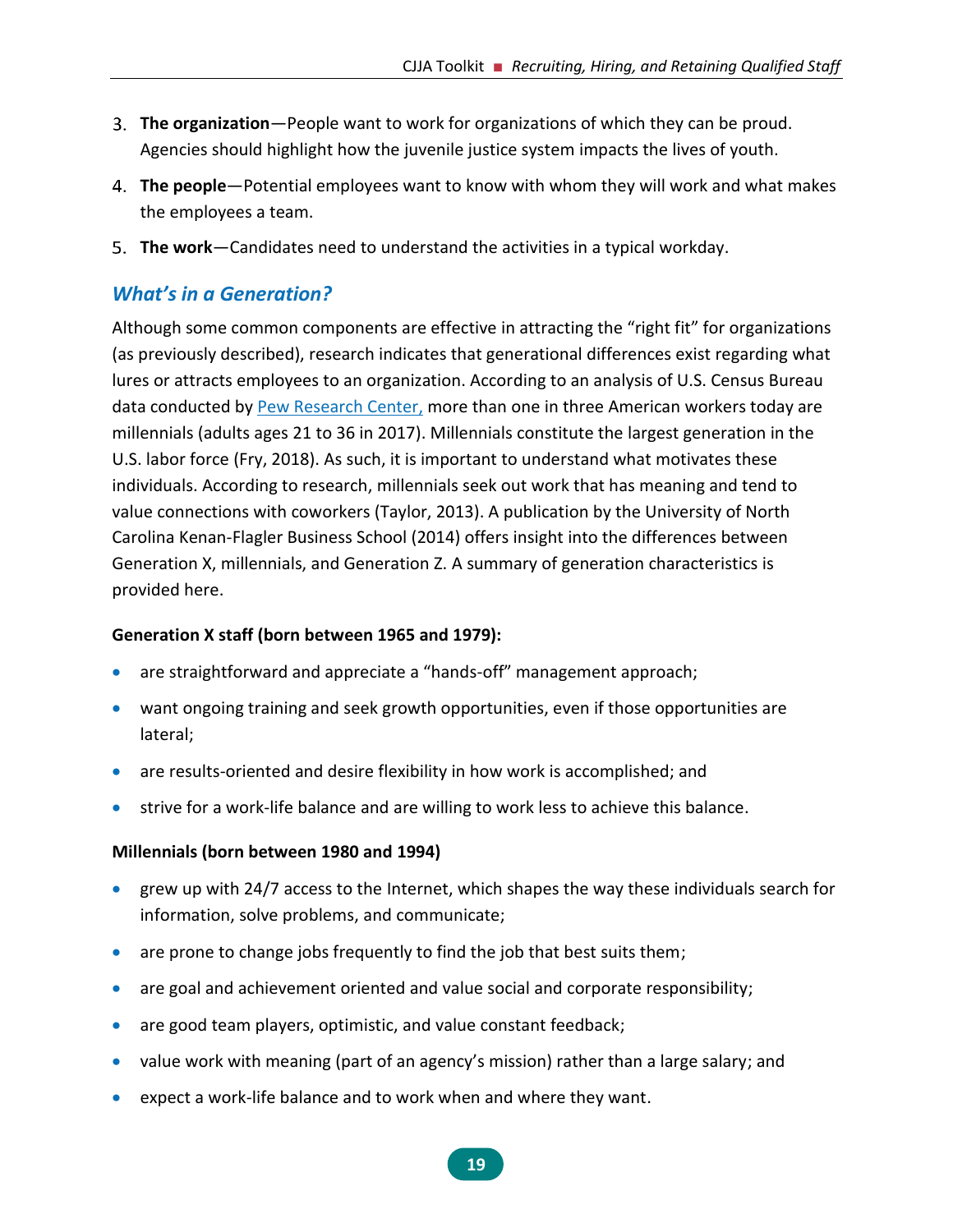#### **Generation Z (born 1995 and later)**

- want to have an impact on the world and the impact may be more important than their jobs; and
- are more technologically connected than millennials.

Stinchcomb et al. (2009) offer additional information about potential generational differences in the workplace. These are highlighted in Exhibit 3.

|   | Generation Xers (born between 1965 and 1979) | Millennials (born between 1980 and 1994)                                                |
|---|----------------------------------------------|-----------------------------------------------------------------------------------------|
| ۰ | Desire work-life balance-family and friends  | Are optimistic and ambitious                                                            |
|   | are higher priority than job                 | Consider family and friends their top priority                                          |
|   | Avoid working overtime on a regular basis    | Are team oriented and prefer working in                                                 |
|   | Value independence                           | groups                                                                                  |
|   | Value competence over rank                   | Have high self-esteem and are good at multi-                                            |
|   | Desire to make operational improvements      | tasking                                                                                 |
|   | (which may cause conflict with others who    | Expect structure in the workplace and to have                                           |
|   | value organizational tradition)              | access to sophisticated technology when doing                                           |
|   | Seek regular feedback and coaching           | their work                                                                              |
|   | Hold many various jobs throughout their      | Actively seek feedback from coaches/mentors                                             |
|   | careers                                      | to help fulfill their aspirations and often move<br>quickly up the organizational ranks |
|   |                                              | Acknowledge and respect positions and titles                                            |
|   |                                              | and want a relationship with their boss; this                                           |
|   |                                              | does not always mesh with Generation X's love                                           |
|   |                                              | of independence and a hands-off style                                                   |

<span id="page-26-0"></span>**Exhibit 3. Generational Differences in the Workplace**

To create a diverse multigenerational workforce, agencies must target their recruitment efforts based on the demographics they seek. Agencies should conduct analyses specific to their agency, including past, present, and projected data related to vacancies, characteristics of the existing labor pool, processing time, applicant success rates, and so on (Stinchcomb et al., 2009). Stinchcomb et al. (2009) highlight considerations that agencies should use when recruiting Generation Xer and millennial direct care staff. These are provided in Exhibit 4 for reference. Additional resources, including a checklist of steps to improving staff recruitment, are provided in the Stinchcomb et al. (2009) article in the [CJJA Staff Recruitment and Retention](https://1drv.ms/f/s!Ais_7JaHgPh3gotIWHCtPx1afGqKHg)  [Shared Resource Folder.](https://1drv.ms/f/s!Ais_7JaHgPh3gotIWHCtPx1afGqKHg)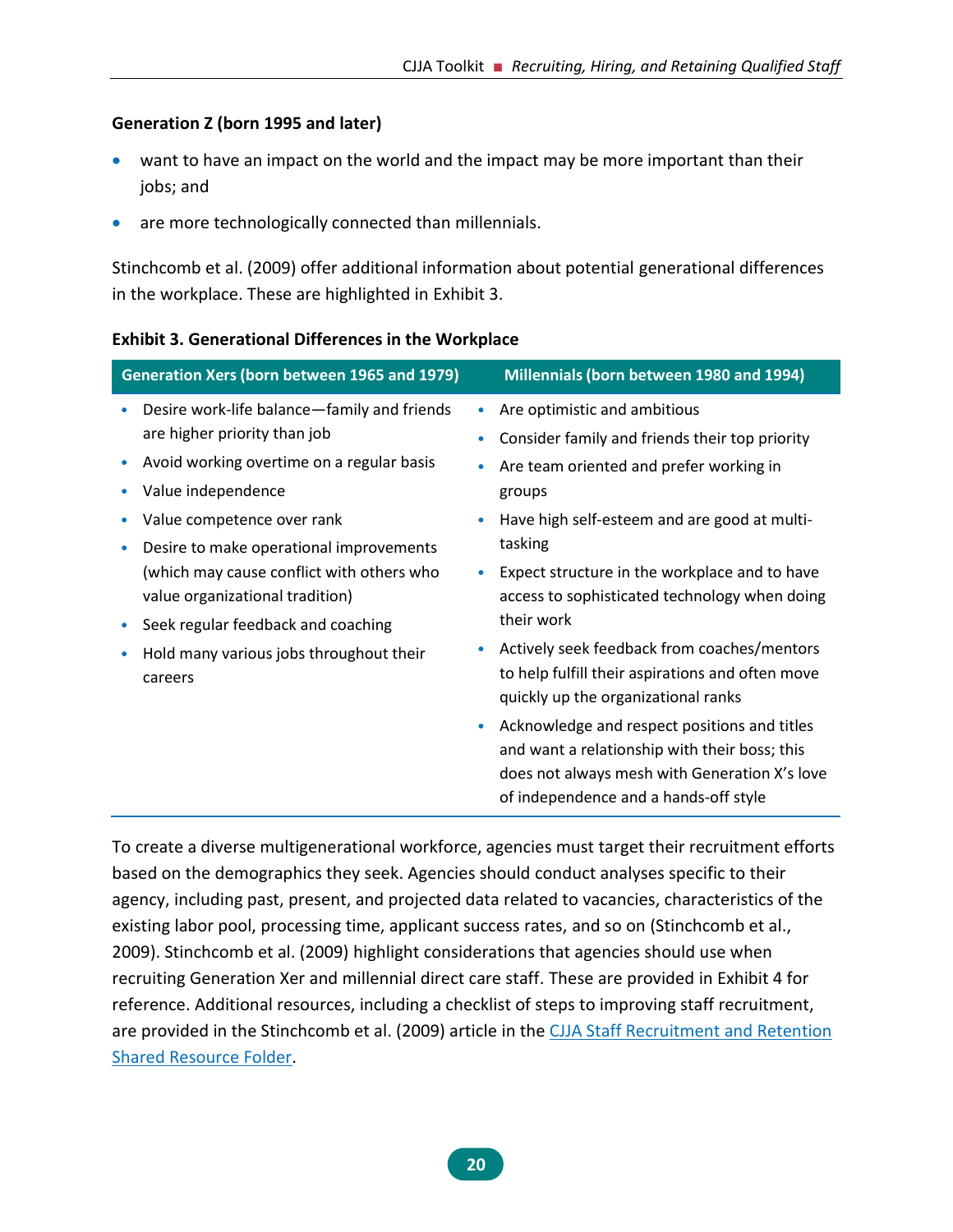| Generation Xers (born between 1965 and 1979)                          |           | <b>Millennials (born between</b><br>1980 and 1994)              |
|-----------------------------------------------------------------------|-----------|-----------------------------------------------------------------|
| Emphasize the unique aspects of the organization and the job          | $\bullet$ | Involve parents                                                 |
| Highlight leadership's openness to dialogue and discussion            | $\bullet$ | Emphasize technology                                            |
| (but only if it is true)                                              | $\bullet$ | Highlight teamwork                                              |
| Emphasize technology                                                  | $\bullet$ | Emphasize the balance                                           |
| Point to opportunities for training and career advancement            |           | between work and life (e.g.,                                    |
| Identify opportunities for personal growth and development            |           | 12-hour shifts)                                                 |
| Show how the job can make a difference in their community             |           | Highlight leadership's                                          |
| Emphasize the balance between work and life (e.g., 12-hour<br>shifts) |           | openness to dialogue and<br>discussion (but only if it is true) |
| Highlight wellness and fitness programs                               | $\bullet$ | Emphasize training, career                                      |
| Have Gen Xers ready to talk to applicants                             |           | advancement opportunities,<br>and mentoring                     |

#### <span id="page-27-0"></span>**Exhibit 4. Considerations When Recruiting Across Generations**

Individuals born 1995 or later are considered part of the "postmillennial" generation, also known as Generation Z. Although many similarities exist with their millennial counterparts, according to Fisher (2016), agencies should emphasize the following when recruiting Generation Z staff:

- how the agency's day-to-day work contributes to the larger world;
- benefits that matter in the short term (those they can use in the next few years—e.g., paid parental leave); and
- how the agency will develop a career path unique to staff based on individual strengths and interests.

According to Beall (2016), "Many employers are predicting that more teens, between the ages of 16 and 18 will go straight into the workforce, opting out of the traditional route of higher education, and instead finishing school online, if at all." Therefore, to entice candidates to come on board as direct care staff, it is critical that agencies develop structures to support direct care staff in achieving their career goals in juvenile justice. Beall (2016) also explains that Generation Z members have higher expectations than millennials, think globally, and expect diversity. Agencies may carefully consider these unique characteristics and determine effective ways to meet the needs of these individuals.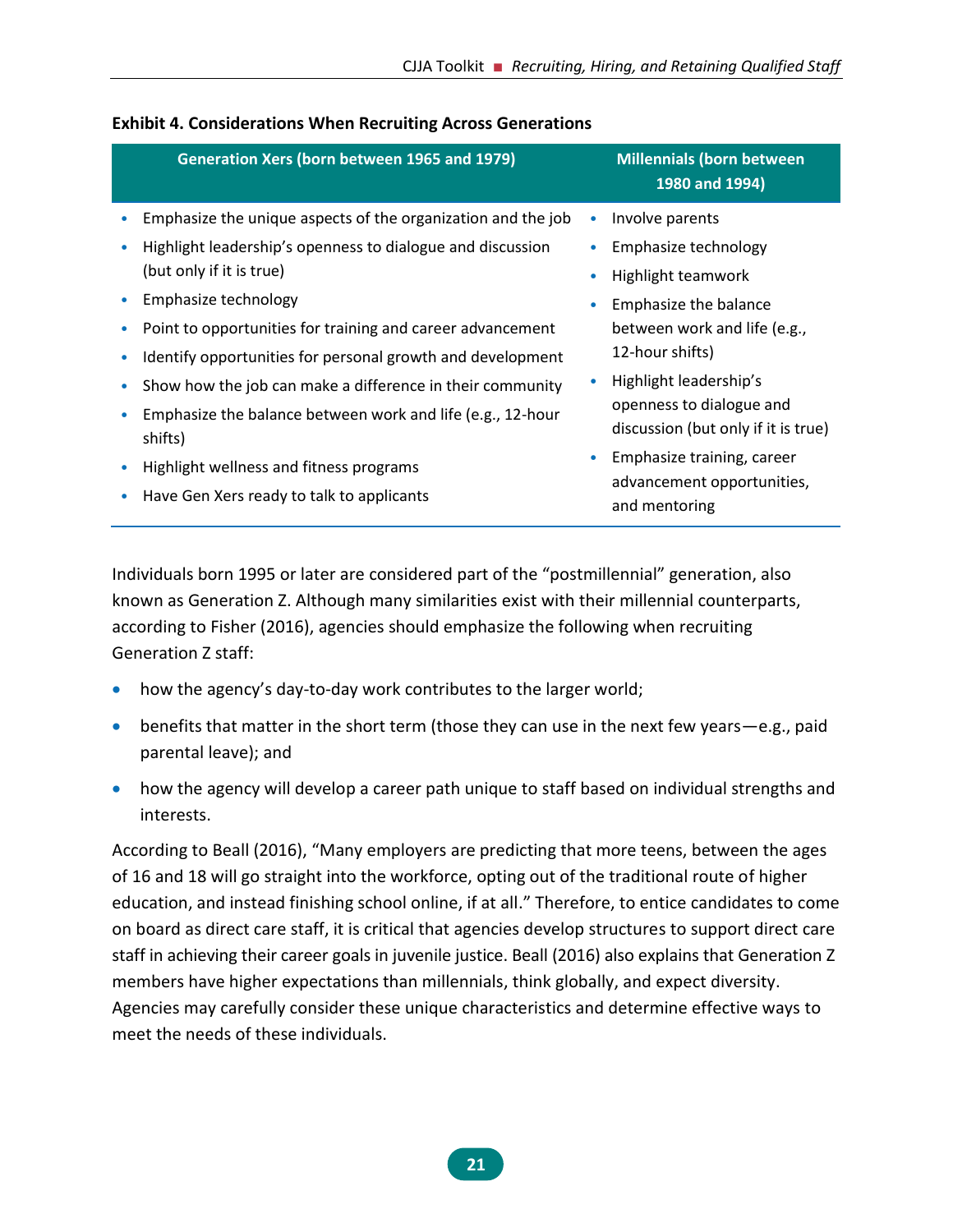# <span id="page-28-0"></span>**Assessing Talent (Screening/Selection)**

The "Assessing Talent" phase can be broken down into two main components: Initial Screen and Interviews (phone or face-to-face).

### *The Initial Screen*

Adopting an effective, standardized screening process allows jurisdictions to quickly identify whether individuals possess the core competencies and qualifications necessary to the job. Ultimately, using a screening process reduces the number of candidates interviewed, thereby decreasing the amount of time staff must dedicate to participating on interview panels. This results in a significant resource/cost savings.

In addition to the standard screening activities such as drug testing, criminal background checks, child abuse registry check, driving record check,

*In recent years, research has highlighted the prevalence of sexual victimization of youth in custody by staff or volunteers (almost 8%; Beck, Cantor, Hartge, & Smith, 2013). [The](http://www.bjs.gov/index.cfm?iid=4656&ty=pbdetail)  [National Survey of Youth in Custody \(NSYC\)](http://www.bjs.gov/index.cfm?iid=4656&ty=pbdetail) is a juvenile-based data collection tool of the National Prison Rape Statistics Program developed by the Bureau of Justice Statistics. The NSYC gathers sexual assault incident data for juvenile facilities as required by the Prison Rape Elimination Act of 2003. To ensure youth are safe while in custody, agencies also must consider risk for sexual perpetration when screening potential candidates.*

and past job performances (e.g., disciplinary actions or terminations resulting from substantiated allegations of sexual harassment or abuse), many juvenile justice agencies have adopted computerized assessments to screen applicants prior to offering an interview. These computerized assessments evaluate specific personality traits and beliefs that align with the field of juvenile justice. Examples of screening and assessment tools are provided here.

**[The Diana Screen](http://abelscreening.com/)** is an easy-to-use computer-based, prehire/volunteer risk management screen that helps protect youth from sexual abuse and sexual boundary violations. Scientifically validated, The Diana Screen asks a series of questions that identify applicants who fail to recognize sexual boundaries between adults and children. The Diana Screen also helps identify those applicants who pose a higher risk for sexually victimizing youth.

**[The Ergometrics IMPACT Juvenile Correction Officer Test](https://ergometrics.org/impact.cfm)** is a video-based pre-employment screening tool in which candidates respond to 33 real-life job scenarios, including encounters with juveniles, supervisors, and fellow officers. The exam measures a candidate's tendency to respond aggressively to juvenile behaviors; level of professional boundaries; appropriate use of rewards; power/control tendencies; ability to assist youth in learning from their experiences; level of team engagement; and ability to recognize youth behavior patterns. The state of Utah Division of Juvenile Justice Services uses the IMPACT test and has found it useful in screening out applicants who would not be a good fit for the agency.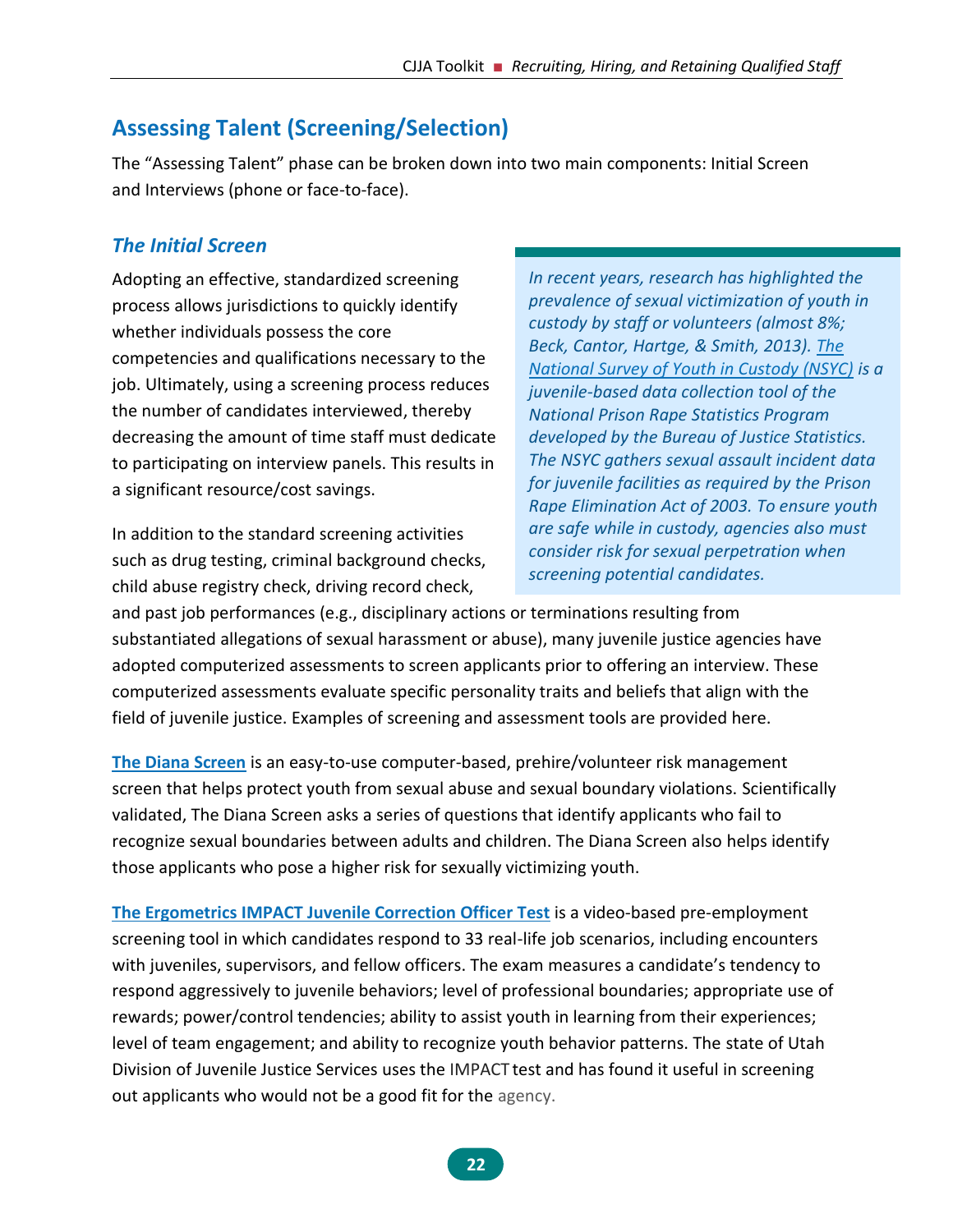#### *Interviews*

Many juvenile justice agencies use a two-interview screening process. The first interview is often a phone interview led by a single individual or a panel of current staff members. The

second interview is usually conducted in person (or remotely using video conferencing technology). Second interviews can be conducted by a panel of staff members who interview candidates separately or several applicants simultaneously.

Regardless of format, the initial interview should be viewed as an opportunity to ensure the applicant understands the nature of the work. During the initial interview, interview panelists should clearly explain the agency's mission, vision, core values, the approach to working with juvenile offenders, day-to-day activities, and specific job duties. Several juvenile justice facilities have found it helpful to conduct guided

*A study of video testing using the Correctional Officer Video Test (COVT) by Ergometrics for the North Carolina Department of Corrections found reductions in turnover and sick-leave use (Spurlin & Swander, 1998). Using a small sample in Oregon, a similar study of the COVT found a turnover reduction of 73 percent and a drop in sick leave use of 50 percent. A follow-up study in Kansas, after a year of COVT use found turnover down 6 to 32 percent. The report recommends further research into the linkage between the screening and reductions in turnover and leave usage (Spurlin & Swander, 1998)."*

**—***Nink, 2005*

tours on the day of the initial or second round interview to allow candidates to see the residential living space. Having direct care staff lead these tours allows candidates to ask detailed questions related to the job and establish a connection with current staff members. Others use a team of youth leaders and staff to conduct tours. This provides an opportunity to observe candidates' direct interaction with youth. Some jurisdictions have also adopted the practice of conducting interviews on the facility living unit so potential employees can observe program activities and staff-to-youth interactions. Observations and information gathered from a facility tour or interviews on the living unit may assist candidates in determining whether they feel they are a good fit for the work environment.

Although the interview process can be resource intensive, it is important that agencies recognize the value of conducting these interviews. Individuals participating on the interview panel must be reminded that they are helping decide which individuals will be an asset and carry out the agency's mission. The perspective that serving as a panelist is a unique opportunity and privilege will shape the impression of the interviewee. First impressions are lasting; therefore, interview panelists must show up with an open mind and be ready to ascertain who is the best fit.

The interview process is intended to gather information about the candidate's belief system (e.g., youth are villains, victims, or resources) and whether these beliefs align with the agency mission and values. Interview questions should be focused on highlighting the applicant's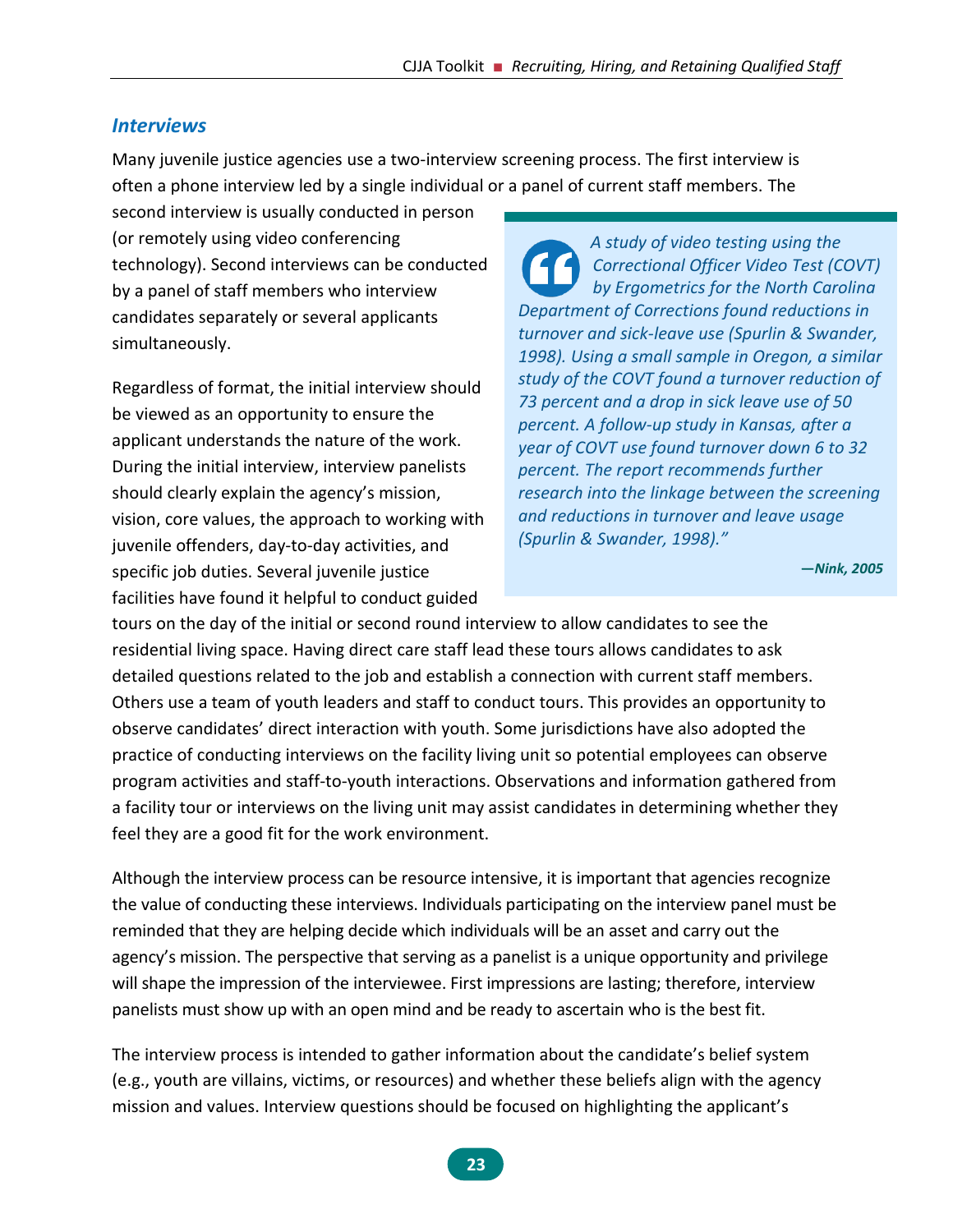personality traits, capacity to handle unexpected events, and flexibility. Clark (2014) offers a list of individual characteristics for agencies to consider when developing interview questions and selecting qualified direct care staff:

- **"Balanced perspective.** A broad view that balances present needs and long-term considerations.
- **Strategic view.** Ability to collect and analyze information that forms an overall long-range view of priorities and forecasts likely needs, problems, and opportunities.
- **Environmental sensitivity.** Awareness of broad environmental trends and the effects of these trends on the work unit.
- **Leadership.** An ability and willingness to lead and manage others.
- **Flexibility.** Openness to new information as well as tolerance for stress and ambiguity in the work situation.
- **Action orientation.** Decisiveness, calculated risk taking, and a drive to get things done.
- **Results focus.** Strong concern for goal achievement and a tenacity to follow a project through to completion.
- **Communication.** Ability to express oneself clearly and authoritatively and to listen attentively to others.
- **Interpersonal sensitivity.** Self-knowledge, awareness of the impact of self on others, sensitivity to the needs and weaknesses of others, and the ability to sympathize with the viewpoints of others.
- **Technical competence.** Expert and up-to-date knowledge of the methods and procedures of the work unit."

#### *Competency-Based Behavior Interviewing*



*Staff who are underqualified or inadequately trained could be more likely to engage in inappropriate behavior, underperform, or leave because they lack engagement."*

**—***Russo, Woods, Drake, & Jackson, 2018, p. 4*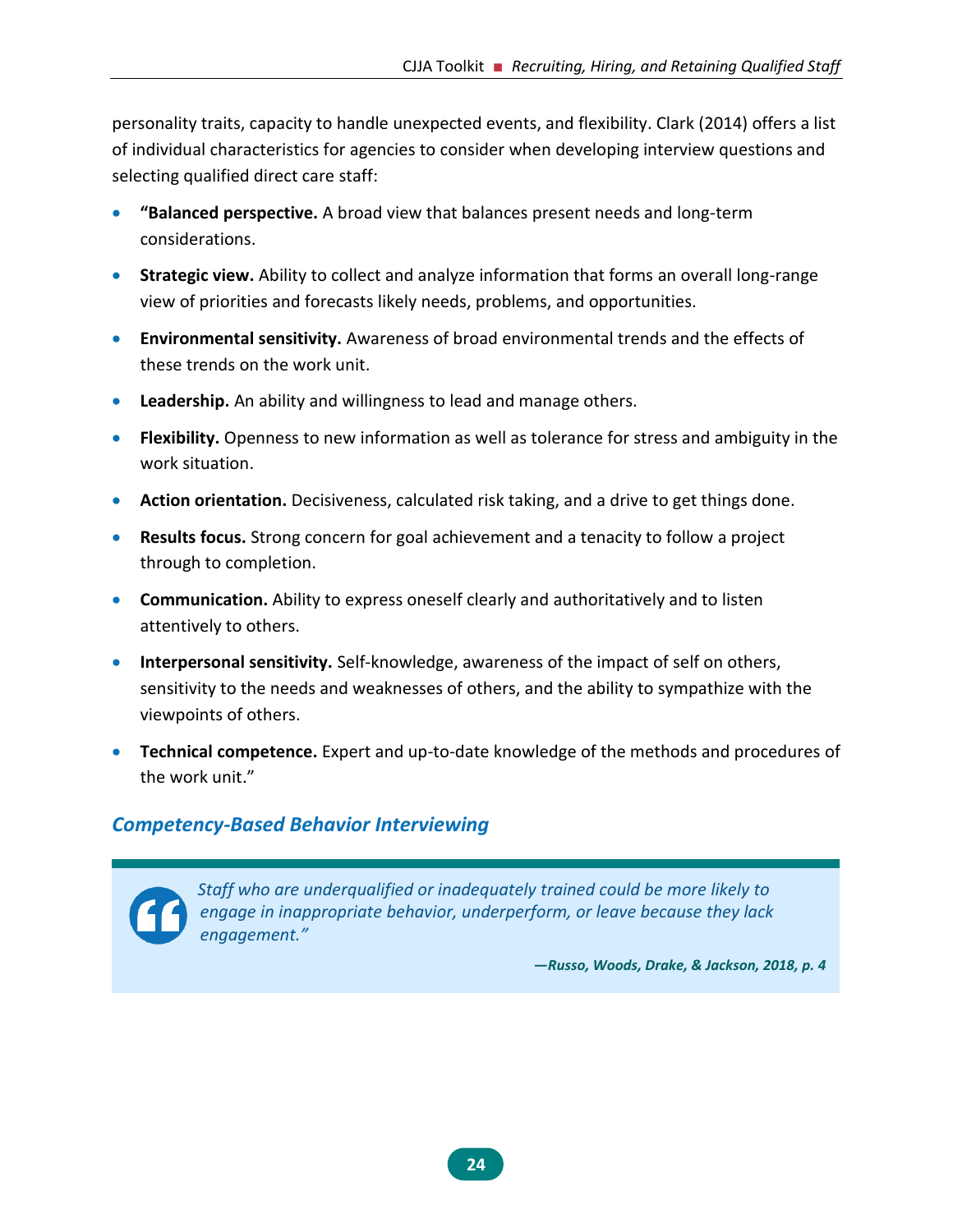To further assess whether applicants are a good fit, many juvenile justice agencies have adopted competency-based behavior interviews. Competency-based behavior interviews differ from traditional interviews in that they use scenarios to elicit information about how a potential candidate will respond to a specific situation. Competency-based behavior interviews allow agencies to assess whether the job applicant has the knowledge and competency to perform the job as it relates to a juvenile justice setting.

Research has shown that behavior-based interviewing correlates with successful job performance. In a detailed analysis conducted by Zwell and Michael (2000), behavior interviews showed a strong correlation with job performance (*r* = .48–.61). On the contrary, traditional interviews were shown to have a significantly low correlation (*r* = .05–.19) with staff

performance. Exhibit 5 provides additional details regarding the type of assessment method used to screen applicants and future job performance.

The goal of behavior-based interviews is to uncover whether the applicant has the knowledge, skills, behaviors, and other attributes to effectively respond to the reality of the job. This is accomplished by asking a series of questions that gather information about how the candidate handled situations in the past. Traditionally, hiring decisions are based on an applicant's education and prior work experience. Although education and work experience are important considerations, the information on which a

#### <span id="page-31-0"></span>**Exhibit 5. Correlations Between Assessment Methods and Job Performance**

| <b>Assessment Method</b>        | <b>Correlation</b><br>$(r$ factor) <sup>a</sup> |
|---------------------------------|-------------------------------------------------|
| <b>Assessment Centers</b>       | .65                                             |
| <b>Behavioral Interviews</b>    | $.48 - .61$                                     |
| <b>Modern Personality Tests</b> | .39                                             |
| References                      | -23                                             |
| <b>Traditional Interviews</b>   | .05–.19                                         |
|                                 |                                                 |

a Correlations range from 0 to 1. A higher correlation (closer to 1) indicates a strong relationship. An *r* score closer to 0 indicates there is little or no influence between the assessment method and job performance.

facility is making its hiring decisions is incomplete. Assessing other important attributes such as behavior and desired skills fills in the gaps and enhances the chances a new hire will fit the specific competencies identified for the position.

The Massachusetts Department of Youth Services (MA DYS) uses competency-based behavior interviews as part of its staff selection process. MA DYS has developed a "Competency Library" containing 40 competencies associated with various types of work within the Massachusetts juvenile justice system. Competencies are selected based on which qualities are needed to successfully perform each position. MA DYS has three levels of direct care staff working in its juvenile justice facilities—Group Worker I (an entry-level position); Group Worker II (a supervisory position); and Group Worker III (facility administrator—top supervisory position in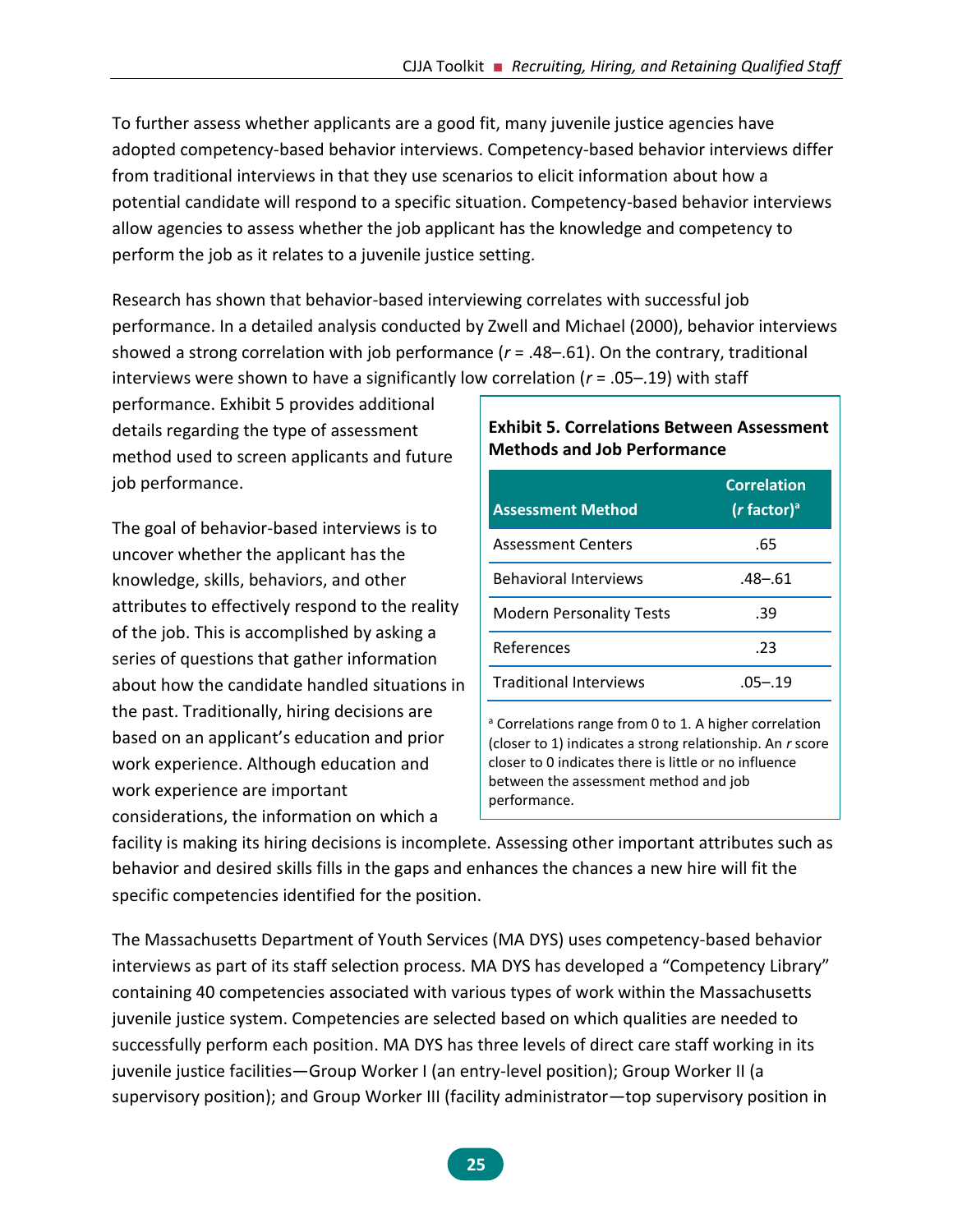facility). Exhibit 6 shows which competencies are associated with each MA DYS Group Worker. The full "MA DYS Competency Library" can be found in CJJA Staff Recruitment and Retention [Shared Resource Folder.](https://1drv.ms/f/s!Ais_7JaHgPh3gotIWHCtPx1afGqKHg)

| <b>Group Worker I Competencies</b> | <b>Group Worker II and III Competencies</b> |
|------------------------------------|---------------------------------------------|
| Action oriented                    | Action oriented                             |
| Adaptability                       | Adaptability                                |
| <b>Applied learning</b>            | <b>Applied learning</b>                     |
| <b>Building trust</b>              | <b>Building trust</b>                       |
| Communication                      | Communication                               |
| Conflict management                | Conflict management                         |
| Cultural competence                | Cultural competence                         |
| Customer/client focus              | Customer/client focus                       |
| Decision making/problem solving    | Decision making/problem solving             |
| Initiative                         | Delegating responsibility                   |
| Safety awareness                   | Safety awareness                            |
| Stress tolerance                   | Stress tolerance                            |
| Teamwork                           | Team leadership                             |

<span id="page-32-0"></span>**Exhibit 6. MA DYS Group Worker Competencies**

After the facility has established a set of competencies for a specific job title/position, the facility must decide which competencies to focus on during the interview. One method is to separate those competencies that can be readily taught on the job, such as communication and teamwork, from those competencies that are more intrinsic to an individual (e.g., adaptability and stress tolerance). Another approach may be to select competencies that are essential to the facility's values, such as customer/client focus and building trust.

The behavior-based interviewing format uses questions that ask the job applicant to describe a specific competency-related situation from a past work or life experience. In addition to the traits previously offered by Clark (2014) and by MA DYS, agencies may consider gathering information about whether candidates:

- work well under pressure;
- understand the importance of being fair and consistent with incentives and consequences;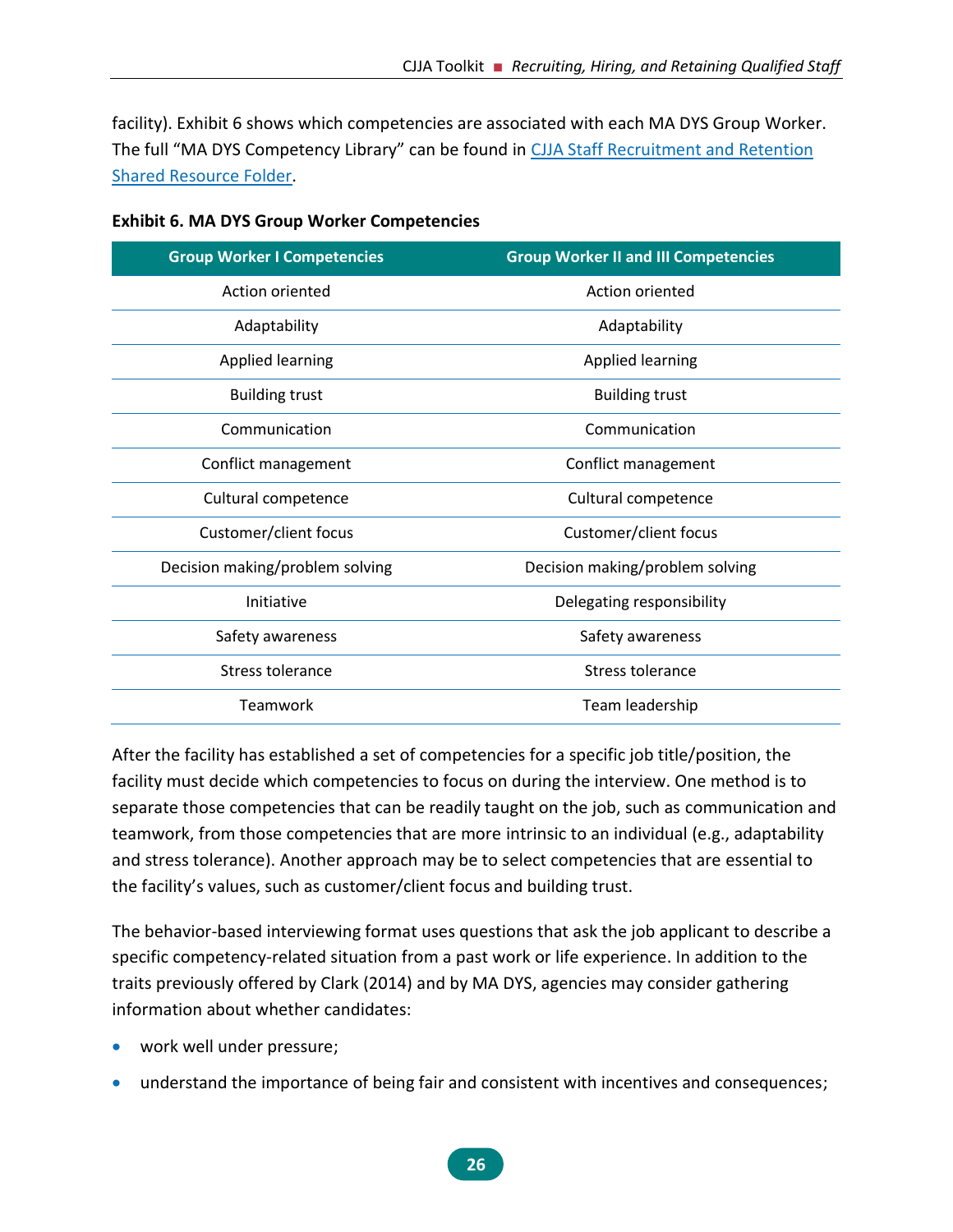- bring a strength-based approach to working with juvenile offenders;
- understand basic adolescent brain development and the impact of trauma;
- effectively interact with youth who have behavioral or mental health challenges;
- are available to work seven (7) days a week; to work overtime with short notice; or to work nights, weekends, or holidays;
- understand they may be exposed to youth who are hostile and sometimes dangerous; and
- are comfortable with conducting strip searches, supervising showers, cleaning up bodily fluids, and physically restraining youth as a last resort (when provided proper training).

<span id="page-33-0"></span>Exhibit 7 provides examples of interview questions related to competencies selected from the MA DYS Competency Library. Although these questions provide a structure, jurisdictions should develop competencies based on their unique needs and job responsibilities. MA DYS scores applicant's responses using a Likert scale: (1) No evidence of proficiency, (2) Marginal proficiency, (3) Proficient, (4) Exceeds, or (5) Greatly Exceeds. This information is documented by interview panelists using MA DYS templates.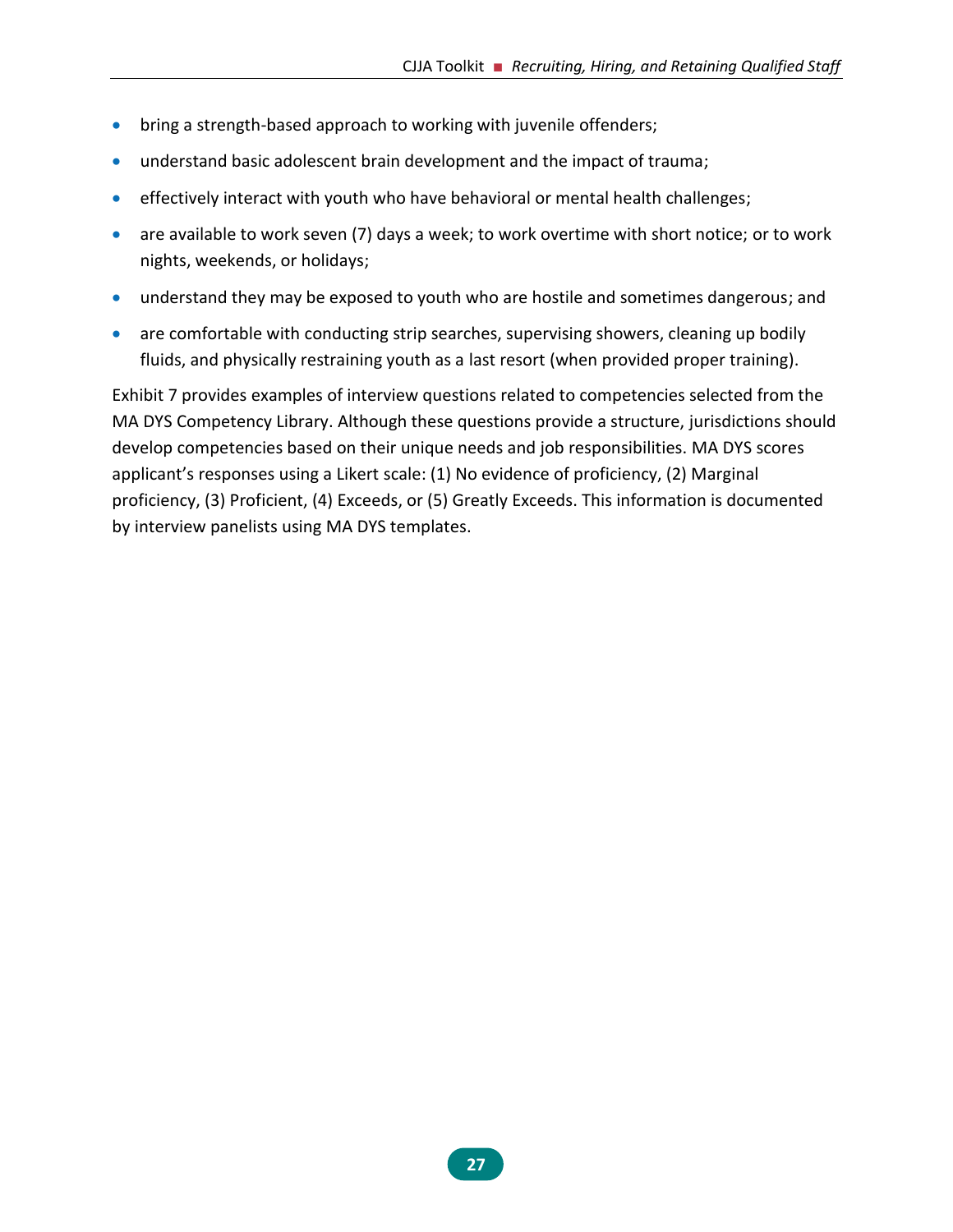| <b>Competency</b><br><b>Area</b>     | <b>Competency/Attribute</b>                                                                                                                                                                                                                                               | <b>Interview Questions</b>                                                                                                                                                                                                                                                                                                      |
|--------------------------------------|---------------------------------------------------------------------------------------------------------------------------------------------------------------------------------------------------------------------------------------------------------------------------|---------------------------------------------------------------------------------------------------------------------------------------------------------------------------------------------------------------------------------------------------------------------------------------------------------------------------------|
| <b>Conflict</b><br><b>Management</b> | Uses appropriate interpersonal<br>styles and techniques to reduce<br>tension or conflict between two or<br>more people<br>Able to assess situations quickly<br>Able to identify common interests<br><b>Facilitates resolution</b><br>۰                                    | Tell me about a time when you dealt with or<br>worked closely with a difficult or angry<br>person.<br>What were the circumstances?<br>How did you handle it?<br>$\bullet$<br>What was the result?<br>$\bullet$                                                                                                                  |
| <b>Building</b><br><b>Trust</b>      | Interact with others in a way that<br>۰<br>gives them confidence in one's<br>motives and representation, and<br>those of the organization<br>Is viewed as direct and truthful<br>Maintains confidentiality and<br>۰<br>keeps promises and commitments                     | Share with us a situation at work when you<br>gained the trust of a coworker who initially<br>resisted your efforts.<br>Describe the circumstances.<br>What did you do?<br>What was the result?                                                                                                                                 |
| <b>Teamwork</b>                      | Actively participates and<br>$\bullet$<br>contributes as a member of a team<br>to achieve team goals<br>Works cooperatively with other<br>team members<br>Involves others<br>Shares information, as appropriate<br>$\bullet$<br>Shares credit for team<br>accomplishments | Tell us about a time when you had to work<br>closely with someone whose personality was<br>very different from yours. Tell me more<br>about the situation.<br>What exactly did you do?<br>How did this turn out?<br>What other challenges did you<br>$\bullet$<br>encounter?<br>What did you do to address those<br>challenges? |

#### **Exhibit 7. MA DYS Competency Library Example Interview Questions**

Consistency by the hiring manager and interview panelists is important in behavior-based interviews. Interviewers must ask the same questions of every applicant, using the same wording, in the same order, and using the same rating system. Using standardized questions ensures an accurate comparison and ensures job applicants are evaluated fairly. Ideally, the same hiring manager or interview panelists would conduct all interviews for a single position to further ensure consistency in ratings.

Of final note, competency-based behavior interviews are different from traditional approaches. Thus, the hiring manager and interview panelists should be trained in the structured interview process, including how to ask behavior-based questions and pose follow-up questions. Competency-based behavior interviewing is a time-tested methodology for improving hiring results. For it to be an effective selection tool, a facility must be prepared to commit the time and effort necessary for planning, training, and successful implementation within the organization.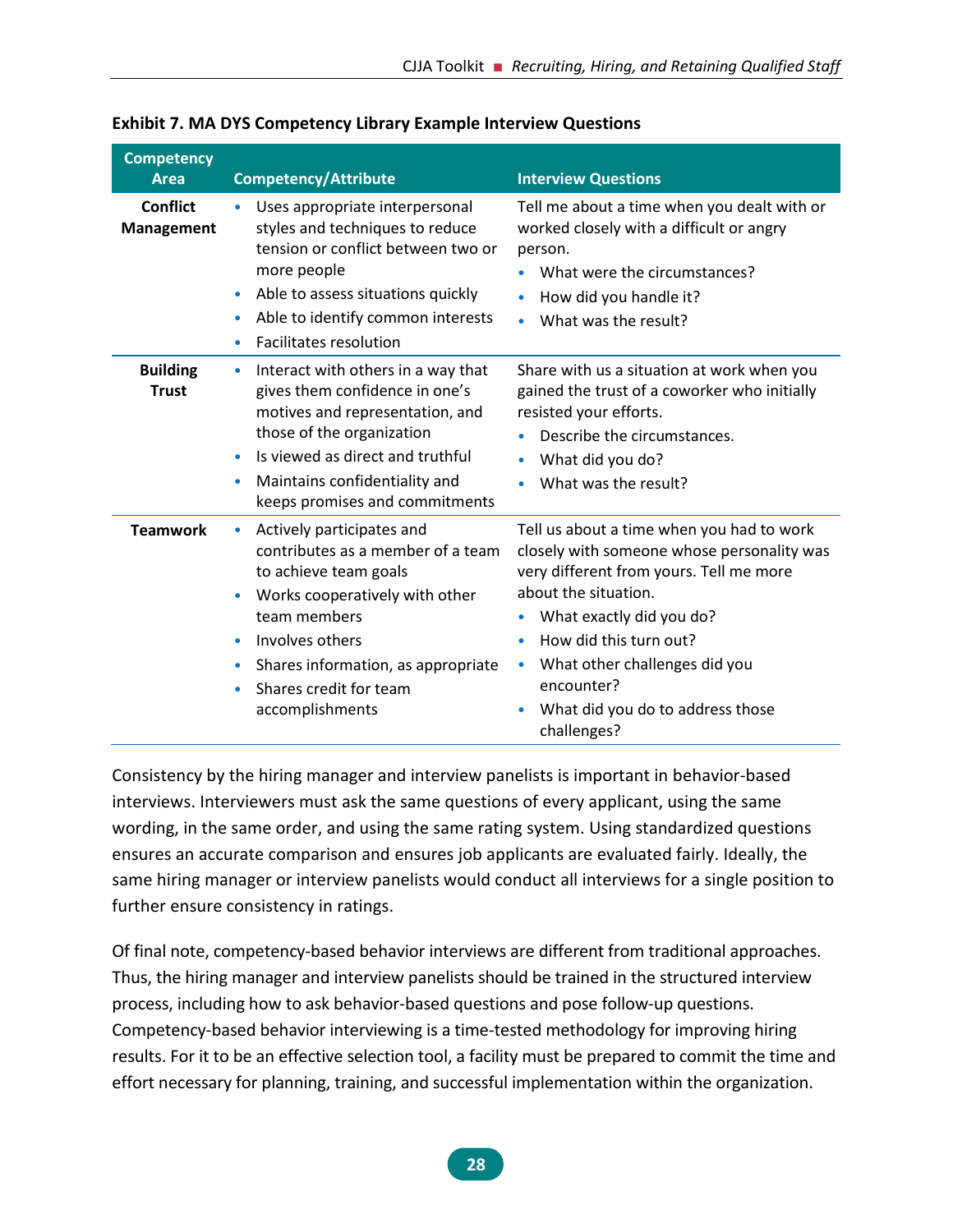# <span id="page-35-0"></span>**Engaging Talent (Hiring/Onboarding)**

The final phase of the Recruitment process is Engaging Talent. According to the Aberdeen Group (Willyerd, 2012), "86% of new hires decide to stay or leave a company within their first six months and new employees are 69% more likely to stay longer than three years if they experience well-structured onboarding" (p. 1). Russo et al. (2018) define onboarding as "processes to acclimate new staff to the organization and initial job training to prepare them for their new duties" (p. 3).

The American Management Association has identified three key factors, related to hiring/onboarding, that may contribute to an applicant's willingness to work with an agency (Tate, 2000, as cited in Stinchcomb et al., 2009). These are:

- lack of feedback on application status;
- next step in the process is unclear; and
- process is too complicated and cumbersome.

Many organizations require extensive background checks and have lengthy job hiring practices. It is critical that agencies have a clear and efficient process for hiring and onboarding new staff to minimize the time between application submission,

**TIP** The State of Pennsylvania Department of Human Services, Bureau of Juvenile Justice Services (PA BJJS) uses a direct care trainee program. This program allows PA BJJS to recruit and hire candidates who may not meet all qualifications. After trainees complete the program, they are promoted into an entry-level direct care position. Similarly, the Idaho Department of Juvenile Corrections has a 6- to 12-month Rehabilitation Technician Trainee program that trains candidates who may not meet the agency's experience requirements. These training programs open a new pool of potential hires who may not otherwise have had the opportunity to pursue a career in juvenile justice.

testing/screening, and onboarding. An efficient process will help prevent candidates from losing interest. Ongoing communication with applicants is critical. One approach to consider is an online system, where applicants can periodically check the status of their application. This process also may include having a current staff member available to answer applicant questions and "sell" the benefits of working in the juvenile justice field. Maintaining contact with priority candidates will help establish a human connection with the agency and increase the likelihood of securing target candidates. Facilities also may consider partnering with other juvenile justice facilities through common application and information management systems. Russo et al. (2018) explain that this allows applicants to submit one application that can reach multiple agencies and, ultimately, allows budget-constrained facilities to share resources and deepen their talent pool. It also may allow screening and testing processes to transfer, given screenings meet all facilities' policies.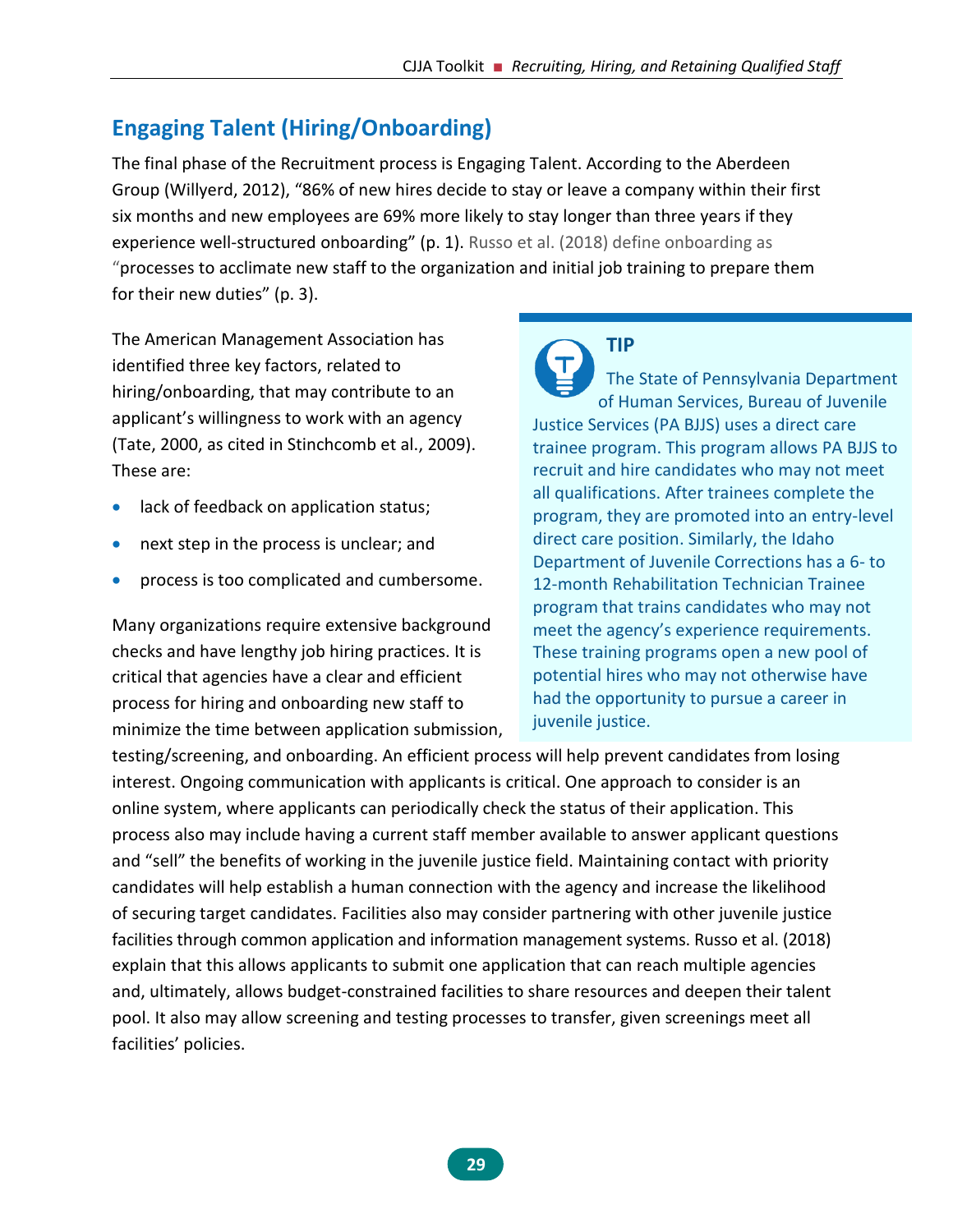Agencies should ask themselves three questions during the onboarding process:

- 1. How do we welcome new employees?
- What is the training and orientation process?
- 3. How do managers provide support to staff?

Minor et al. (2011) examined the predictive factors influencing early job turnover in direct care staff in the Kentucky Department of Juvenile Justice. The study included 475 staff across 13 cohorts of individuals who had completed the training academy. Researchers found "of staff who resigned, 61.3% did so within the first 6 months of graduation. Over 87% of the resignations took place in the first 9 months after graduation" (Minor et al., 2011, p. 66). Researchers also found the median time for resignation to be 140 days (less than 5 months). These findings provide evidence that creating a supportive environment for new staff, particularly in the first year of employment, is critical to retention. Agencies may consider creating a formal mentoring program in which a designated veteran maintains contact with a new employee during the first year. The mentor assists the new staff in navigating job responsibilities and answers questions.

As previously mentioned, research indicates feeling connected to coworkers is an important factor influencing job satisfaction and, consequently, retention. Willyerd (2012) suggests creating an online community for new hires. The author explains that this forum allows "new hires to connect, post pictures or videos, talk about hobbies, get tips and hints from recent hires already in the company, and form connections with dozens of people" (p. 2) before their first day. Willyerd further explains creating this community is a mechanism for housing "the collective intelligence of hundreds of people gathered over time, allowing a rich repository of knowledge for the new hires to access—acronym wikis, collaborative documents, project status updates" (p. 2).

A person's first few days can have a strong influence on how the new employee perceives the work environment. Agencies should create an inviting climate. Quick strategies for promoting a welcoming culture include sending a memo to all staff with pictures and short biographies of new staff members and encouraging veteran staff to introduce themselves to new team members. Jurisdictions should ask staff for their ideas on how best to welcome new team members.

# **Onboarding and Basic Training**

ACA Juvenile Corrections Training Standards, Juvenile Caseworker Training (4-JCF-6E-08) require 40 hours for new employee orientation and 120 hours of training within the first year of employment (Clark, 2014). Training topics include security procedures, suicide prevention,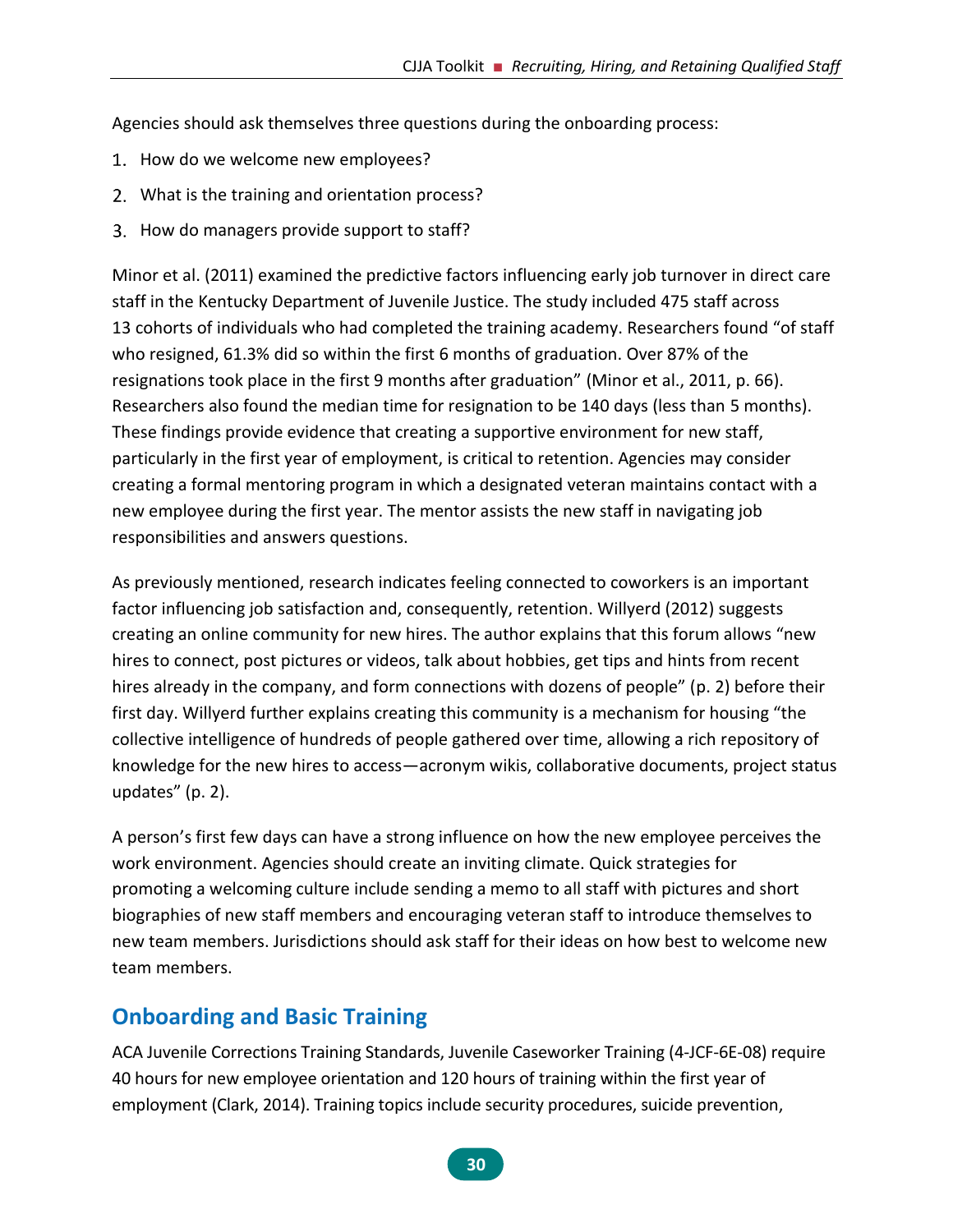use of force, report writing, communication skills, rights and responsibilities of juveniles, supervision of youthful offenders, interpersonal relations, code of ethics, and sexual abuse/assault, among others.

Onboarding training is essential for direct care staff. New employees are expected to model positive behavior and help youth develop coping, social, and life skills while maintaining the safety and security of the facility. New staff are charged with delivering rehabilitative services while learning the various policies and procedures governing the facility's administration and operations. In addition, many jurisdictions train new employees on other juvenile justice– related topics such as adolescent brain development, positive youth development, and traumainformed care. Basic training provides the foundation for new employees to acquire the skills and knowledge to perform their job and promotes a deeper understanding of the legal, clinical, and security implications of their actions.

All juvenile justice agencies provide some type of basic training to new employees, although the length and content varies widely. For the purposes of discussion, this toolkit categorizes new direct care staff training into four categories:

- **Juvenile Justice Overview:** Agency mission and values, characteristics of juvenile justice– involved youth, trauma-informed care, positive youth development, adolescent brain development, and standards of conduct
- **Staff and Youth Relations:** The Prison Rape Elimination Act; gang awareness; firearms, youth and staff interactions; conflict resolution; stress management/staff wellness; and confidentiality
- **Facility Operations and Management:** Searches, contraband, client count and movement, use of force, room confinement, fire safety, hostage response, and group disturbances
- **Facility Programming and Operations:** Clinical and health services, behavior management, de-escalation, alternatives to isolation, trauma-informed approaches, CPR and first aid, and documentation

Some agencies structure new employee training as pretraining that must be completed before working with youth. Other jurisdictions split the modules into segments and allow new staff the opportunity to observe/shadow veteran staff between the modules. For example, the MA DYS new employee training includes 1 week of classroom training; a second week that includes 4 days of on-the-job training and 1 day in the classroom; and a third week of classroom training that includes a debrief of the on-the-job training modules. This approach provides staff with the basic knowledge and skills to perform their duties while also providing an opportunity for staff to observe and apply concepts. Requiring a final week in the classroom following the on-site experience allows new employees to integrate the information learned into their daily work.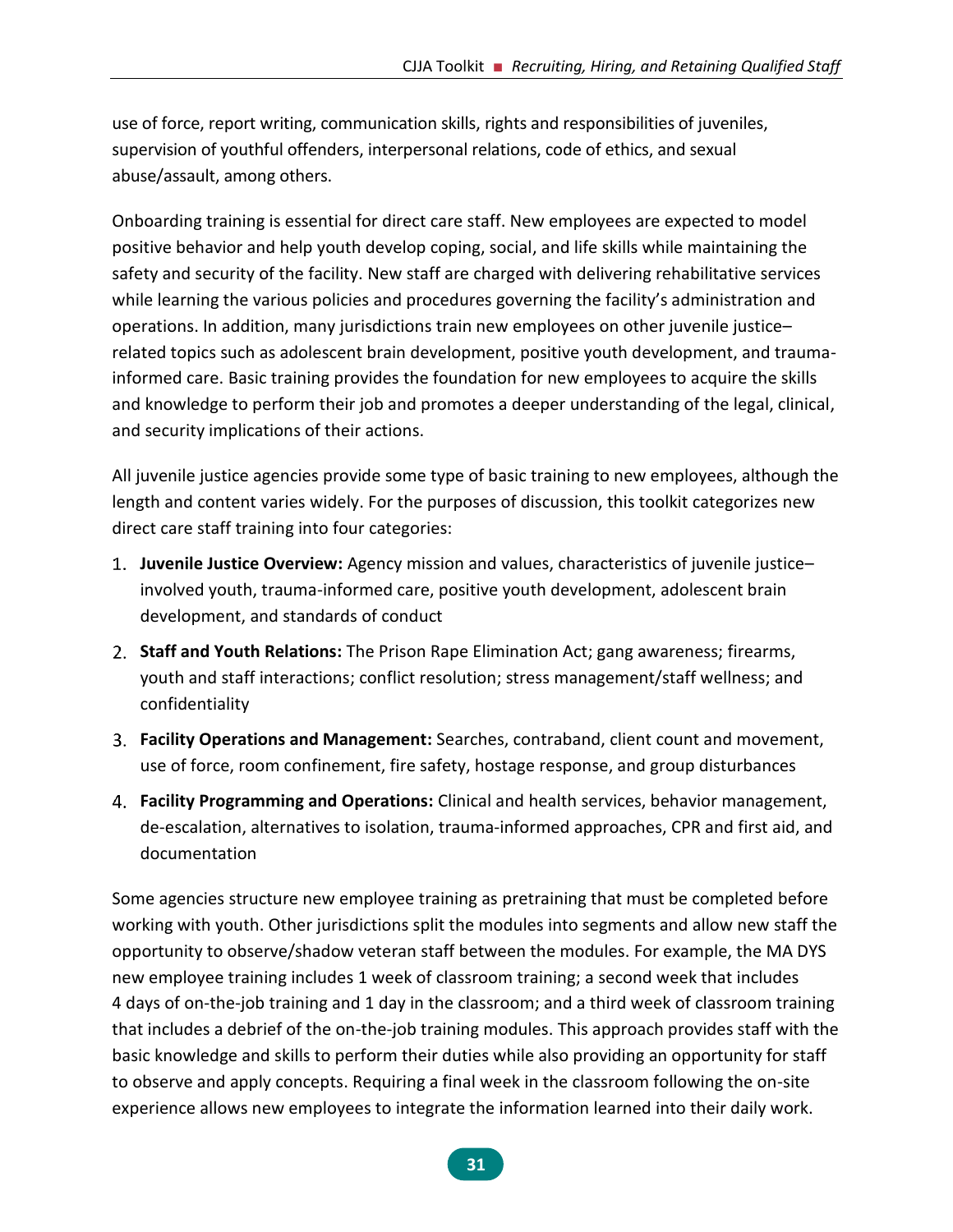As previously mentioned, mentoring programs can build upon new hire training by providing support and connections to peers and enhancing chances of a new hire becoming a long-term, proficient team member.

The most valuable resource of a juvenile justice facility is a skilled and committed workforce. To ensure staff remain equipped to effectively provide rehabilitation services, promote facility safety, and stay current on best practices, most juvenile justice agencies/facilities require direct care staff to complete ongoing trainings provided through annual mandatory in-service training. These trainings may focus on agency policies and refresh staff on critical areas such as de-escalation techniques, trauma-informed care, adolescent brain development, and the agency mission and values. Although ongoing training requires significant resources, agencies should recognize the significant impact ongoing training has on a staff member's confidence. Ultimately, feeling competent influences whether a staff member will stay with the agency.

# **Recruiting and Hiring Senior-Level Leaders**

Although this toolkit focuses on direct care staff, it is important to mention recruitment and hiring of senior-level positions (e.g., facility superintendent, assistant superintendent, executive director). Senior-level staff members are responsible for serving youth, supporting and retaining staff, and leading culture change within the organization. Although recruiting for direct care staff is challenging, finding qualified managers and executive team members may present an even greater challenge. Because this topic is "out of scope" and only briefly discussed in this toolkit, the authors encourage readers to gather additional information about recruiting, hiring, and retaining quality senior-level leaders. Two resources to consider are:

- National Institute of Corrections publication, *[Correctional Leadership Competencies for the](https://nicic.gov/correctional-leadership-competencies-21st-century-executive-and-senior-levels)  21st [Century: Executives and Senior-Level Leaders](https://nicic.gov/correctional-leadership-competencies-21st-century-executive-and-senior-levels)* (2005)
- National Institute of Corrections publication, *[Correctional Leadership Competencies for the](https://info.nicic.gov/nicrp/system/files/020475.pdf)  21st [Century: Manager and Supervisor Levels](https://info.nicic.gov/nicrp/system/files/020475.pdf)* (2006)

The publications identify nine categories or sets of competencies for senior-level leaders. These include self-awareness; ethics and values; vision and mission; strategic thinking; managing the external environment; power and influence; strategic planning and performance management; collaboration; and team building (Clark, 2014). These resources outline characteristics of effective leaders and provide valuable information regarding key skills and behaviors needed to be a successful leader. This information may assist agencies in developing competency-based behavior questions to use when interviewing senior leadership candidates.

Jurisdictions should consider creating a diverse hiring panel, including members from various disciplines, when selecting senior-level staff members. Panelists may include a youth advocacy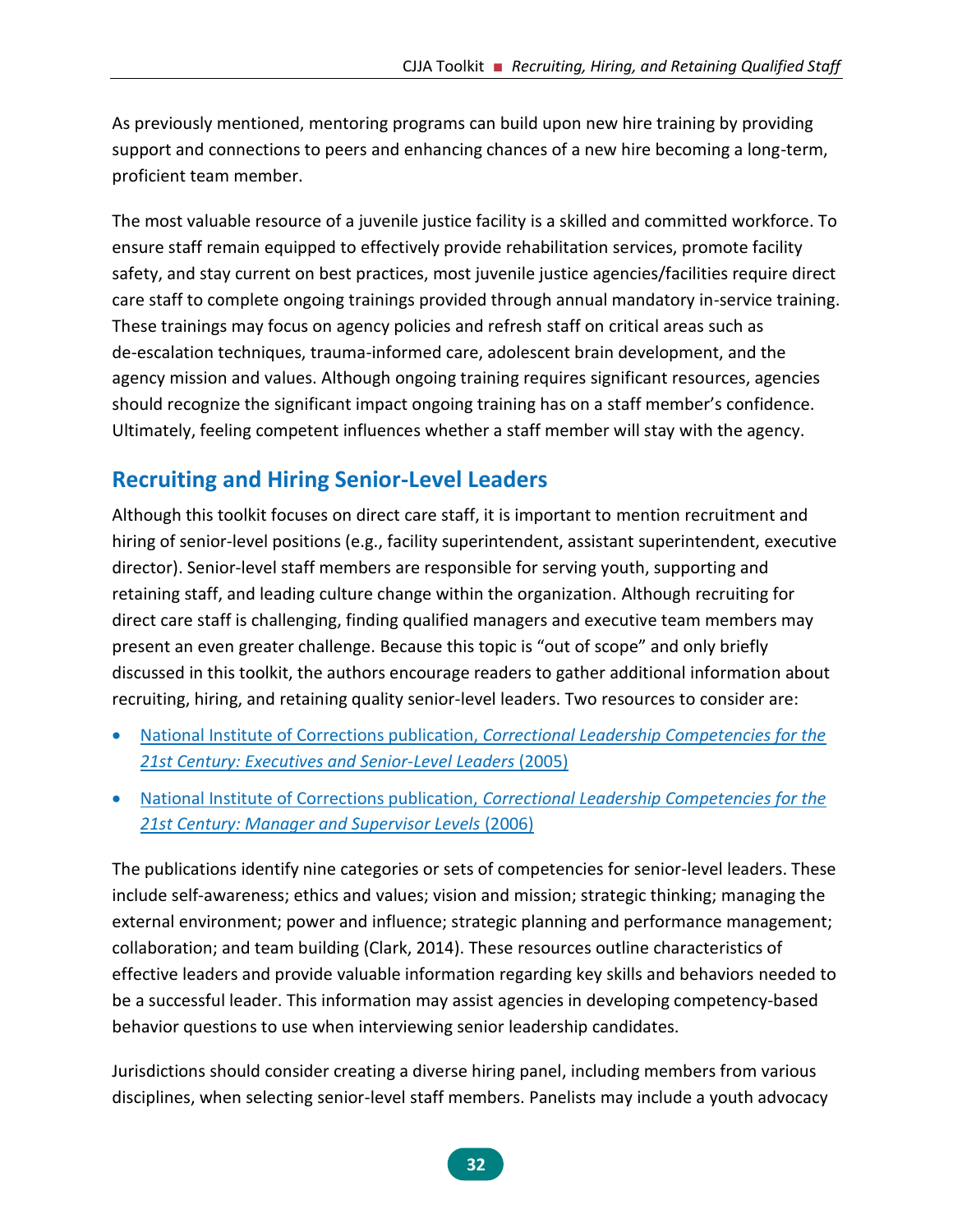member, court system administrator, high-level human resources employee, and agency partners (e.g., a contracted community residential provider, mental health clinicians, or education administrators). The interview panel/committee would be responsible for vetting two or three candidates and recommending these individuals to be interviewed by the designated decision maker. Having a diverse interview panel promotes collaboration and provides a broad, objective view of candidates.

In many jurisdictions, senior-level positions are appointed and, therefore, subject to a different hiring process. However, several core steps in the process should remain, including carefully examining the position description to ensure it accurately reflects the job duties and determining which leadership qualities are essential for the position. In addition, interviews should be competency based and provide an opportunity for candidates to demonstrate their "soft skills" (e.g., communication, team atmosphere, handling disciplinary actions).

Readers should explore the resources mentioned previously for further guidance on recruiting for senior-level positions.

# **RETAINING QUALIFIED STAFF**

Russo et al. (2018) define retention as "issues, processes, and strategies that either promote or hinder an agency's ability to retain quality staff, such as organizational culture; ongoing feedback and recognition; training and development; promotional opportunities; and measures to address staff safety, health, wellness, and morale" (p. 3).

Staff retention can be thought of as the opposite of turnover, which social researchers often separate into two distinct categories—voluntary or involuntary turnover. Staff retention is a complex puzzle that has many contributing factors and as many complex solutions. As previously described, agency and facility culture play a significant role in retaining qualified staff. Reasons why staff stay or leave their jobs can be organized into two components organizational and individual factors (Mikytuck & Cleary, 2016). Research shows organizational factors that may influence a person's decision to remain in their position include job satisfaction, safety, and job stress. Individual factors include staff members not feeling connected to the overall mission, mistrust in leadership, and not agreeing with the agency's direction (Mikytuck & Cleary, 2016) (Exhibit 8).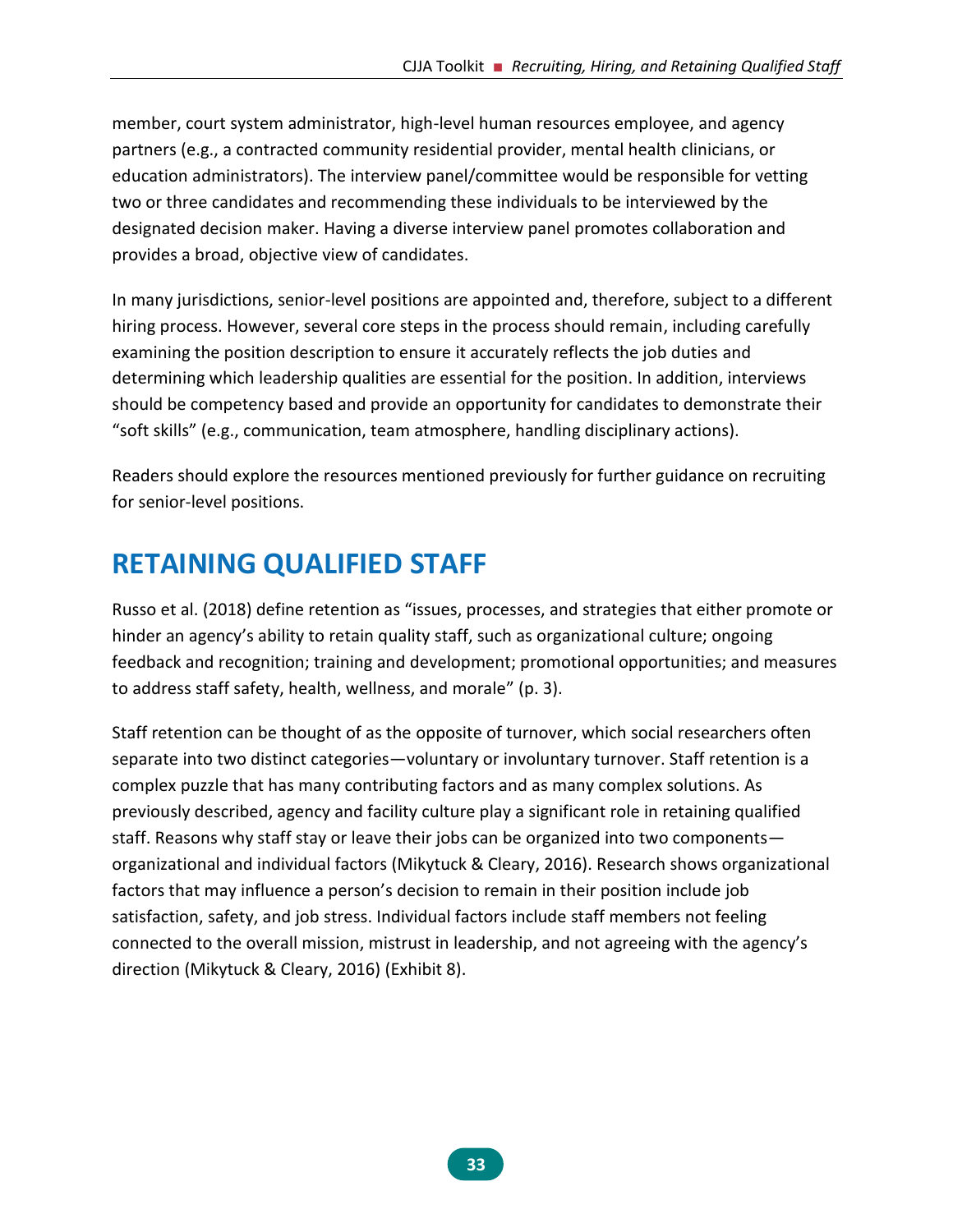

**Exhibit 8. Factors Influencing Staff Turnover**

In a study by Mikytuck and Cleary (2016), researchers used exit interviews to examine voluntary turnover during a 3-year study period (*N* = 173) within one state's juvenile justice system. The results highlighted several organizational factors contributing to a person's decision to stay or leave. Organizational factors included financial compensation/salary, work hours, perception of safety, supervision, promotion or opportunity for promotion, and job assignments. The study findings were consistent with the broader body of correctional literature, which shows:

- Direct care staff and non-direct-care staff leave an organization for different reasons. Mikytuck and Cleary (2016) found the primary reasons juvenile correctional officers voluntarily left their positions were the result of safety concerns and the desire to pursue higher education opportunities. On the contrary, non-direct-care staff most often left because of retirement.
- Job satisfaction is a significant predictor of actual turnover. Corrections direct care staff were most dissatisfied with management's failure to align their behaviors and practices with the agency's mission and values (Mikytuck & Cleary, 2016).
- "Inadequate pay, limited recognition, and few opportunities for professional growth, and promotion are associated with increased dissatisfaction in correctional staff…yet this dissatisfaction did not significantly predict turnover" (Minor et al., 2009, as cited in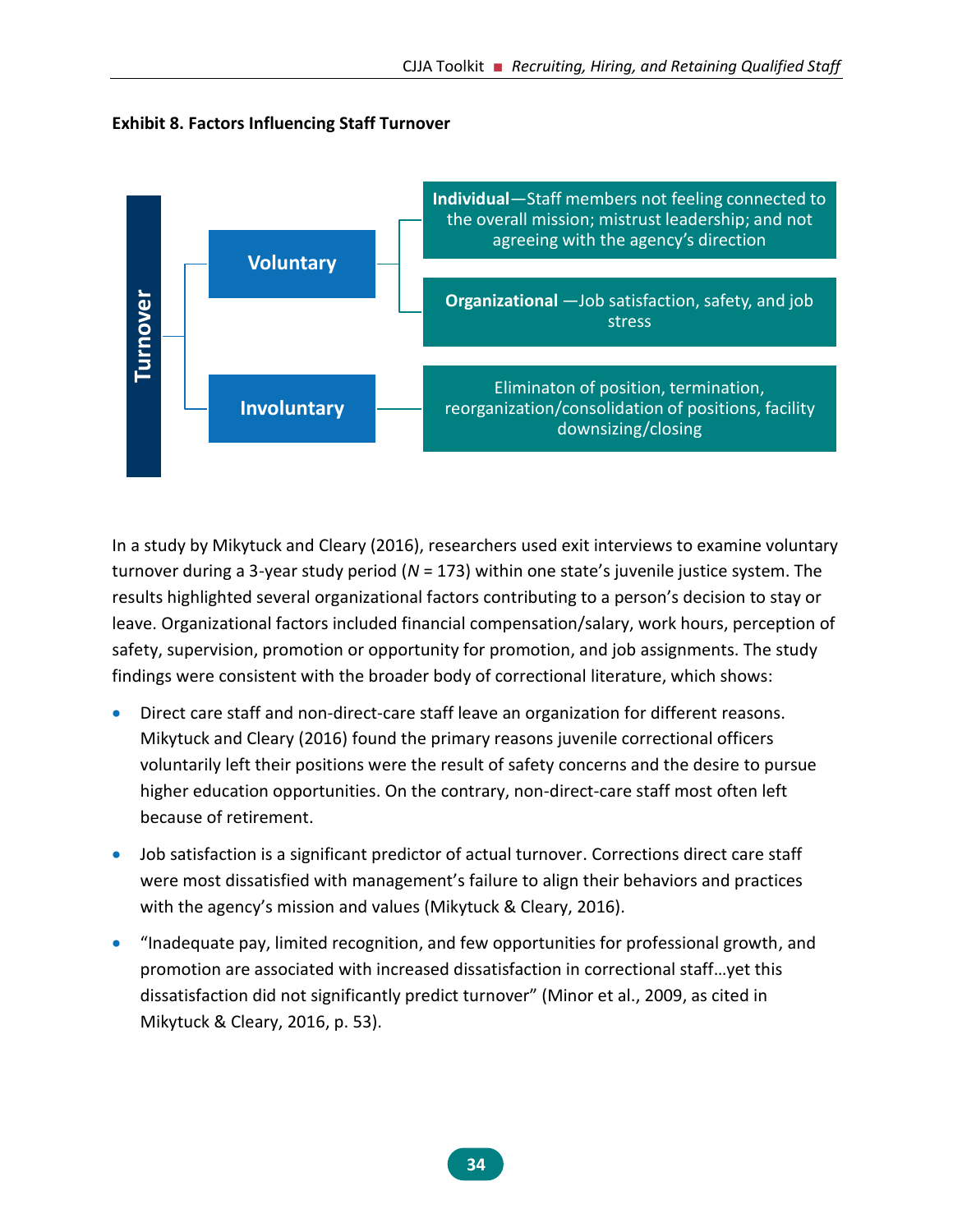Research shows that although financial compensation is part of the equation, it is often not the primary reason for employees departing. In fact, organizational factors play the primary role in staff retention and voluntary turnover. Branham (as cited in Stinchcomb et al., 2009) found that surveys from nearly 20,000 privatesector workers from 18 different industries indicated that 80% to 90% of employees leave for reasons not related to money; rather, they leave because of job duties, the supervisor/manager, the work environment, and the agency and

*Job satisfaction speaks to the fit between an individual and his or her job (Stohr et al., 1992). It makes sense that when fit is strong and workers like their jobs, they will be less likely to intend to leave. This is especially the case when people who like their particular jobs also fit well with and are affectively committed to the larger organization for which they work."*

*—Lambert et al., 1999; Stohr et al., 1992, as cited in Matz et al., 2013, pp. 125–126* 

facility culture. In another study of 1,000 employees conducted by Kovach (as cited in Nink, 2010), researchers found that although supervisors believe employees rank good wages as their top priority, survey data showed employees listing good wages as number five. In fact, "employees were more interested in interesting work, appreciation, involvement, and job security" (Nink, 2010, p. 6). A study conducted by the Management and Training Corporation also found similar results—salary was not identified in the top five items valued by security staff (Conner, 2001, as cited in Nink, 2010).

These findings suggest agencies can intervene and improve staff retention by strategically addressing agency culture issues, particularly ensuring managers are supporting staff. Further, staff, especially those in the millennial generation, struggle with feeling disempowered. Bonner

(2017) found that approximately 55% of corrections officers in one jurisdiction believed "they have little or no say over what happens in their job and lack input on decisions that affect them" (p. 9). Many desire a career where they feel valued and invested in the decisions, policies, and procedures of the organization. Giving staff a voice can go a long way in promoting an engaged workforce.

Lambert (2004, as cited in Wells et al., 2016) found that job satisfaction has a significant positive relationship with organizational

*A study by Development Dimensions International found that employees consider an organization's ability to provide a good work/life balance, trust, a good relationship with the boss, and meaningful work as paramount in their decision to continue employment.<sup>42</sup> That same study found three quarters of the employees surveyed believed the quality of supervisory relations and employee ability to establish a balance between work and home life as very important for retention."*

*—Nink, 2010, p. 5*

commitment. They explain that staff who are highly satisfied with their jobs tend to see the organization in favorable terms, which promotes a stronger bond with the agency (Wells et al.,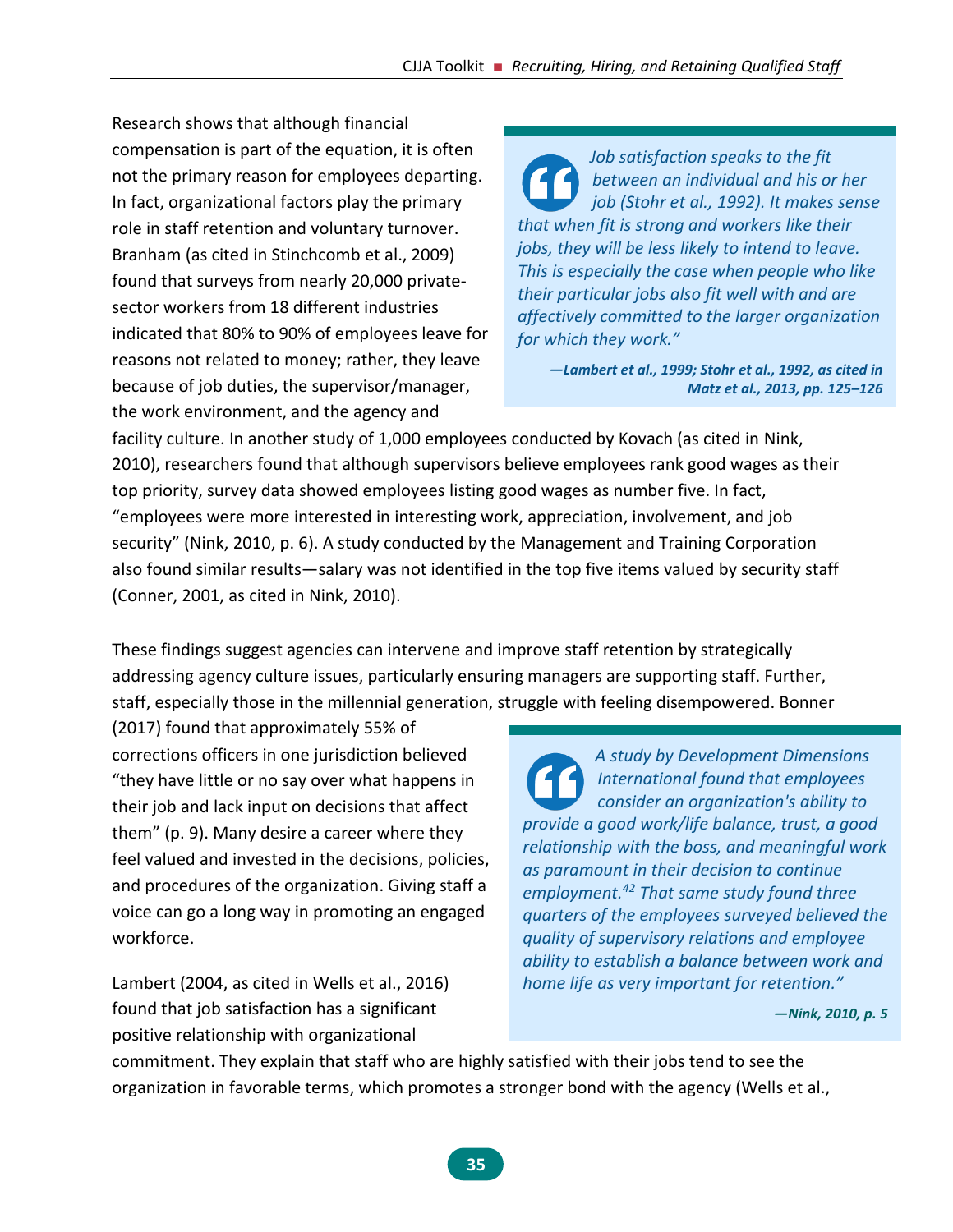2016). Therefore, "the greatest retention challenge is not how to reduce turnover. Rather, it is how to create such a deep, unified commitment to the organizational vision that employees will be reluctant to sever that bond" (Stinchcomb et al., 2009, p. 7).

Similarly, Matz et al. (2013, as cited in Wells et al., 2016) corroborate other research studies that indicate a staff member's intent to leave can be reduced by promoting job satisfaction, implementing strategies to increase organizational commitment, providing staff greater input into decisions, and reducing job stress. More specifically, Matz et al. (2013) suggest organizations target improvement efforts at "staff perceptions of supervision, organizational communication, and coworkers" (p. 127). The researchers explain when worker job satisfaction and a strong organizational commitment are present, staff:

- a. "Have more favorable perceptions of the supervision they receive;
- b. Believe that expectations and responsibilities are communicated in a way that stimulates staff motivation and promotes identification with the agency; and
- c. See their coworkers as reliable, trustworthy, and worthy of confidence" (Matz et al., 2013, p. 127).

Several research studies show increasing staff participation in larger facility or agency decisions positively influences job satisfaction. Minor et al. (as cited in Wells et al., 2016) suggest creating staff advisory groups. Direct care staff are the experts on many facility issues and can identify existing problems and develop effective solutions.

Lambert et al. (2016, as cited in Wells et al., 2016) uphold the strong correlation between administrative and supervisor support with job satisfaction and organizational commitment. The authors state that one influential factor on staff retention is a manager's ability to sincerely listen to staff concerns and offer staff recognition whenever possible. The authors explain:

Eisenberger, Huntington, Hutchison, and Sowa (1986) noted that "indiscriminate praise given to all employees or other easily penetrable facades of disingenuous approval by agents of the organization would reduce perceived organizational support" (p. 504). In addition, supervisors, managers, and administrators need to engage in transactional justice. Transactional justice means being honest and forthcoming to employees and treating them with respect and dignity. (Lambert et al., 2007, as cited in Wells et al., 2016, pp. 1574–1575)

As discussed earlier, open, transparent, and supportive leadership plays a significant role in changing the culture and ultimately, retaining staff. Gregory P. Smith, author of *Here Today, Here Tomorrow: Transforming Your Workforce from High Turnover to High-Retention* (2001, as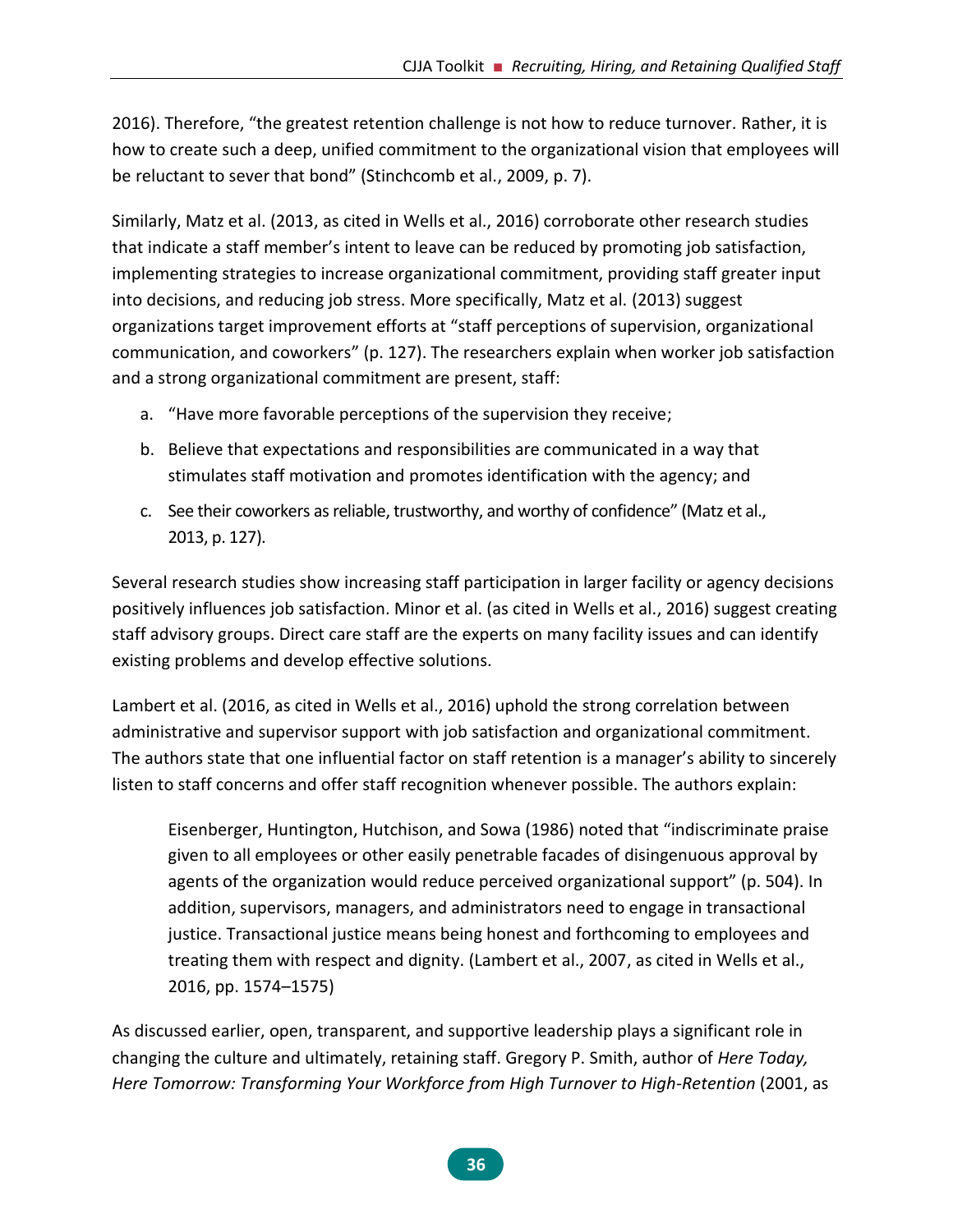cited in Stinchcomb et al., 2009), outlines eight critical elements common to agencies that experience low staff turnover. These are:

- "a clear sense of direction and purpose;
- caring management;
- flexible benefits and schedules adapted to the needs of the individual;
- open communication;
- a charged work environment;
- performance management;
- reward and recognition; [and]
- training and development" (p. 87).

#### **KEY TAKEAWAY:**

- $\checkmark$  A staff member's intent to leave can be reduced by promoting job satisfaction, implementing strategies to increase organizational commitment, providing staff greater input into decisions, and reducing job stress (Matz et al., 2013, as cited in Wells et al., 2016, p. 1558).
- ✓ Target improvement efforts at "staff perceptions of supervision, organizational communication and coworkers" (Matz et al., 2013, p. 127).

Jurisdictions should carefully consider and

address each of these elements when developing a comprehensive workforce development strategy. Agencies must ask themselves: How are we currently demonstrating each of these elements? What can we do to improve in this area? What specific steps do we need to take to create a work environment that reflects these elements? As part of this process, it is important to gather ideas from direct care staff on effective strategies in each of these areas.

Smith (2001, as cited in Stinchcomb et al., 2009) provides additional insight on how agency management can influence staff retention. In his research, Smith explains the managementrelated factors that influence why people leave their roles:

- management demands that one person does the jobs of two or more people, resulting in longer days;
- management doesn't allow direct care staff to make decisions or allow them ownership;
- management constantly reorganizes, shuffles people around, and changes direction;
- management doesn't take the time to clarify goals and decisions;
- management shows favoritism; and
- management creates a rigid structure while at the same time preaching teamwork and cooperation.

Therefore, agencies should closely examine the current culture and identify specific steps that align with best practices and the agency mission. It also is critical to set clear expectations for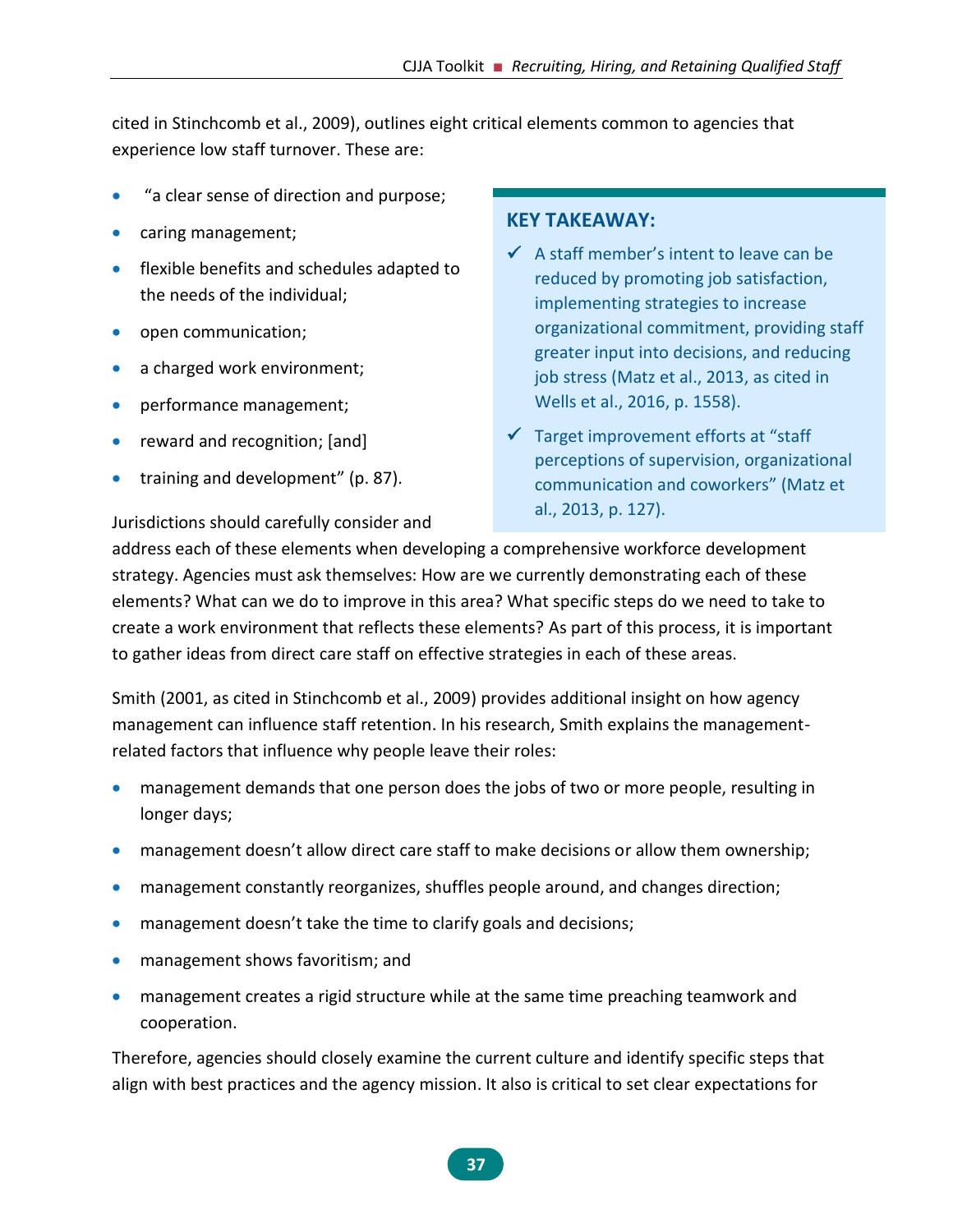supervisors and provide them the tools necessary to manage in a way that lends itself to retaining qualified staff.

# **Generational Considerations**

Similar to staff recruitment, research shows that generational differences should be considered when developing strategies for staff retention. A [Gallup Research](https://www.gallup.com/) study explored why millennials leave positions more often than other generations. Explanations included:

- "Millennials don't want annual reviews—they want ongoing conversations. The way millennials communicate—texting, tweeting, Skype, etc.—is now real-time and continuous. Annual reviews no longer work" (Clifton, 2016);
- "Millennials don't want to fix their weaknesses—they want to develop their strengths" (Clifton, 2016); therefore, agencies should minimize weaknesses and maximize strengths when possible); and
- millennials view their work as serving a bigger purpose and therefore ask themselves, "'Does this organization value my strengths and my contribution? Does this organization give me the chance to do what I do best every day?'" (Clifton, 2016).

|                                        | <b>Strategies to Consider</b>                                                                                                            |
|----------------------------------------|------------------------------------------------------------------------------------------------------------------------------------------|
| <b>Generation X</b><br>$(1965 - 1979)$ | Develop them into leaders by adding to their skill sets through training and<br>$\bullet$<br>professional development opportunities.     |
|                                        | Offer autonomy and avoid micromanaging or using fear as a motivational tactic.<br>۰                                                      |
|                                        | Provide flexibility in the workplace.<br>۰                                                                                               |
|                                        | Be genuine and direct and make interactions purposeful.<br>۰                                                                             |
| <b>Millennials</b><br>$(1980 - 1994)$  | Provide a mentoring and coaching approach to supervision.<br>$\bullet$                                                                   |
|                                        | Care about their personal and career goals and be committed to helping them<br>۰<br>achieve them.                                        |
|                                        | Provide structure-goals, deadlines, well-defined assignments, and success<br>$\bullet$<br>factors to address their achievement oriented. |
|                                        | Make work meaningful by connecting work to a larger mission.<br>$\bullet$                                                                |
|                                        | Engage social media as platforms for communication, collaboration, learning.<br>۰<br>and development.                                    |
|                                        | Give them opportunities to apply their knowledge and skills to a visible project<br>$\bullet$<br>or assignment.                          |
|                                        | Give them frequent and productive feedback.<br>$\bullet$                                                                                 |

#### **Exhibit 9. Strategies to Attract and Retain Generation X, Millennial, and Generation Z Staff**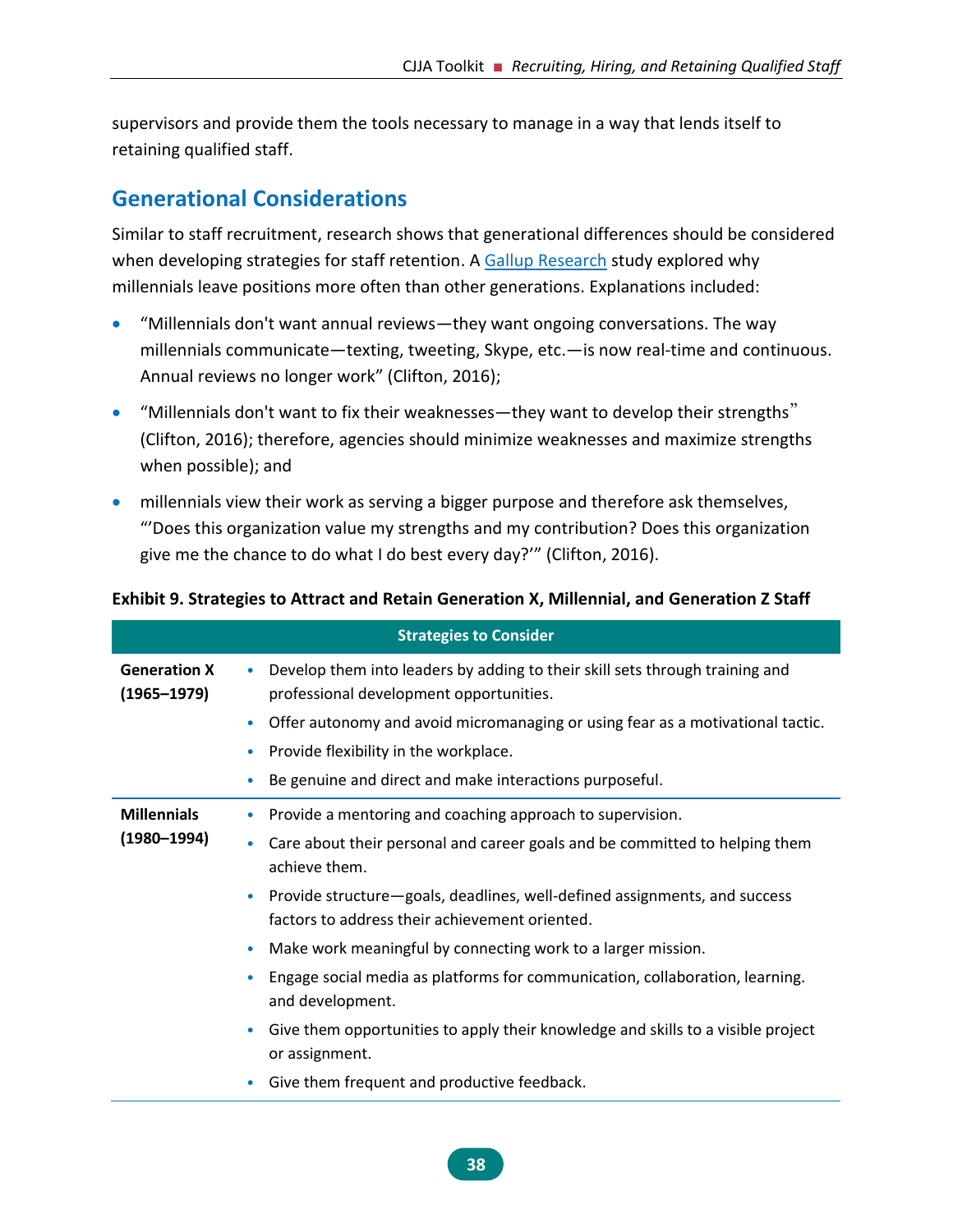| <b>Strategies to Consider</b>              |                                                                                                                                         |  |  |  |
|--------------------------------------------|-----------------------------------------------------------------------------------------------------------------------------------------|--|--|--|
|                                            | • Promote volunteer opportunities.                                                                                                      |  |  |  |
| <b>Generation Z</b><br>(1995 and<br>later) | • Consider work experience over education since many individuals opt to skip<br>college and gain the skills they need in the workforce. |  |  |  |
|                                            | Use technology to support communication efforts—mobile phones as opposed<br>۰<br>to e-mail.                                             |  |  |  |
|                                            | Find opportunities to emphasize making a difference-corporate social<br>$\bullet$<br>responsibility.                                    |  |  |  |

*Sources.* Colligan (2013a, 2013b) and the University of North Carolina Kenan-Flagler Business School (2014).

# **Coaching and Support**

Ultimately, it is the agency's responsibility to provide the resources necessary for new staff to succeed. This includes regular supervision with an individual's manager. Individual supervision should be provided weekly and from the moment an employee is hired. During weekly supervision sessions, managers should discuss how the employee feels about the work environment; set and review short- and long-term professional goals; discuss work-life balance; troubleshoot challenges; and answer any questions. Individual sessions are an opportunity for supervisors to give feedback on job performance and discuss areas for improvement. In addition, in-the-moment coaching should take place throughout the workday. Managers who provide targeted guidance on effective approaches for working with youth, the use of deescalation techniques, applying incentives and consequences, and other important areas ensure staff can apply the tools on which they were trained. Many agencies have a biannual performance evaluation that outlines individual goals and measures an employee's skills and abilities. Performance evaluations provide staff members information about strengths and areas for improvement and allow a supervisor to coach staff throughout the year.

The National Child Welfare Workforce Institute (NCWWI) [Development Planning and](http://wdftoolkit.ncwwi.org/)  [Assessment Toolkit](http://wdftoolkit.ncwwi.org/) (see Worksheet J) provides additional information related to effectively providing individual and group supervision. With effective supervision tools, managers and direct care staff feel more confident in their abilities, ultimately fostering more effective staffto-youth interactions. The NCWWI authors also suggest agencies deliver "formal in-service training and ongoing professional development to supervisors regarding implementing the agency's performance management system, HR policies, and procedures" (National Child Welfare Workforce Institute, 2018). As cited earlier, effective supervision has been shown to be highly correlated with staff retention.

Specific checklists to assist agencies in improving retention can be found in the Stinchcomb et al. (2009) article located in the [CJJA Staff Recruitment and Retention Shared Resource Folder.](https://1drv.ms/f/s!Ais_7JaHgPh3gotIWHCtPx1afGqKHg)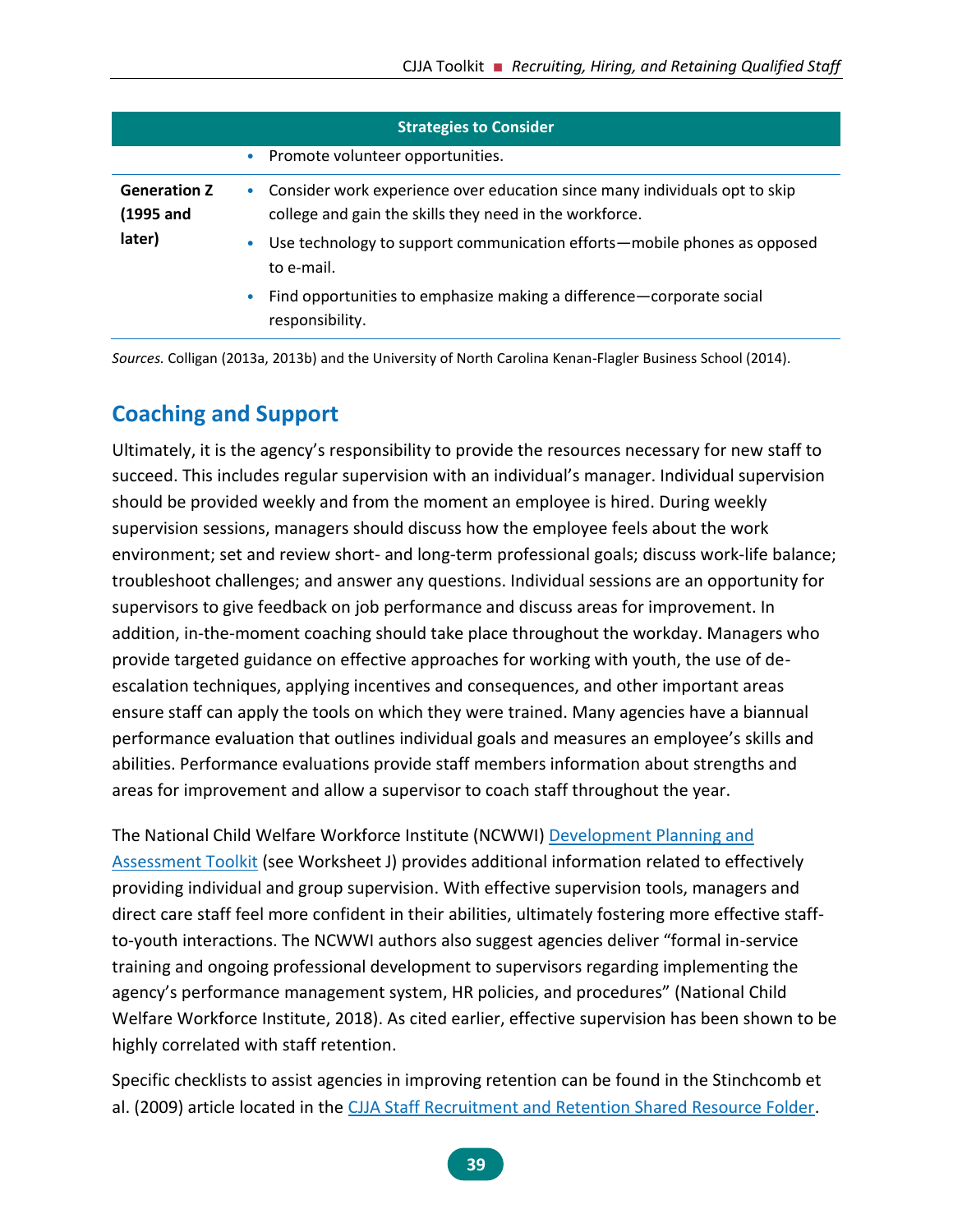# **The Role of Staff Wellness and Safety**

# *Staff Wellness*

A core function of direct care staff is interacting with at-risk youth and families. Direct care positions require staff to maintain the safety and security of the facility while helping to rehabilitate youth through role modeling and skill building. Most youth placed in a juvenile justice facility have experienced or have been exposed to traumatic events. "One study found 93% of youth in custody had at least one traumatic incident; over half had experienced trauma six or more times" (Boesky, 2014). Similarly, juvenile justice facility staff are frequently exposed to traumatizing events, such as restraining youth, observing violent fights or assaults between youth, physically intervening between youth who are fighting, youth suicide attempts, and so on. This trauma can be exacerbated by additional stressors such as mandatory overtime, internal investigations of policy violations, and completing administrative tasks. Exposure to such layers of trauma and stress can lead to secondary trauma, posttraumatic stress, compassion fatigue, and burnout for direct care staff. Agencies must acknowledge and respond to this reality.

Dr. Chris Branson of the New York University School of Medicine, a national expert in trauma, has conducted studies to examine the impact of trauma on juvenile justice staff. During the 2018 CJJA Leadership Institute meeting, Dr. Branson offered practical guidance to agencies when working with staff exposed to workplace trauma. Some of these tips included:

- Relieve staff of their post immediately following a serious incident such as a suicide attempt or an assault to allow them time to decompress.
- As part of formal debriefing procedures, follow up with staff to ask how they are doing and what they need. The debriefing process should available to all staff, not those just directly involved in the incident, and should include reminding staff of possible symptoms they may experience; reminding staff of the available support; not forcing individuals to talk; and not including a detailed recap of the significant event.
- Include in pre-employment training the impact of trauma on youth; the impact of trauma on staff; specific skills for responding to youth; and skills for staff to manage their own stress and trauma. Consider using a formal curriculum such as Think Trauma: A Training for Staff in Juvenile Justice Residential Settings developed by Dr. Monique Marrow.
- Create peer support groups and offer voluntary meetings for direct care staff to gather to practice skills related to their own trauma (e.g., recognizing signs of trauma, knowing what own triggers are, steps to working with the trauma).
- Provide formal training to supervisors on how best to respond to staff who have been traumatized.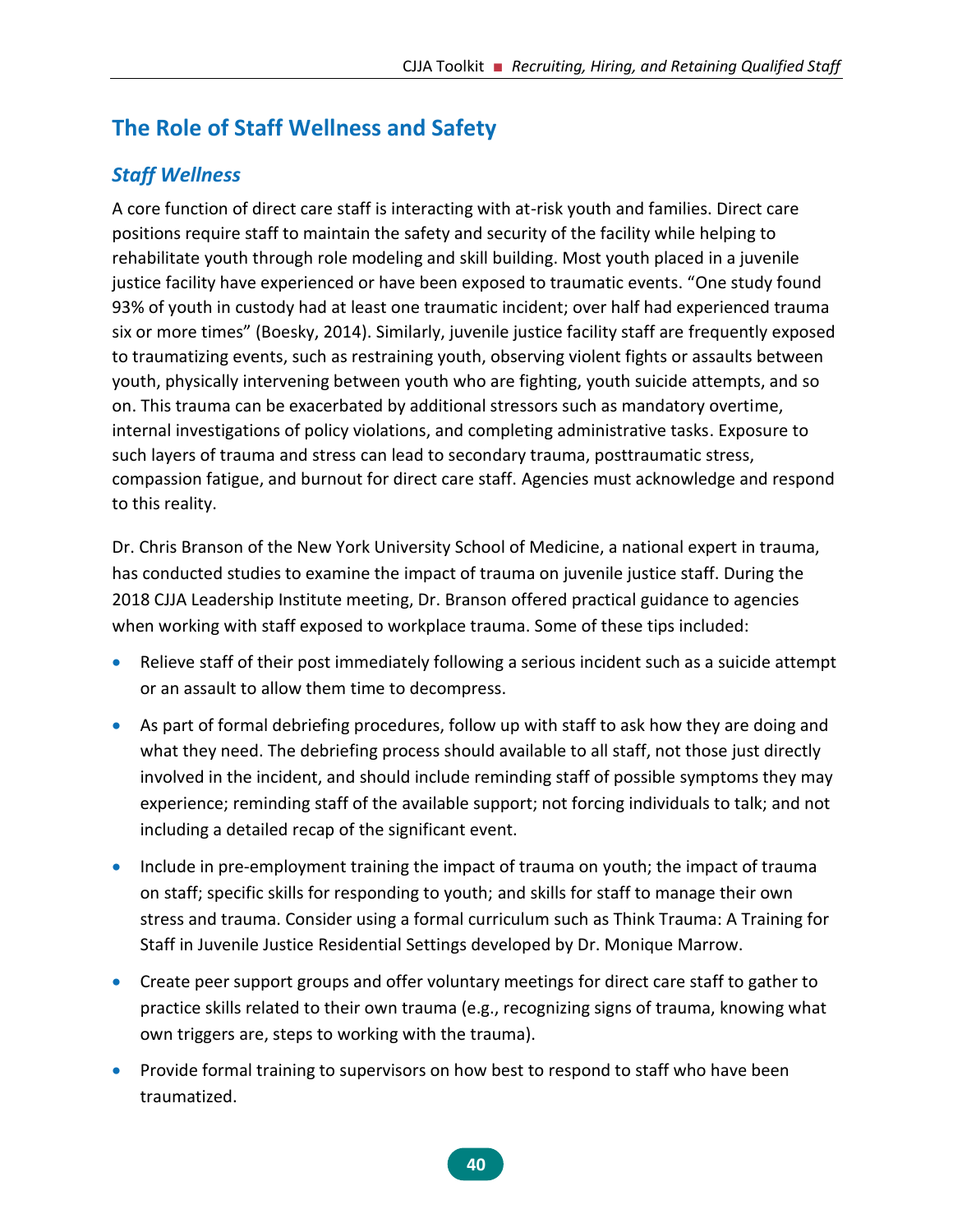- Ensure Employee Assistance Program staff are trained in how to effectively respond to staff who have experienced trauma. Agencies may consider engaging a mental health clinician who specializes in trauma and who may be contacted immediately following the event to provide staff support.
- Consider surveying staff regarding their view of the level of organizational support around trauma and having staff voluntarily complete a posttraumatic stress disorder (PTSD) scale to determine the degree of trauma for staff (as agency, local, and state regulations allow).

Compassion fatigue, also called "vicarious traumatization" or secondary traumatization (Figley, 1995), is a phenomenon where staff who provide services to traumatized populations are indirectly traumatized. The interaction between staff members and traumatized youth places direct care staff at heightened risk for secondary trauma. Posttraumatic stress occurs when staff have experienced or witnessed a traumatic event. Spinaris, Denhof, and Kellaway (2012) estimate that "during their careers, United States corrections professionals experience an average of 28 exposures to violence, injury or death-related events. Increases in both the total number of exposures and the number of types of exposures has also been associated with worse scores on a range of health, functioning, and well-being measures" (as cited in Denhof et al., 2014, p. 4).

Denhof et al. (2014) offer a corrections-focused model called "corrections fatigue" that encapsulates vicarious trauma and includes other critical factors. The author defines corrections fatigue as:

a collection of negative and inter-related consequences upon the health and functioning of corrections professionals and the workplace culture…due to exposure to traumatic, operational, and organizational stressors and their interacting consequences. (p. 6)

Three major types of stressors are identified in the Corrections Fatigue Process Model— Organizational, Operational, and Traumatic. Researchers Schaufeli and Peeters (2000, as cited in Denhof et al., 2014) describe each of these as:

- "Organizational stressors include dual role conflict, difficult/demanding social interactions, low organizational support, and insufficient education and training on coping strategies.
- Operational stressors include such facets as high workload, mandatory overtime, and low decision authority, as well as immersion in harsh physical environmental conditions.
- Traumatic stressors consist of direct and indirect exposures to violence, injury, and death events, and [occur] repeatedly over time" (p. 8).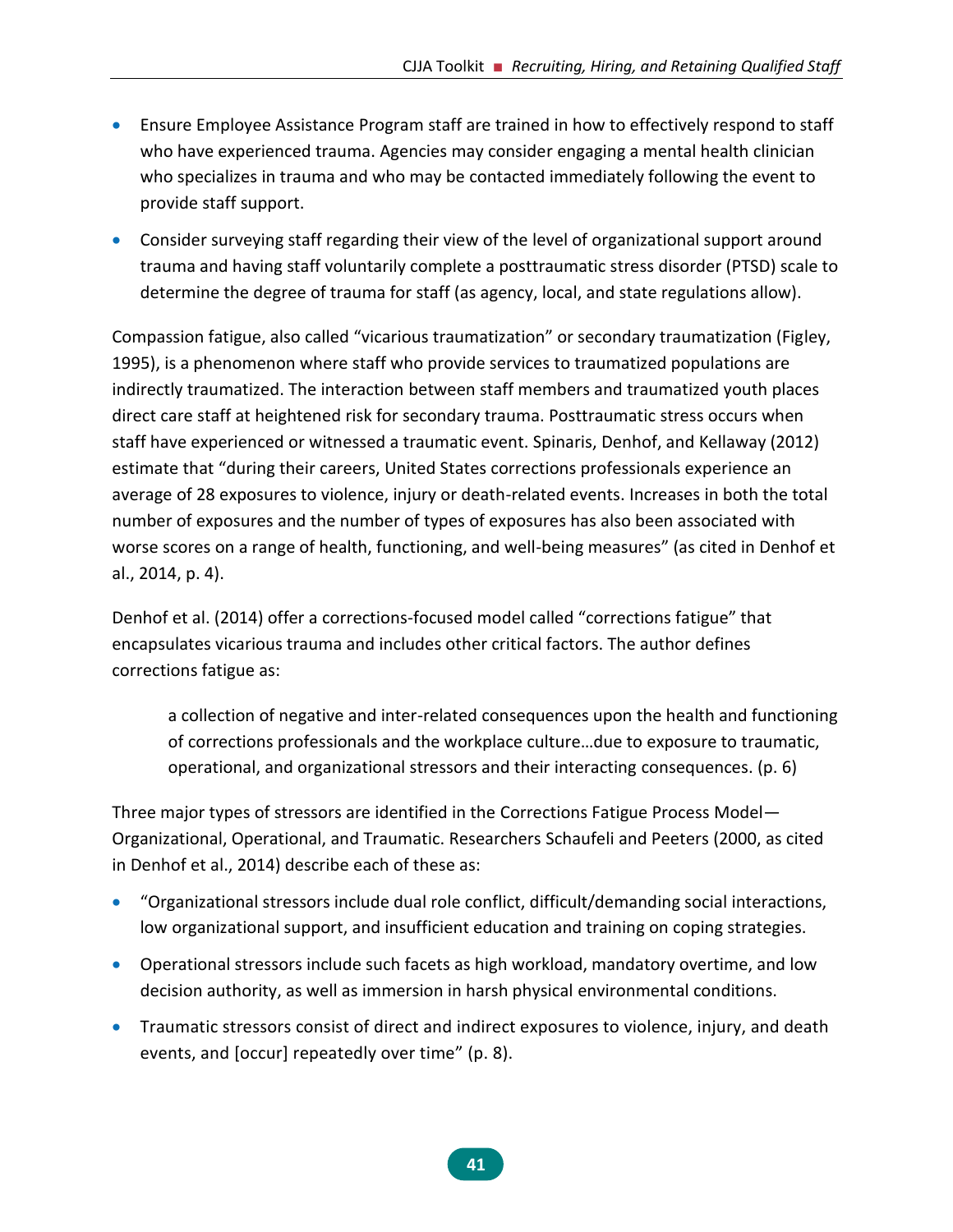Juvenile justice agencies are designed to serve those in need. If the goal is to assist youth in developing skills to be successful and healthy in the world, it seems logical that juvenile justice

agencies also would want to meet these needs for their staff. Staff wellness is essential to staff retention. Denhof et al. (2014) uphold that when an agency does not support direct care staff in maintaining a healthy work-life balance, corrections fatigue or compassion fatigue can set in, leading to detrimental individual and organizational effects. Denhof et al. (2014) explain that several significant effects of corrections fatigue exist:

• **Dysfunctional Ideology and Behavior**— Adoption of the "us against them" perspective (staff versus justice-involved individuals or direct care staff versus administrators). This perspective often manifests itself as "cynicism, workplace alienation, and indifference."

#### **Definition of Trauma:**

Exposure to actual or threatened death, serious injury, or sexual violence that involves:

- 1. "Directly experiencing the traumatic event(s);
- Witnessing, in person, the event(s) as it occurred to others;
- 3. Learning that the traumatic event(s) occurred to a close family member or close friend…; and
- Experiencing repeated or extreme exposure to aversive details of the traumatic event(s)."

*—Weathers et al., 2015, p. 4*

- **Negative Personality Changes**—A negative emotional state marked by decreased empathy or compassion and a decline in health and functioning (e.g., increased isolation, PTSD, depressed mood, anxiety). Negative personality changes also can manifest as "Negative emotions, such as shame, guilt, and anger; and increased substance use; declined performance on the job, in relationships, in caregiving, in attending to personal responsibilities, and inability to enjoy leisure time; increased suicide risk; reduced life satisfaction; and lowered physical health" (Denhof & Spinaris, 2013; Philliber, 1987; Poole, 1980; Spinaris, Denhof, & Kellaway, 2012; as cited in Denhof et al., 2014).
- **Declined Health and Functioning**—Symptoms may include increased depression, emotional exhaustion, anxiety, psychological isolation, reduced self-esteem, disrupted personal relationships, and loneliness. Chronic stress can compromise the immune system, resulting in frequent colds, respiratory infections, eating disorders, drug and alcohol abuse, neck and back pain, nausea, vomiting, chest pain, anxiety attacks, insomnia, and nightmares. Without intervention, health concern can lead to a heart attack, stroke, digestive disorders, ulcerative colitis, and other serious illnesses.

In a *Youth Today* article (as cited in Smith, 2015), Christina Clarke, MS, HS-BCP, Coordinator of Continuing Medical Education and Faculty, Wake Forest School of Medicine, summarizes the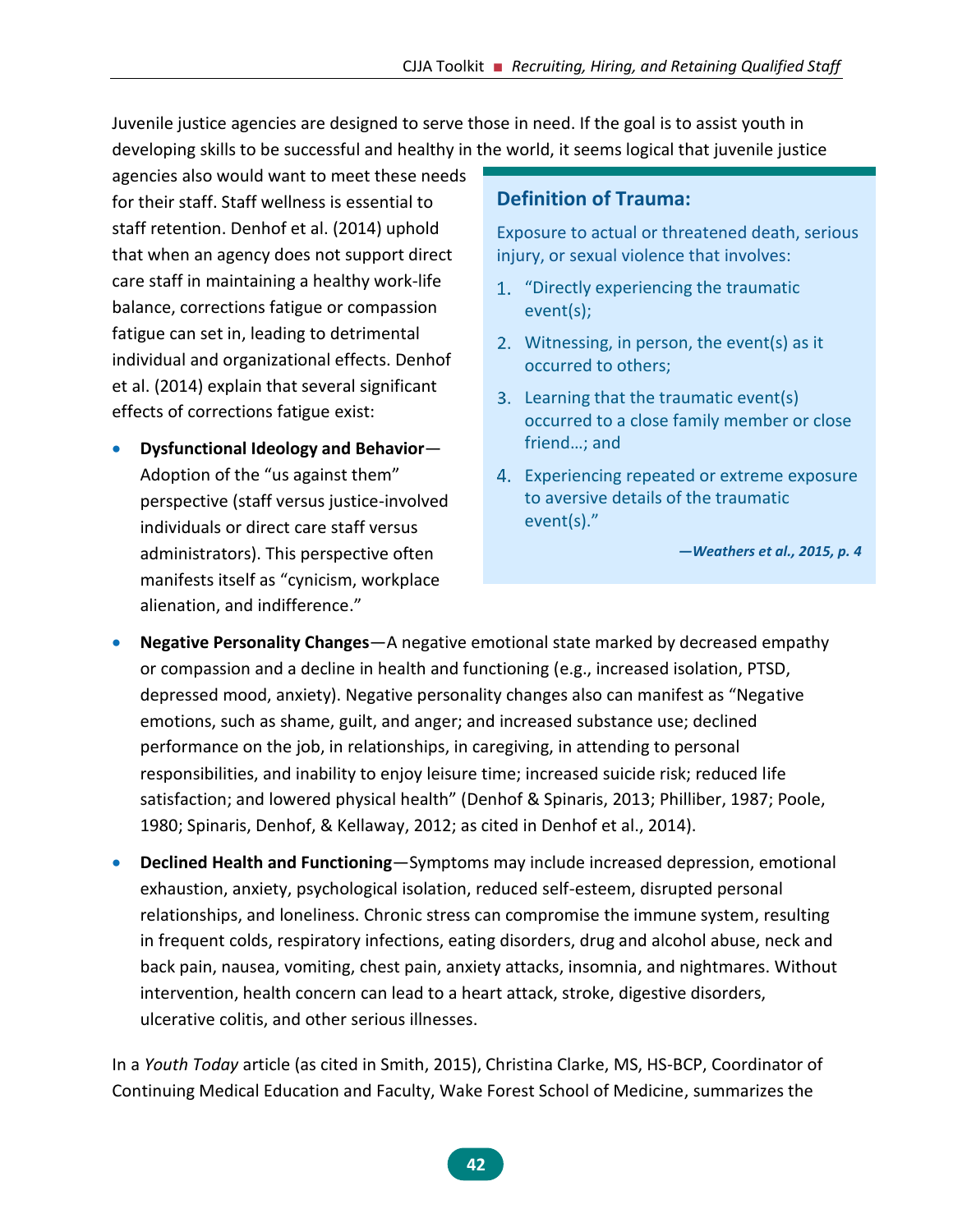warning signs of corrections fatigue, stress, or burnout as staff having any combination of the following:

- exhaustion;
- reduced ability to feel sympathy and empathy;
- anger and irritability;
- increased use of alcohol and drugs;
- sense of dread about working with specific youth;
- diminished sense of enjoyment of career;
- disruption to worldview;
- heightened anxiety or irrational fears;
- intrusive imagery or dissociation;
- hypersensitivity or insensitivity to emotional material;
- difficulty separating work life from personal life;
- absenteeism, an impaired ability to make decisions and care for youth; and
- problems with personal relationships.

#### **ADDITIONAL STRATEGIES FOR SELF-CARE**

- Access peer support locally and nationally (CJJA).
- Adhere to work/personal life boundaries.
- Practice self-awareness.
- Let go of perfectionism.
- De-obligate yourself.
- Redefine success.
- Do one small task before you leave work.
- Start evening on a positive note (not about your day).
- Make a specific plan of what you can do instead of work.
- Turn your electronic devices OFF.
- Choose an action that symbolizes the ending of your day.
- Make it home for dinner.

The negative effects from corrections fatigue often contribute to the creation of a toxic work environment. For example, if a staff member subscribes to an "us against them" mentality when working with youth, it is likely that this philosophy will manifest in relationships with their coworkers and upper management. This perception reinforces feelings of isolation and may reduce teamwork. In an environment where safety is paramount and staff must be able to rely on their peers for assistance during high-risk situations, this separateness can jeopardize the safety of staff and youth. Denhof et al. (2014) state, "It seems plausible to expect that declined health and functioning would contribute to increased absenteeism, reduced sensitivity to details, and/or lower work output. The latter might, in turn, put increased strain on other staff, elevate the possibility of security lapses or policy violations, and/or reduce workplace safety" (p. 9).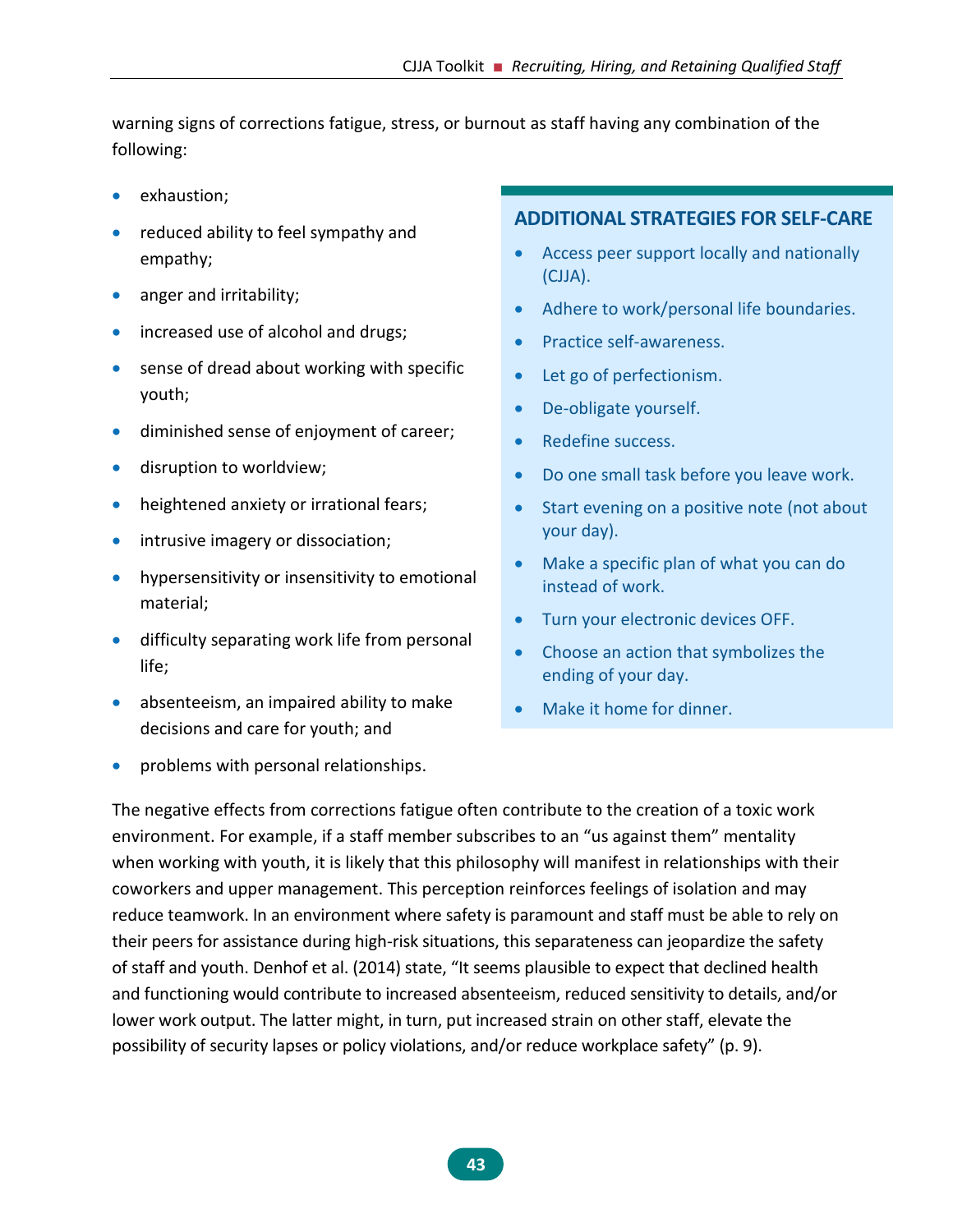Mitchell, Mackenzie, Styve, and Gover (2000) found that stress was one of the primary causes of staff turnover. Their research revealed, "Staff members in the present study who reported higher levels of stress were not merely at significantly greater risk of turnover, but at an exponentially higher risk" (p. 352). Therefore, it is critical that agencies put structures in place to intervene early and prevent burnout. After corrections fatigue permeates the workforce, it is difficult to recover. Agencies must proactively prioritize staff health by supporting and promoting the health and well-being of direct care staff before fatigue leads to burnout and high staff turnover.

# **The Road to Staff Wellness**

Self-care is described as "a conscious process of considering our needs and seeking out activities and habits that replenish our energy—so that we can do our jobs better" (Fish, 2018). As advocates of reformation and healthy lifestyles for youth, juvenile justice agency managers have a duty to express genuine care and concern for staff, maintain professional connection, educate staff, and promote health by encouraging self-care. Efforts to prevent and deter corrections fatigue must be continuously addressed through formal assessments, monitoring outcomes, and responding to staff needs immediately.

### **LAUGHTER IS AN INSTANT VACATION...**

- $\checkmark$  Reduces the level of stress hormones.
- $\checkmark$  Perks up the immune system.
- $\checkmark$  Relaxes muscles.
- $\checkmark$  Clears the respiratory tract.
- ✓ Increases circulation.
- $\checkmark$  Eases perceived pain.
- $\checkmark$  Allows feel-good endorphins to flow.
- $\checkmark$  Drives away fear.

Education, training, and stress management programs can all help mitigate the negative impacts of work stress. A first step in the process of creating a healthy work environment is to educate staff on compassion fatigue, stress and burnout, vicarious/secondary trauma, signs and symptoms, the associated risk factors, and ways to seek support. Agencies should provide this information as part of the new employee orientation program. Doing so sets the self-care expectation from the beginning and allows employees to develop a plan to prevent burnout. For veteran staff, professional development workshops on trauma therapy can also be used to teach juvenile justice workers methods to prevent or identify symptoms of compassion or corrections fatigue.

Individual workers, their coworkers, supervisors, and the juvenile justice agency must take responsibility to promote self-care and support for employees who need it. Many options exist for promoting and supporting self-care. Denhof et al. (2014) offer the following suggestions to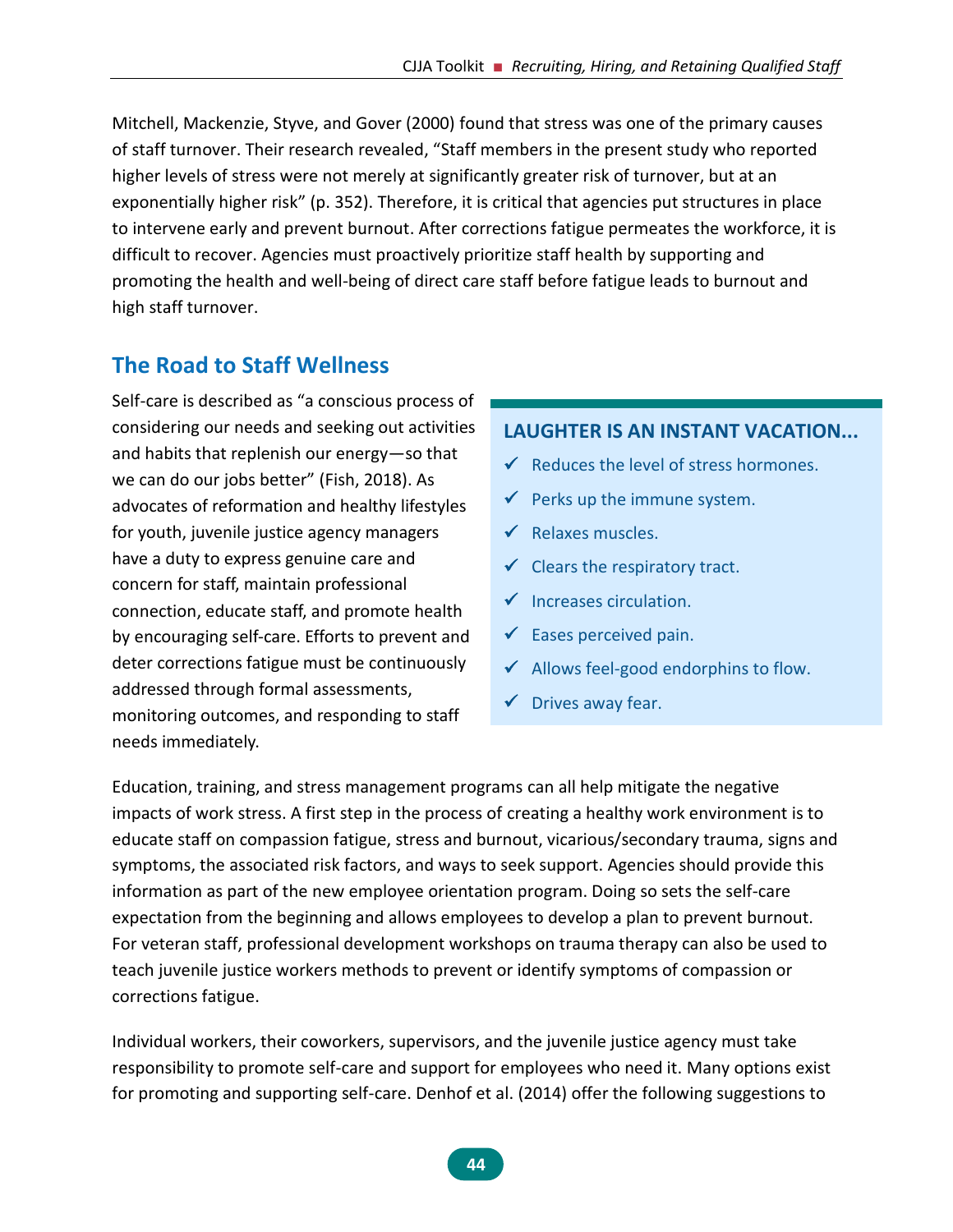help staff feel supported: "self-help resources such as books or handouts on resilience, nutrition, relaxation techniques, exercise, emotional self-regulation, skillful conflict resolution, skillful communication, or other relevant content" (p. 13). The authors also emphasize the importance of Employee Assistance Programs (offering mental health support services for staff members or their families); peer groups to provide support following exposure to critical incidents; religious/spiritual support services; and field training officers who may provide mentoring and on-the-job training to new employees (Denhof et al., 2014). It is important to formally train all supervisors on how to recognize the symptoms of corrections and compassion fatigue so they can identify and intervene early.

As part of raising staff awareness about the symptoms of fatigue and resources available, it may be beneficial to offer tools to assess the degree of trauma and fatigue symptoms. Example tools include the Life Events Checklist for the *Diagnostic and Statistical Manual of Mental Disorders, Fifth Edition* created by the National Center for PTSD and the Corrections Fatigue Status Assessment–Version 5 by Denhof et al. (2014; [http:/desertwaters.com\)](http://desertwaters.com/). A list of additional tools can be found in the Denhof et al. (2014) article located in the [CJJA Staff Retention and](https://1drv.ms/f/s!Ais_7JaHgPh3gotIWHCtPx1afGqKHg)  [Recruitment Shared Resource Folder.](https://1drv.ms/f/s!Ais_7JaHgPh3gotIWHCtPx1afGqKHg)

Other self-care strategies include offering longer breaks to allow staff to participate in fitness activities. Using stress-management techniques to reduce the physical and emotional effects of on-the-job stress also can help prevent burnout, for example, yoga, breathing techniques, meditation, and mindfulness. In addition, using cognitive-behavioral techniques may help prevent and manage stress and burnout (e.g., reframing the problem and adjusting your expectations or changing your own reactions and responses).

Supervisors should keep in mind that individuals handle stress differently and, therefore, each staff member must determine which techniques work best for them.

Opening lines of communication is fundamental to creating a healthy work environment that promotes self-care. Giving direct care staff a voice through town hall meetings, regular staff meetings, or retreats are ways to empower staff and decrease work stress. Allowing facility staff to have face-to-face conversations with agency leaders can help build team cohesion. Importantly, that these conversations must be respectful, genuine, and honest.

Another option to promote self-care is to adopt alternative work schedules. An alternative work schedule is a change from a traditional 8-hour workday/40-hour workweek that can enhance the work-life balance for employees. For a 24/7 facility, this can take the form of a compressed work schedule. Compressed workweeks are alternative work arrangements where the standard workweek is reduced to fewer than 5 days and employees make up the full number of hours per week by working longer hours. The most common types of compressed workweek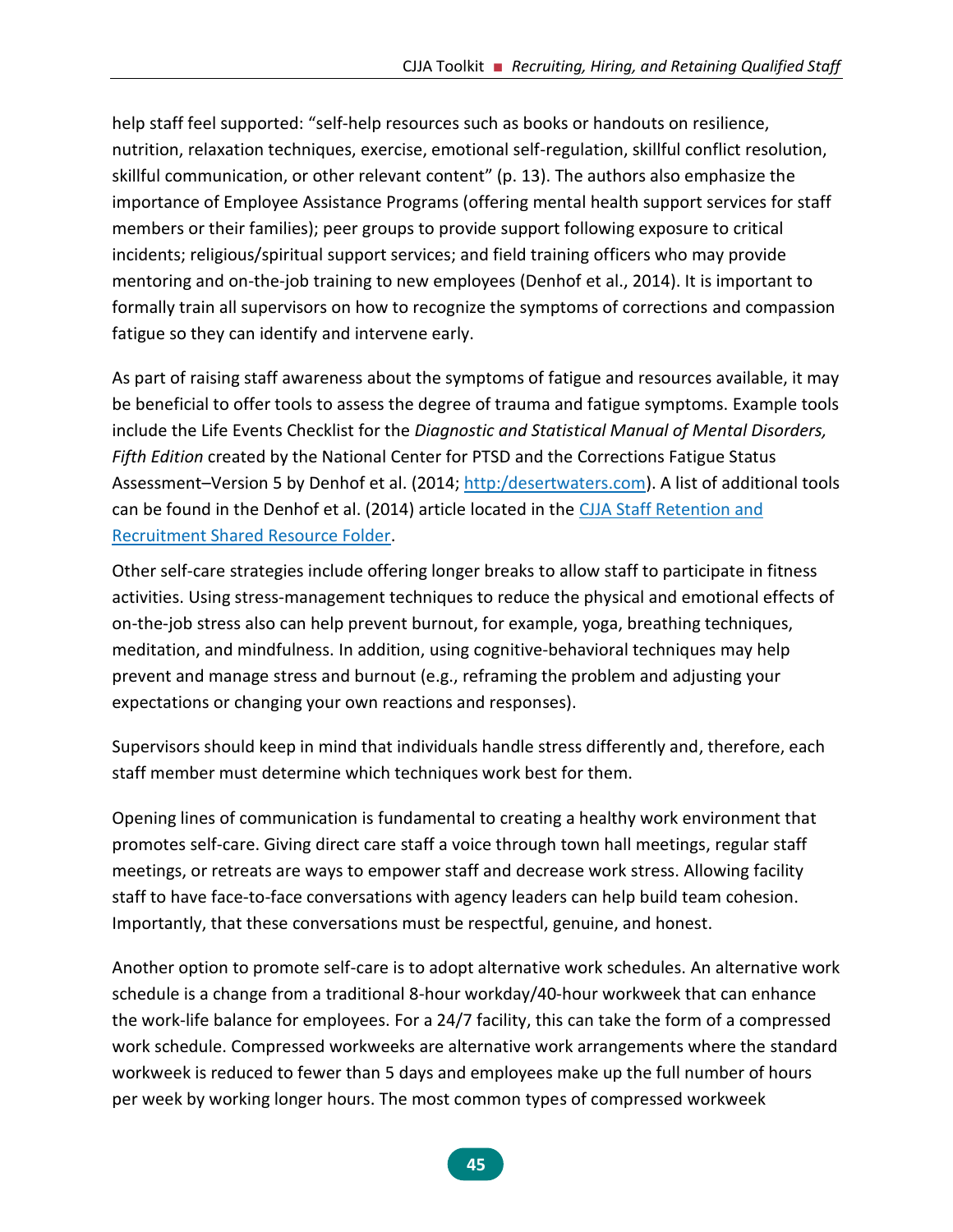schedules are 4/10 schedule (four 10-hour days per week) and 9/80 schedule (80 hours in a 2-week period worked over 9 days instead of 10).

Alternative schedules such as four consecutive days on shift and three consecutive days off (10-hour shifts) offer many benefits to staff. Staff members who have children are able to spend three consecutive days with their families and have at least one weekend day off (Saturday or Sunday). An alternative schedule can reduce stress and provide staff the personal time necessary to fully engage in work. From an agency perspective, this alternative schedule offers greater flexibility in creating shifts and work assignments—that is, a facility can have more staff in the facility to engage youth and increase supervision without having to increase the total number of staff. An alternative schedule can also improve productivity, morale, and drive by providing additional hours to be used for staff supervision and the completion of administrative tasks. Jurisdictions also may consider rotating schedules to facilitate weekends off for direct care staff. Because forced overtime is a major stressor for many direct care staff, managers may consider implementing flexible schedules to alleviate overtime or place a limit on the number of overtime hours permitted (e.g., maximum of 4 hours per day or week).

To further promote wellness and demonstrate support for staff, some agencies have allowed staff to use facility exercise equipment after work hours. If this is not possible, jurisdictions may consider contracting with a local gym for discounted rates for its employees. This arrangement may promote staff wellness and have the secondary benefit of providing a small incentive that may help influence staff retention. In some cases, providing access to exercise equipment or gym discounts may be linked to employee health benefits and can benefit the agency in cost savings.

If the proper actions are taken to promote staff wellness, agencies/facilities will successfully decrease burnout and staff turnover; increase resiliency of direct care staff; and improve the quality of services delivered to youth. Following are strategies staff can use to decrease the likelihood of corrections fatigue and burnout.

### **Active Strategies for Self-Care**

- Cut yourself a break—Ask yourself: "What would I say to a colleague in the same situation?"
- Keep your internal critic at bay.
- Take a victory lap.
- Hit the "pause button."
- Debrief past successes.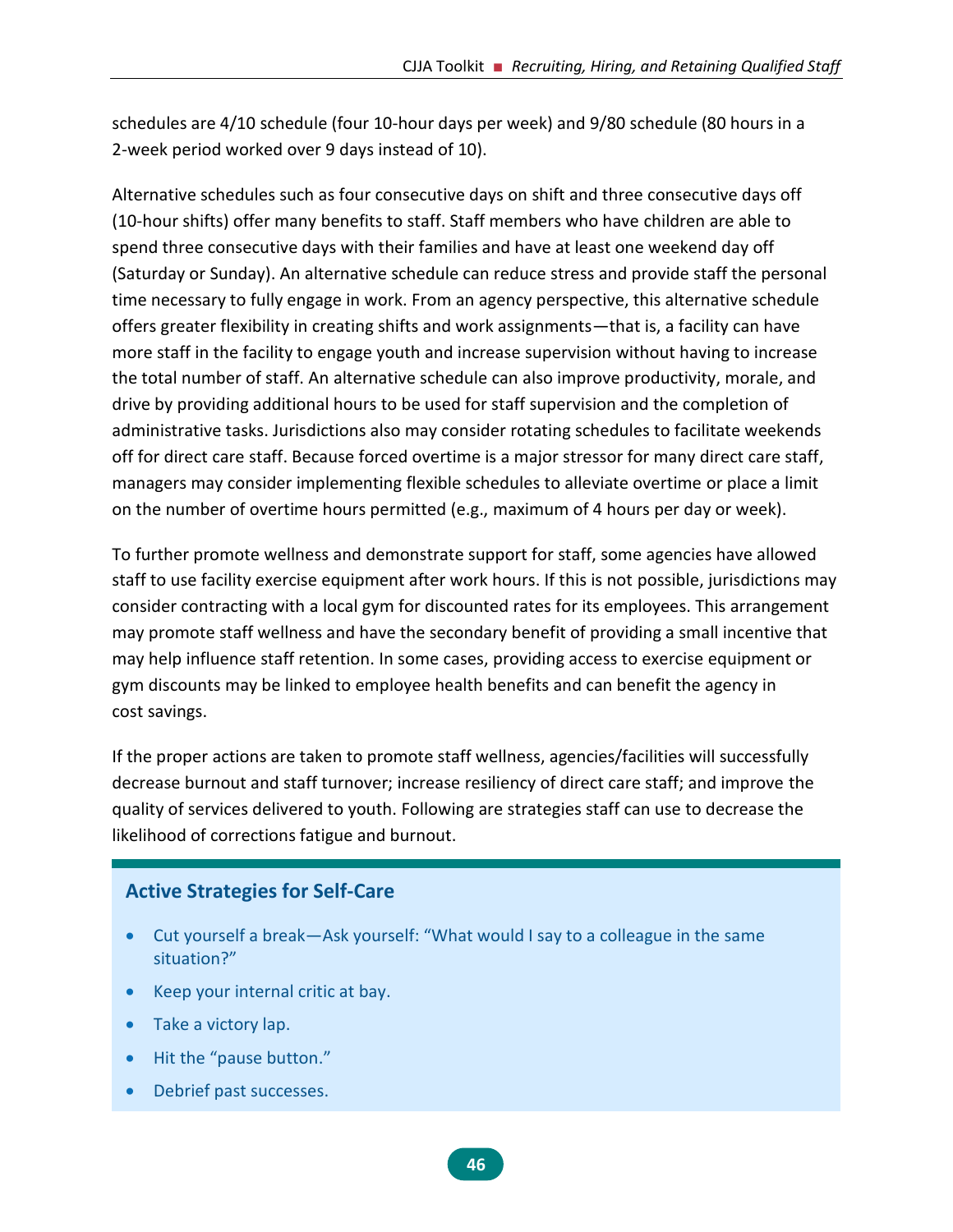- Carve out time outside work to nurture relationships.
- Use breaks or commute time to connect with friends and loved ones.
- Surround yourself with good people.
- Who feeds your energy ... and who drains it?
- Recharge and reboot.
- Stay aware of your energy levels.
- Designate one or two nights a week to get extra sleep.
- Build restoration breaks into your day.
- Create and adhere to Safety Plans/Self Care Plans.
- Teams within your agency to facilitate responses to staff exposure to trauma.
- Critical Incident Stress Management Plan for yourself.
- Conduct process groups within your working space/unit/office.
- Healthy forums for staff and youth to express needs (employee/youth advisory councils).

# **The Value of Staff Recognition**

Recognizing and celebrating staff and team achievements can influence job satisfaction. Whether the agency is recognizing staff performance, years of service, or a specific achievement, public acknowledgment and showing appreciation can be a protective factor against job burnout. These acknowledgments can be conveyed through a formal ceremony, facility or administrator meetings, or through an agency newsletter. Agencies may choose to hand out awards (e.g., pens, T-shirts, water bottles) to groups of employees or to individual team members (e.g., best staff, best holiday decorations). They also may choose to recognize teams for meeting an agency's objective (e.g., lowest utilization of overtime, fewest altercations in the program, decreased rate of isolation) or for exemplary behavior demonstrating a commitment to the agency mission. Acknowledging the ways in which staff contribute to the agency's mission benefits employees and the entire organization.

For staff recognition to be impactful, agencies must have a clear understanding of what is meaningful to staff. Stinchcomb et al. (2009) offer best practices when giving staff recognition.

- make sure the reward is something valued by the person being rewarded;
- match the reward to the achievement—that is, the significance of the achievement and how it has helped the organization;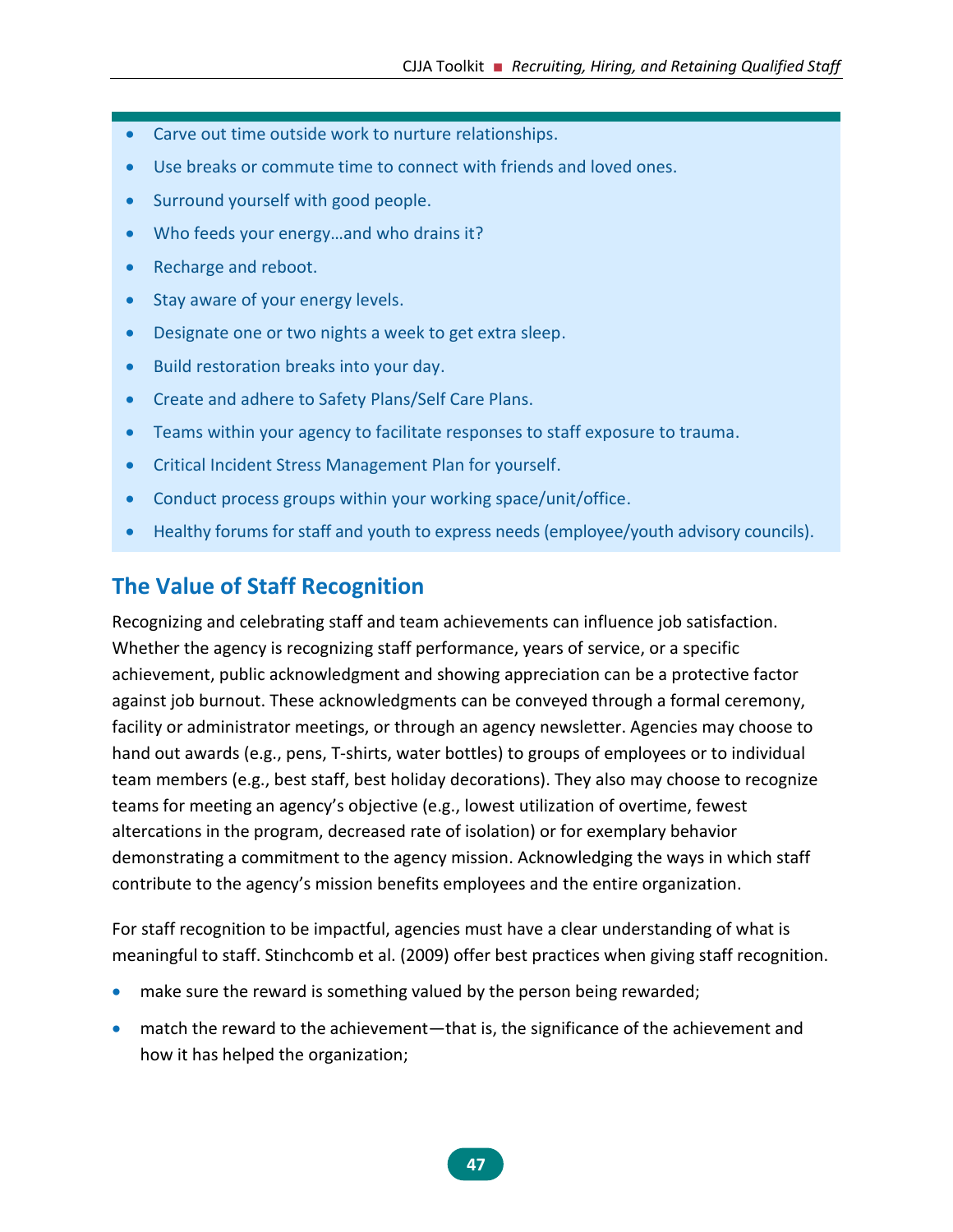- be timely and specific—that is, give the reward as soon as possible after the employee's achievement; and
- involve employees in designing or revising the agency's recognition program.

These strategies are cost-effective and can help maintain employee morale, reduce absenteeism, and enhance job satisfaction. Adequate support and attention from managers, coworkers, and agency administrators positively influence job satisfaction and staff retention.

Specific examples selected from Stinchcomb et al. (2009) are provided here. A complete list can be found in the [CJJA Staff Recruitment and Retention Shared Resource Folder.](https://1drv.ms/f/s!Ais_7JaHgPh3gotIWHCtPx1afGqKHg)

Recognition strategies include:

- **Spot Award**—A monetary reward for a suggestion or action that resulted in significant cost savings.
- **Initial Hire**—During the first month of employment, the facility administrator sends a welcome card to each new team member.
- **Score Boarding**—Employee achievements such as accident-free days, no use of sick leave, or accident-free miles are posted in areas where everyone can see.
- **Superintendent Award**—Recognizing an employee for not just one achievement, but for consistently outstanding performance.
- **We Heard Something Good About You**—A visitor, contractor, volunteer, or attorney informs the supervisor of an employee going beyond the call of duty, who is then recognized with a special card outlining their actions.
- **Carpe Diem Award**—Latin for "Seize the Day," this award is provided to a group who collectively accomplished tasks their supervisor determined to be a high priority.
- **Birthday Recognition**—The facility administrator sends a card to employees in their birthday month.
- **Community Service**—Staff are acknowledged for volunteering to clean a roadway, become a blood donor, collect items for the food bank, and so on.

A summary of strategies for engaging, managing, and retaining staff across generations is provided here. A more detailed list can be found in the Stinchcomb et al. (2009) article located in the [CJJA Staff Recruitment and Retention Shared Resource Folder.](https://1drv.ms/f/s!Ais_7JaHgPh3gotIWHCtPx1afGqKHg) Exhibit 10 also provides examples of best practices with regard to recognition, supervising, and retaining staff.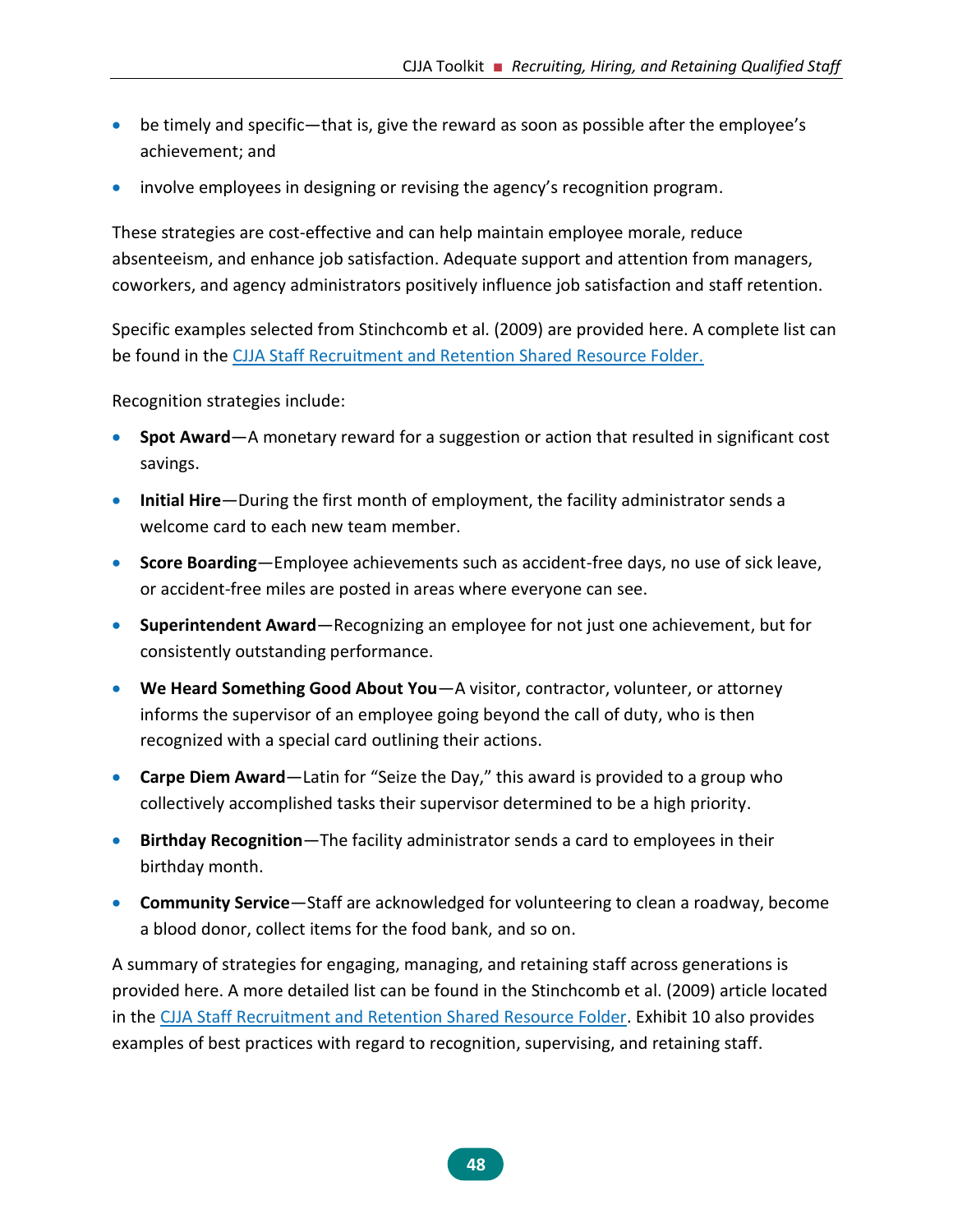| <b>Work-Related Factors</b>  | <b>Generation Xers</b><br>(born between 1965 and 1979)                           | <b>Millennials</b><br>(born between 1980 and 1994)                      |
|------------------------------|----------------------------------------------------------------------------------|-------------------------------------------------------------------------|
| Showing appreciation         | Thank them with an e-mail that<br>also asks for their input on<br>another issue. | Thank them personally or by e-mail<br>but treat them as an equal.       |
| <b>Engaging employees</b>    | Empower them, and then let them<br>alone to do their work.                       | Encourage and use their techno-<br>knowledge                            |
| <b>Management practices</b>  | Avoid the strong management<br>approach-be honest and give<br>them independence. | Be a role model for them and lead<br>them with sincerity.               |
| <b>Retention initiatives</b> | Allow flexibility for family and<br>work balance.                                | Allow flexibility but provide a<br>mentoring and coaching relationship. |

#### **Exhibit 10. Motivation Across the Great Generation Divide**

*Source.* Stinchcomb, McCampbell, and Layman, 2006, as cited in Stinchcomb et al., 2009.

# **Staff Safety**

Safety for the juvenile justice workforce should be a stated priority for all jurisdictions serving youth. Data from the field of juvenile justice and adult corrections show high rates of medical leave and workers compensation claims when compared with other industries. At a foundational level, facilities must have an adequate number of staff who work as a team. When calculating staffing needs, the agency must factor in planned and unplanned staff absences; time needed to transport or transition youth from settings; and hours per week needed for youth to work one-on-one with their staff mentor/primary staff. For additional information regarding conducting a detailed staffing analysis, readers should consult the U.S. Department of Justice, National Institute of Corrections' *Prison Staffing Analysis: A Training Manual With Staffing Considerations for Special Populations* (2008). Facilities should have a strong base of staff available to meet emergent needs, operate a quality program, and develop important relationships with youth.

Direct care staff have two interrelated roles, the first being safety and accountability, accomplished by effectively managing youth behaviors, and the second being that of teacher/mentor/counselor, in which staff guide and support youth in developing the skills necessary for success in the community. These roles are not mutually exclusive. It is essential that facilities assist staff in deepening their understanding of how to effectively fulfill each role and their impact on facility safety. This process begins with basic and ongoing training for new staff in the areas of adolescent brain development, trauma-informed care, positive youth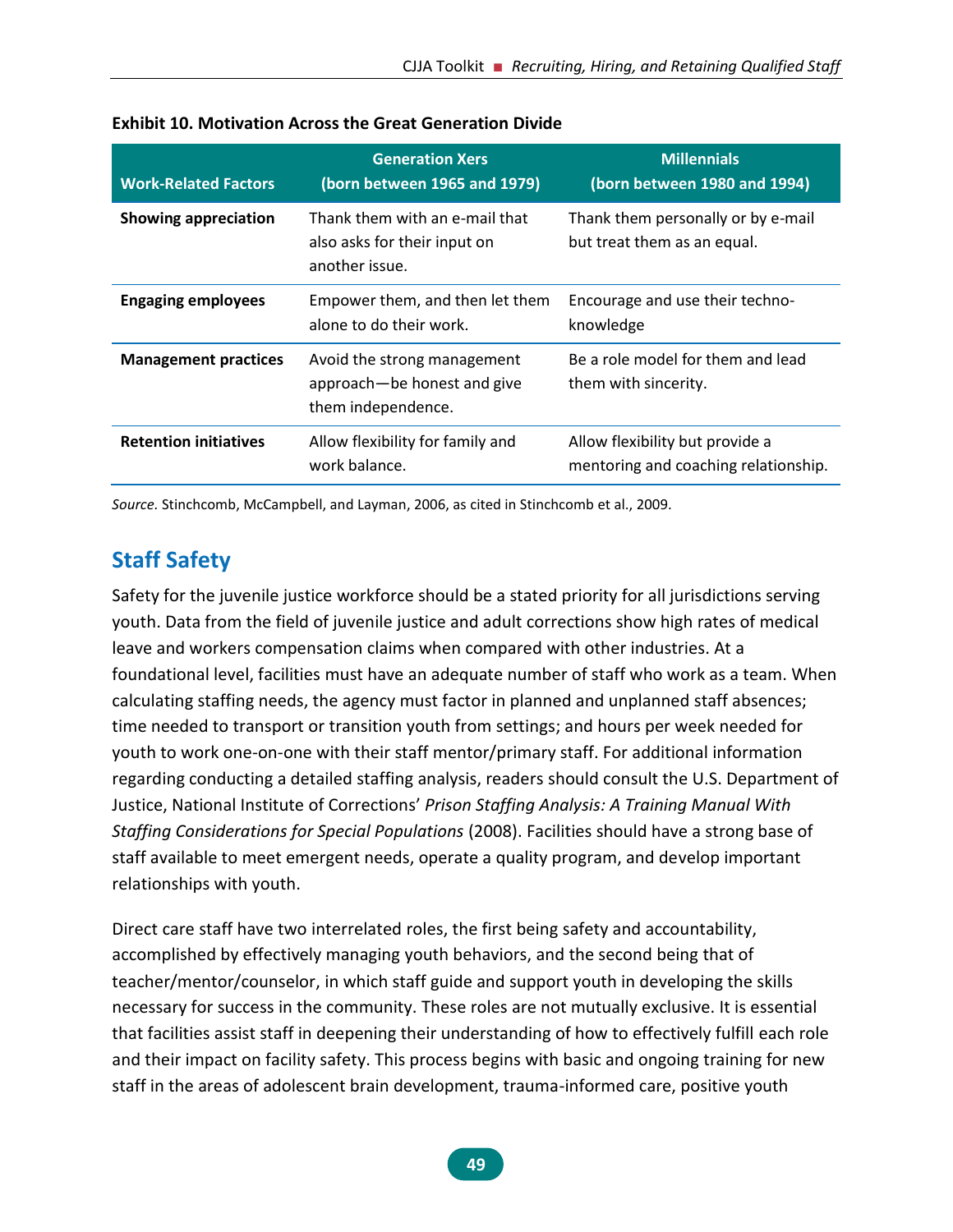engagement strategies, situational awareness, de-escalation, use of force, restraints, involuntary room confinement, defensive disengagement, social learning theory, cognitivebehavioral treatment interventions, and behavior management. Providing adequate training gives staff the knowledge to ensure youth and staff safety. Research supports that when staff feel safe, they are more likely to report feeling connected to the agency's mission and, therefore, more likely to remain in their positions.

Research shows that staff-to-youth relationships can have a significant impact on preventing violence and maintaining a safe work environment. When youth trust staff members, they are more likely to respond to verbal de-escalation. Similarly, establishing healthy relationships with coworkers contributes to a safe work environment where staff can rely on one another for support. The power of relationships can be promoted through training on safety policies and procedures; on-the-job coaching and support; and implementing internal processes to ensure that program practices align with agency expectations. To most effectively serve youth, staff must feel safe in their work environment and facilities must provide staff the tools necessary to maintain a safe environment.

Just as healthy relationships contribute to a safe environment, so does structured programming. Reducing idle time by keeping youth engaged in programming will reduce incidents of assaults. Having specialized staff who are responsible for planning and arranging recreational activities can yield more varied and diverse programming for youth. Many jurisdictions have found that offering additional physical activities have a profound positive impact on facility safety. These activities also provide opportunities for staff to build connections with young people, thus practicing the skills taught in training and experiencing the impact of their position.

As previously mentioned, a stable workforce whose members support one another significantly influences program safety. Positive trusting relationships with coworkers and effective communication also ensure consistency and fairness in staff responses to youth. High staff turnover threatens relationships and, consequently, negatively impacts team cohesiveness. Staff turnover can force mandatory overtime; add stress to the personal and professional lives of staff; challenge staff's ability to serve as positive role models; and hamper staff's ability to build trusting relationships with youth. As research has shown, safety concerns are among the leading influencers of staff retention. Therefore, it is critical that agencies provide staff with the information, tools, and support needed to ensure a safe environment for youth and staff.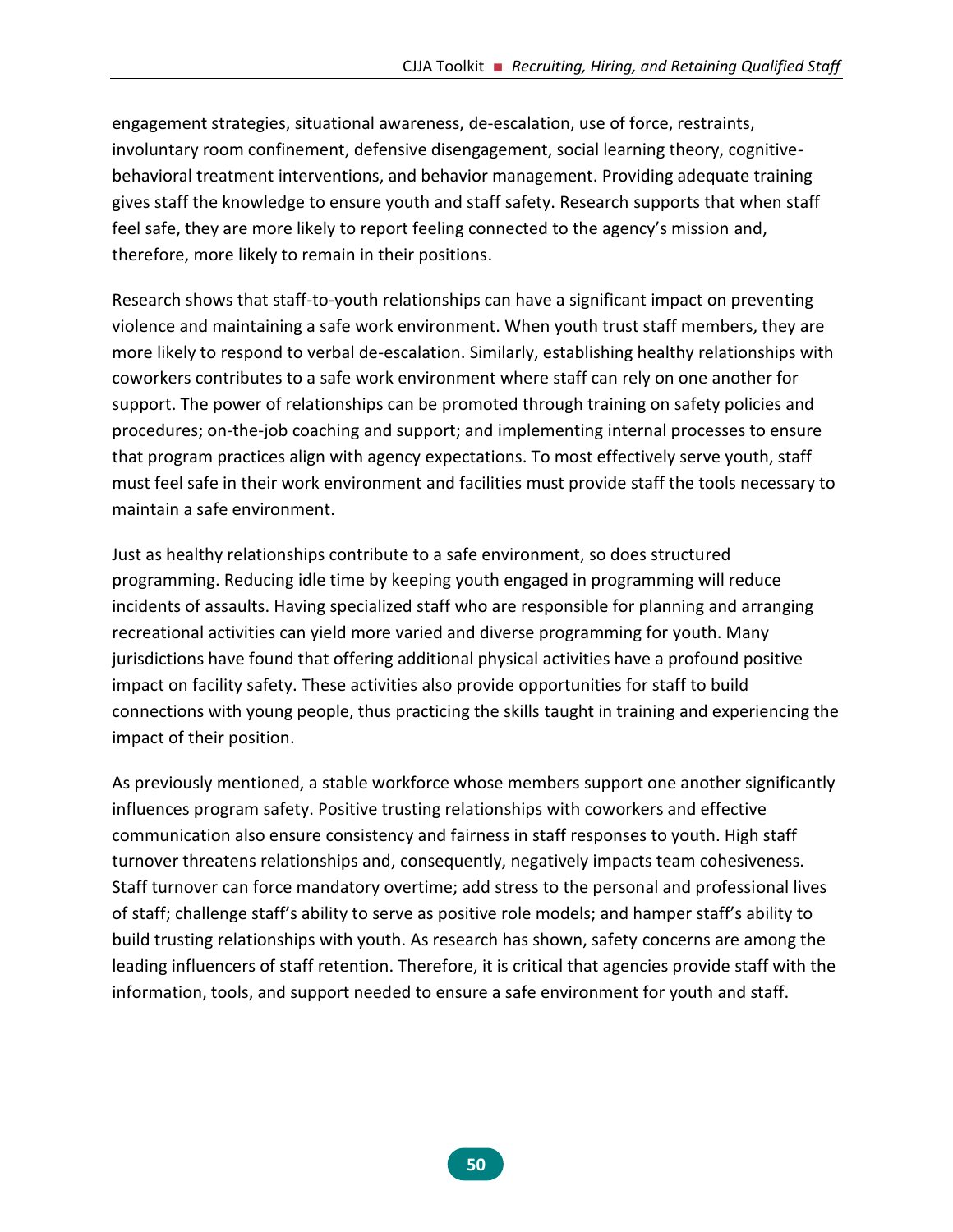# **Succession Planning and Leadership Development**

### *Building the Bench*

Kim (2003, as cited in Stinchcomb et al., 2009) describes succession planning as "an on-going, purposeful, and systematic identification of qualified and appropriate successors to leadership, with a commitment to assessing, developing, and investing in organizational leadership to enhance performance, development, and preparedness" (pp. 105–106).

Succession planning is an important factor contributing to staff retention. Stinchcomb, McCampbell, and Layman (2006, as cited in Stinchcomb et al., 2009) define succession planning as "the systematic process of:

- forecasting future management needs proactively;
- identifying career paths;
- analyzing key positions;
- assessing candidates for those key positions;
- investing in candidates to create a ready reserve of skilled and knowledgeable individuals; and
- selecting people for key positions" (p. 20).

Research has shown among the primary reasons staff leave a position is a lack of career development or advancement. If employees feel their employer is invested in their future and supporting them in achieving their personal and professional goals, direct care staff may view their current position as a stepping stone in a career, rather than simply a job. With this understanding, it is important for agencies to invest in succession planning that includes assisting staff in creating their professional goals; recognizing accomplishments; and providing professional development opportunities.

Further, facilities must recognize and remove institutional barriers to retaining qualified, veteran staff. Russo et al. (2018) describe some institutional limits to leadership development as mandatory retirement ages, increased take-home pay because of overtime, and limited direct interaction with youth. Facilities using fixed-age retirement should consider using a "fitfor-duty" assessment to ascertain staff's ability to meet job requirements. As mentioned, high turnover often leads to increased overtime for direct care staff. Augmented direct care salaries can surpass leadership salaries, disincentivizing promotions. Relatedly, time spent on administrative duties limits direct care time—the reason many staff work in juvenile justice. These factors can result in less qualified or experienced staff being promoted to leadership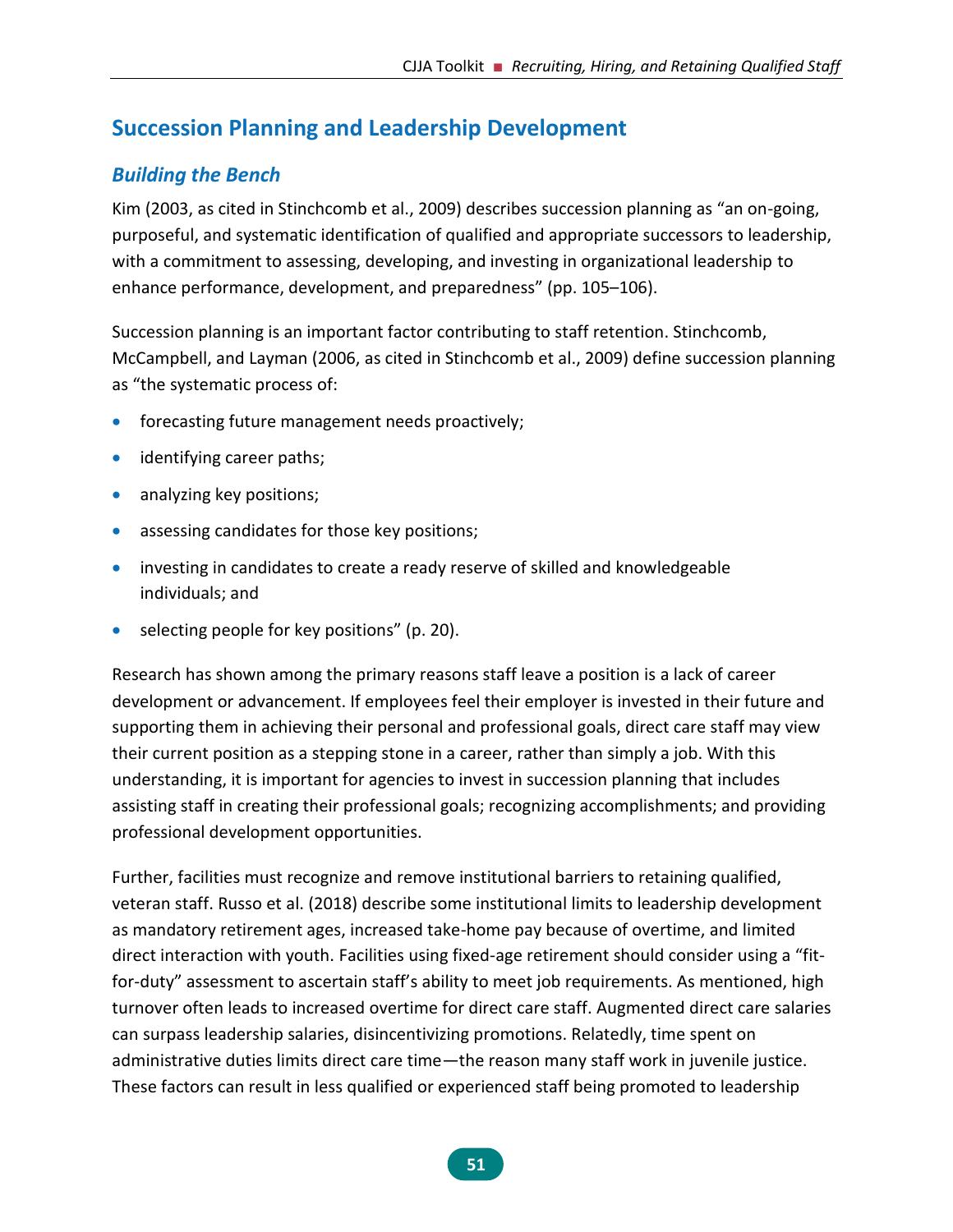positions. Therefore, facilities should act to reduce the use of excessive overtime, encourage opportunities for supervisory positions to interact with youth, and alter mandatory retirement ages to allow the most qualified staff to take on leadership roles.

It is never too early to begin succession planning. In fact, succession planning can begin as early as the initial interview. During the interview process, agencies have an opportunity to ask candidates about their long-term goals and share information about promotional opportunities. This sends a clear message that the agency invests in its employees. For those candidates who

have never worked in the juvenile justice field, information about career path possibilities is useful. Upon hire, agencies are encouraged to use this information to develop professional goals with the new employee.

Because all new employees must attend formal orientation training, agencies may introduce new employees to organizational development opportunities at this time. Supervisors also can gather information during the probationary period that will assist in identifying potential agency leaders. This work can be done by

*The most crucial career development question is not how training or mentoring can be improved. Rather, it is how to equip employees with the knowledge and skills needed to maximize their potential, and in turn, that of the organization."* 

*"The most serious succession planning concern is not how to fill upcoming management vacancies. Rather, it is how to inspire future leaders who will maintain the passion when the torch is passed to them."* 

*—Stinchcomb et al., 2009, p. 7*

completing staff evaluations throughout the probationary period Staff who may not currently be in a management position can still have a strong influence on other direct care staff. Identifying these "informal" leaders will allow management to leverage natural "champions" within the ranks to build a positive work culture.

Succession planning must be supported by a salary structure that incentivizes job progression and upward mobility. Many juvenile justice direct care staff are represented by unions and, therefore, are covered by Collective Bargaining Agreements (CBAs). CBAs have negotiated wage scales and benefits. Some direct care staff may be hesitant to leave their current position for fear of not being protected by a union or having the certainty of wages and benefits. When agencies review pay scales, they should consider the existing CBA wages and benefits. In addition, agencies should allow promoted staff to return to their former position if the position is not a good fit and an opening exists. This move should not cost them seniority and other benefits. Staff's ability to explore and find the best fit within the agency illustrates the agency's investment in staff and can help retain strong, committed employees.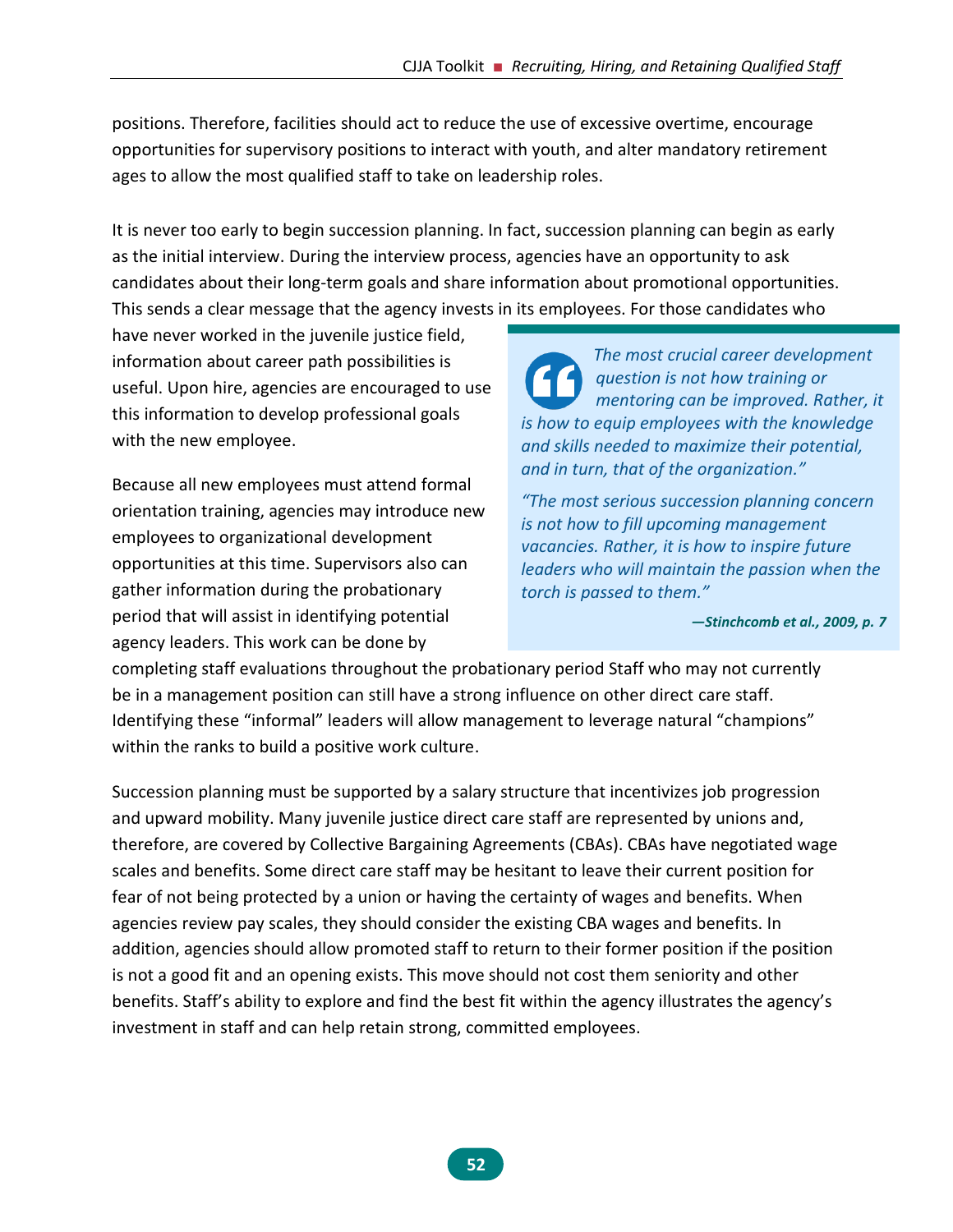# **Leadership Development**

McCauley, Moxley, and Velsor (1998) define leadership development as the "systematic process of expanding the collective capacity of organizational members to engage effectively in leadership roles and processes" (as cited in Stinchcomb et al., 2009, p. 106).

Because all positions require different skill sets, agencies should consider several factors when promoting individuals, particularly when promoting staff to management positions. Each position within the agency should have a distinct but related set of core competencies. Promotions should be based on current job performance and how well the candidate meets (or can potentially meet) the core competencies associated with the desired position. Agencies also should consider developing structured criteria to determine staff's level of readiness for a supervisory position (Russo et al., 2018). If an agency is going to succeed, it is critical that midlevel supervisors are well equipped to effectively coach, support, and supervise new direct care staff members.

### *Leadership Academy*

To assist with development opportunities, agencies may consider creating a "Leadership Academy." The state of Utah Department of Human Services, Division of Juvenile Justice Services created a Leadership Academy in 2018 to develop leaders who can influence others and affect change. The academy is structured as a 1-year program, composed of four training sessions. During the 2-day sessions, participants are required to complete several group assignments. The academy focuses on teaching future leaders the fundamentals of communication, selfawareness, coaching, building resilience in self and others, systematic thinking, and converting strategies into action.

Human Resources and training departments can partner to create such an academy, with the goal of identifying and developing current staff who demonstrate the agency's mission and vision; promote a positive work environment; embrace team principles; have a true passion for working with youth; and have an interest in mentoring new staff.

A Leadership Academy must be voluntary and include incentives for participation. Although monetary incentives are most desired, agencies may need to generate alternative methods of compensation. Examples may be letters of recommendation, awards, recognition in public forums (e.g., agency board meetings, newsletters, or through public officials or unions), additional days off, parking spots, and donated gift cards, to name a few. Nonmonetary incentives can sometimes be more meaningful to staff than monetary compensation.

Because agencies want staff to succeed, it is critical to select the right direct care staff to participate in a Leadership Academy. The agency should consider several data sources, such as performance evaluations, attendance history, discipline history, behaviors demonstrating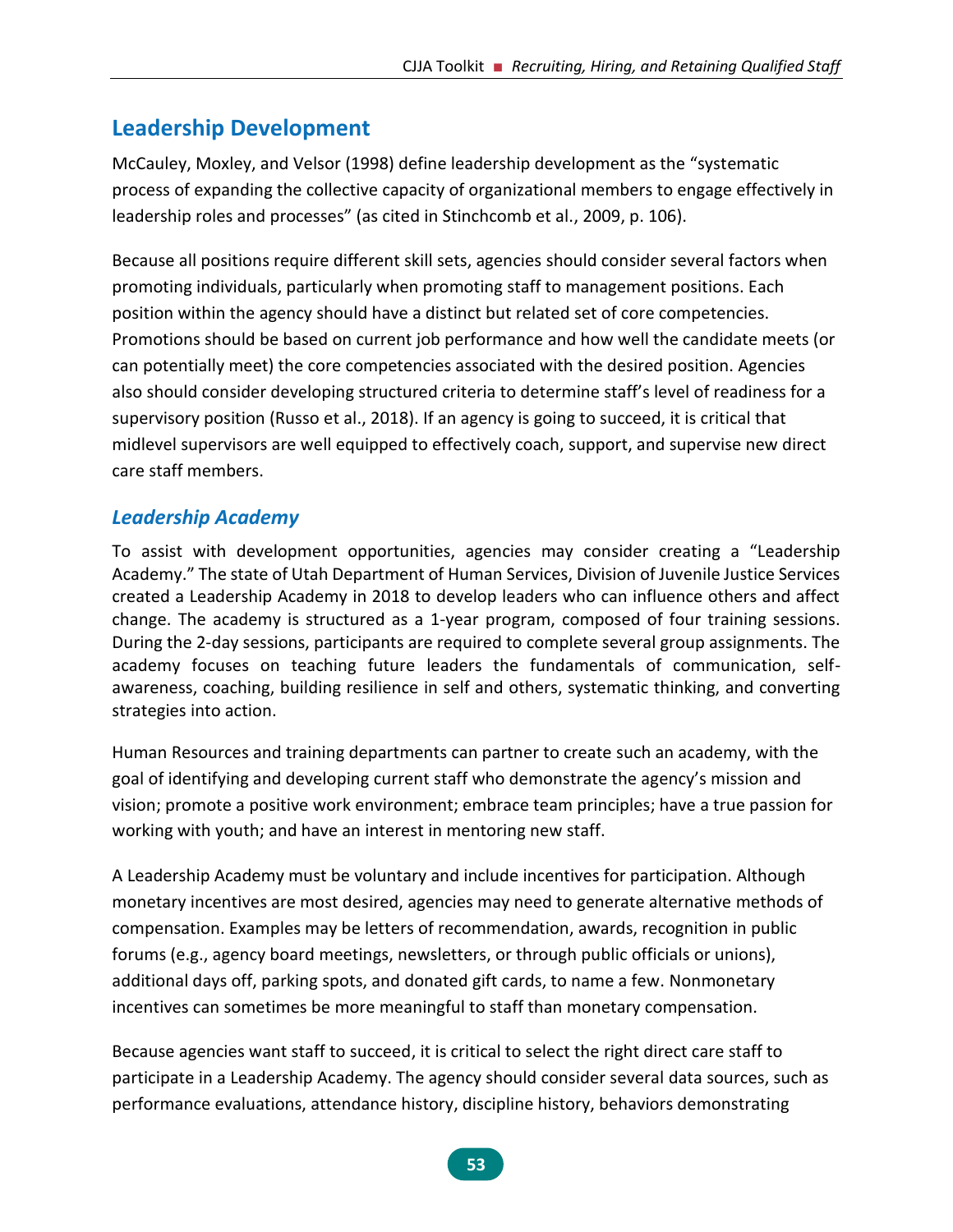leadership tendencies or skills, and recommendations from coworkers or supervisors. Participating in the Leadership Academy involves a significant commitment on behalf of the agency and selected candidates—for example, training, time, monetary (backfilling positions) therefore, staff should fully understand the commitment involved prior to accepting a spot in the academy.

Using data to track progress is an important component for all initiatives. As such, agencies should consider gathering data related to the Leadership Academy. Examples include the number/rates of individuals completing the Leadership Academy and number/rate of individuals who are promoted within 3 years of participating in the academy. These data can then be used to assist with recruiting staff internally and externally for future academies. Data can entice potential candidates to apply for agency positions and reinforce that the agency is invested in its employees.

### *Job Shadowing*

After potential leaders are identified, job shadowing is an important first step for individuals who may be interested in other positions within the agency. Job shadowing provides an opportunity for staff to experience other positions firsthand. Agencies should begin with providing a job description and post orders to the candidates so they can gain a basic understanding of the position. Living "a day in the life" is an effective way for someone to determine if they are interested and whether they would be a good fit. Although shadowing for a full shift may not be feasible, agencies may consider breaking up the job shadowing experience into 2-hour increments over several shifts. To get the most value out of the experience, the staff member doing the shadowing should create a list of questions to ask throughout and following the experience. Gathering additional information will allow the candidate to evaluate whether they would like to be considered. Examples of questions include:

- How long have you been in your position?
- What is the best part of the position?
- What are the challenges of the position?
- What do you think makes someone successful in the position?

### *Leadership Development Training*

Whether an agency chooses to develop a formal Leadership Academy or an informal succession plan, all direct care staff should be exposed to supervisory foundational skills. This serves two purposes: (1) assists staff in better understanding their relationship to their immediate supervisor and (2) provides information that may spark career development interest. To embed leadership development across training opportunities, agencies may consider incorporating the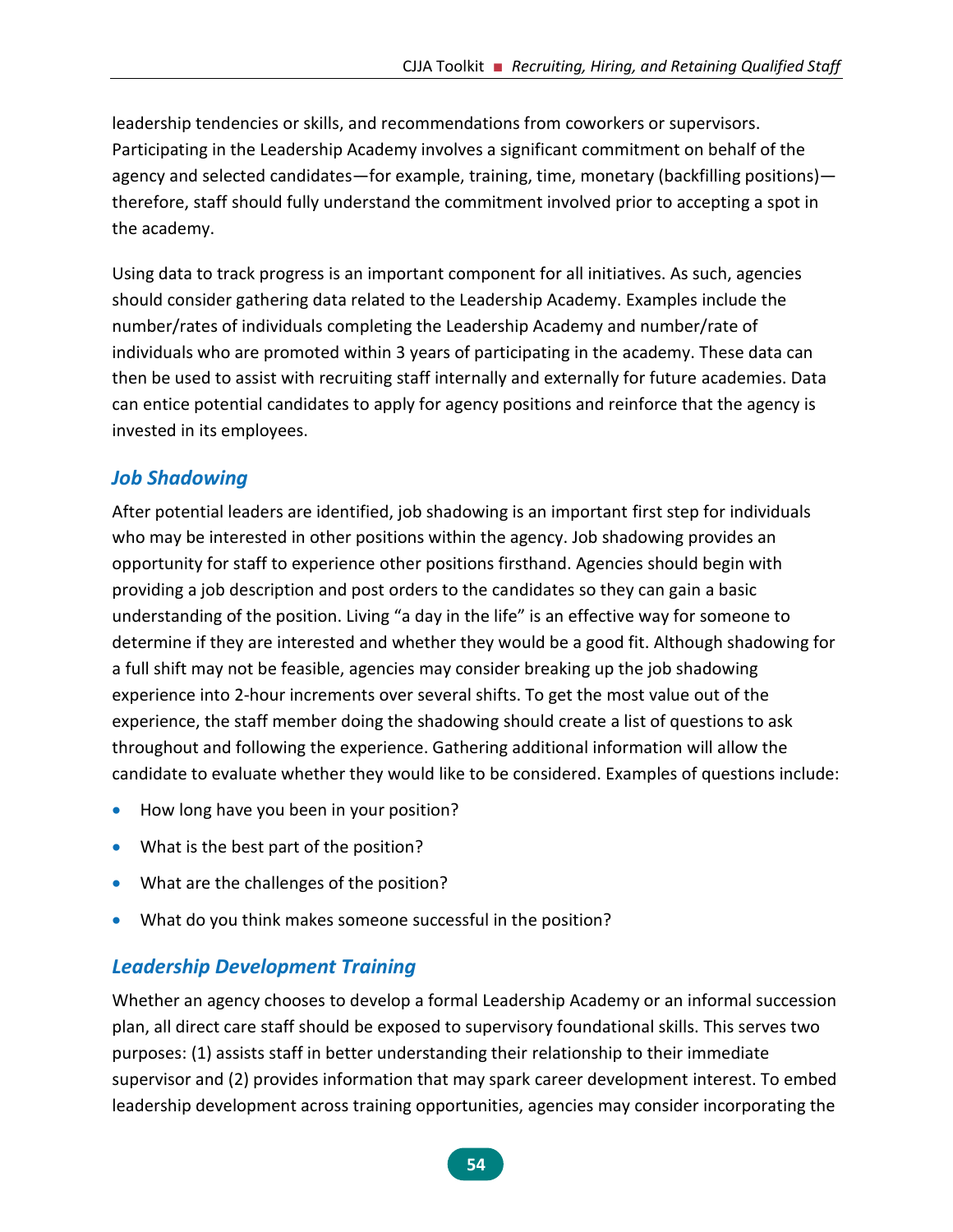following topics into new employee orientation, new managers training, annual in-service training, or the Leadership Academy:

- supervisory responsibilities;
- effective communication;
- giving feedback and improving employee performance;
- conflict resolution;
- understanding progressive discipline and the grievance process;
- effective time management strategies;
- effective interviewing (competency-based behavioral interviewing skills and the staff selection process);
- strategic planning;
- work-life balance tactics; and
- team building.

Agencies are encouraged to consult the National Institute of Corrections publication *[Correctional Leadership Competencies for the 21st Century: Manager and Supervisor Levels](https://nicic.gov/correctional-leadership-competencies-21st-century-manager-and-supervisor-levels)* (2006) to determine training topic areas for the Leadership Academy. This manual provides core competencies intrinsic to effective leaders.

Because in-house training can be costly, agencies may consider alternatives for providing professional growth opportunities. Stinchcomb et al. (2009) offer specific examples, including:

- distance or e-learning through colleges and universities;
- computer-based seminars;
- team projects on priority agency or community issues;
- job simulation exercises with feedback;
- job rotations;
- assignment as a liaison or representative to internal agency and interagency committees;
- reading list, assignments, and structured discussions;
- mentoring programs; and
- individual assessments assessing personal strengths and weaknesses.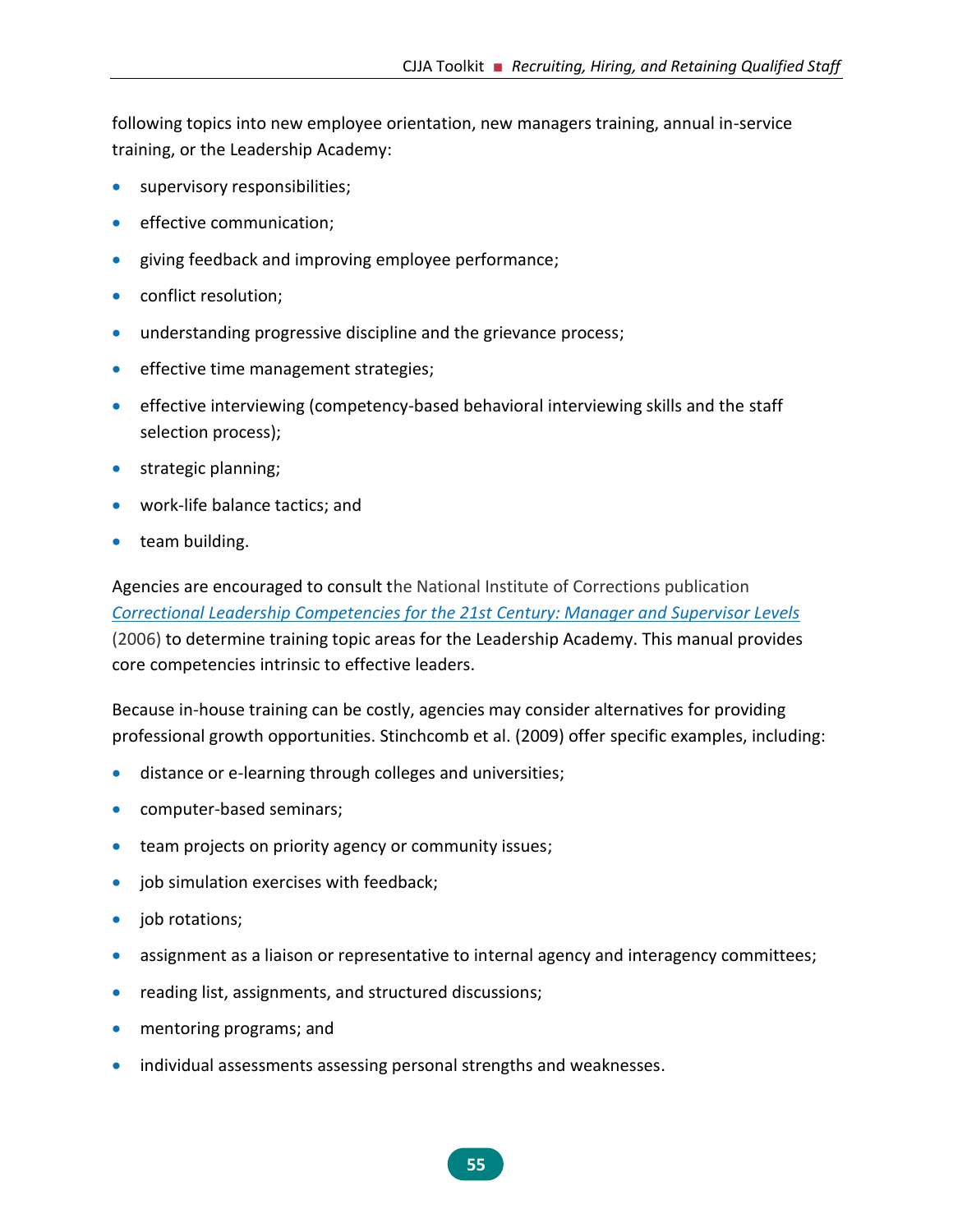Readers are encouraged to explore the detailed Leadership Development checklist developed by Stinchcomb et al. (2009), which can be found in the [CJJA Staff Recruitment and Retention](https://1drv.ms/f/s!Ais_7JaHgPh3gotIWHCtPx1afGqKHg)  [Shared Resource Folder](https://1drv.ms/f/s!Ais_7JaHgPh3gotIWHCtPx1afGqKHg).

#### **Case Study | Alabama Department of Youth Services**

Development of career paths for entry-level staff can promote retention and help staff build careers. Alabama's Department of Youth Services serves as a creative example of working within existing systems to streamline hiring and build career paths within facilities.

They began by establishing Youth Service Aide (YSA) (a direct care staff position) as direct hires, allowing potential employees to circumvent the state system and allowing the facility to directly manage a file of applicants. To further streamline the process, the facility worked to have specific classifications (YSA, Security officers, nurses, etc.) deemed essential for the health and safety of youth, allowing blanket approval to backfill these positions when needed. This approach shortens the time between application and onboarding by several weeks.

Understanding that recruitment and retention are interconnected, the facility knew they would need to expand opportunities to keep these new hires. Prior to their changes, a nondegreed YSA could remain within their position/classification regardless of years of experience. The facility collaborated with state personnel to restructure and reclassify the YSA position into four levels, each with increased responsibility and pay ranges. Levels are now based on minimum years of experience plus demonstration of leadership initiative. YSA levels could lead to a limited number of management positions. The success for entry-level staff led to changes in growth for staff with bachelor's degrees by considering experience for leadership positions. Such changes promote an environment that recognizes drive and longevity within the facility and provides selling points for recruitment efforts.

# **IMPACT OF LABOR UNIONS**

Many juvenile justice agencies have direct care staff who are represented by labor unions. Labor unions can have an impact on staff retention, especially if agency leaders do not have a solid working relationship with their union partners. Creating a trusting relationship with labor union representatives is an essential component to creating a healthy and productive work environment. Union leaders can advocate for initiatives, help reduce grievances, influence staff engagement, reduce litigation, and prevent unfair labor practice charges.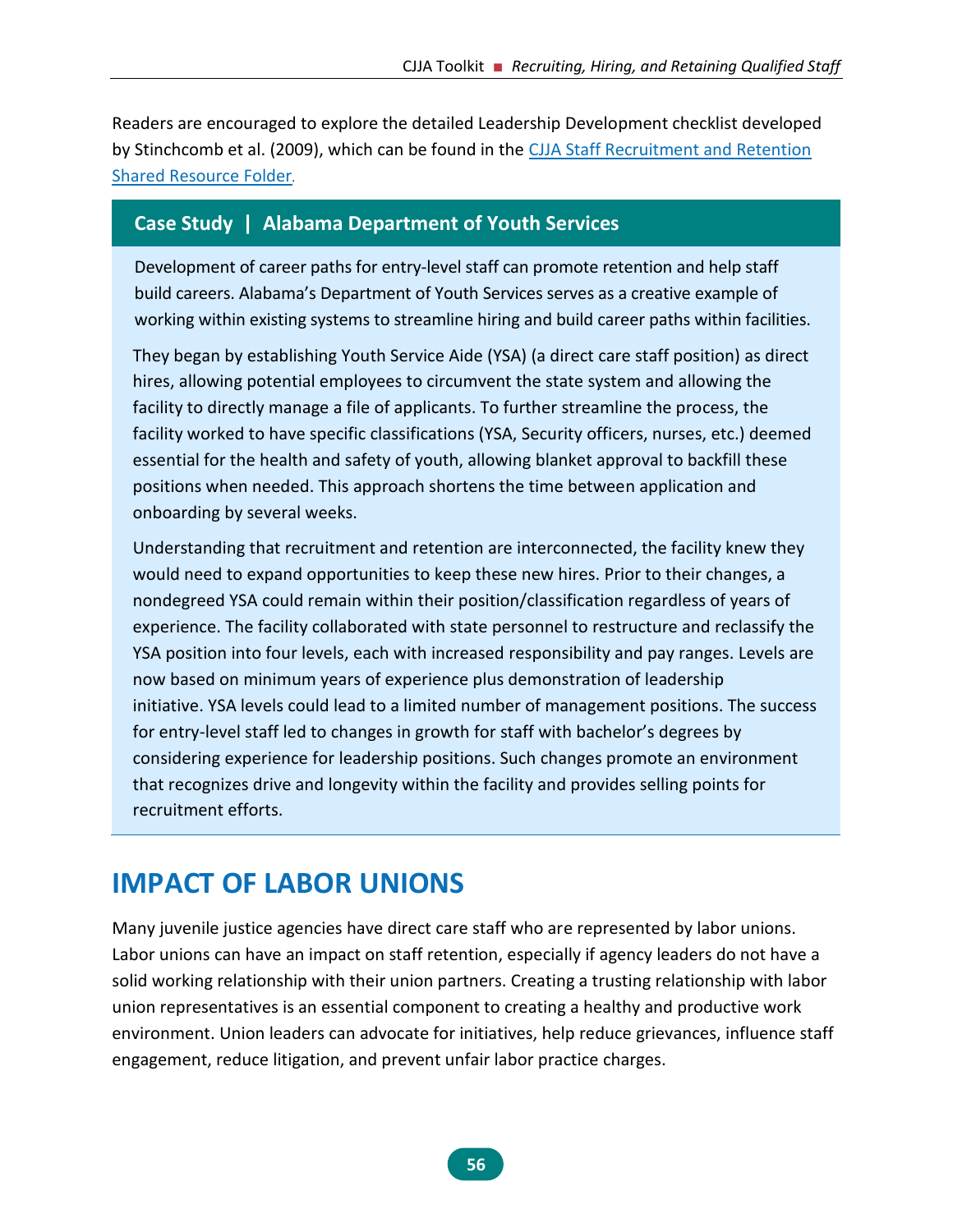Establishing a positive working relationship with the union may seem daunting, especially for agencies whose relationship with unions may be strained. The change process takes persistence, honesty, and transparency. Agencies may find it helpful to remind labor unions that we are all working toward the same goal—to achieve the agency mission and ensure staff and youth safety. When agency leaders and labor union representatives have a contentious or distant relationship, achieving this goal is not likely. Agencies should provide union representatives with information about planned initiatives, upcoming changes, concerns, and other items impacting direct care staff.

Agencies should explore opportunities to engage unions as partners to harness their influence. Some jurisdictions have labor union representatives present at new employee orientation, which is the first time a new employee will observe interactions between management and labor union staff. An agency also can include labor union representatives in regular labor management meetings to demonstrate their commitment to building a healthy relationship. These interactions provide an opportunity for both parties to discuss ongoing issues, system change, or concerns. Productive labor management meetings can improve staff morale by dispelling any rumors circling within the agency. It is imperative that agency leadership ensure these meetings are productive and that respectful communication is maintained. Some additional tips to ensure productive labor union-management meetings include:

- **Maintain the relationship at all costs.** Both parties must commit to being transparent, truthful, and respectful.
- **Communicate openly and respectfully.** Seek insight from union leaders on techniques for engaging and messaging to staff, and view union leaders as a conduit to staff needs.
- **Work hard and don't give up.** Both parties must make genuine attempts to resolve issues and recognize that, at times, you may have to agree to disagree.
- **Use a formal agenda** to guide the discussion and ensure meeting goals are attained. Agenda should include items from both parties.
- **Create a "parking lot"** for those items that surface from the meeting but are not on the agenda. These items should be saved until the following meeting.
- **Follow through with commitments.** If one party commits to providing additional information by an agreed-upon date, it is important that the party follows through with the promise.
- **Include a success story.** This may include using data to show a reduction in staff discipline or a reduction in isolation time for youth.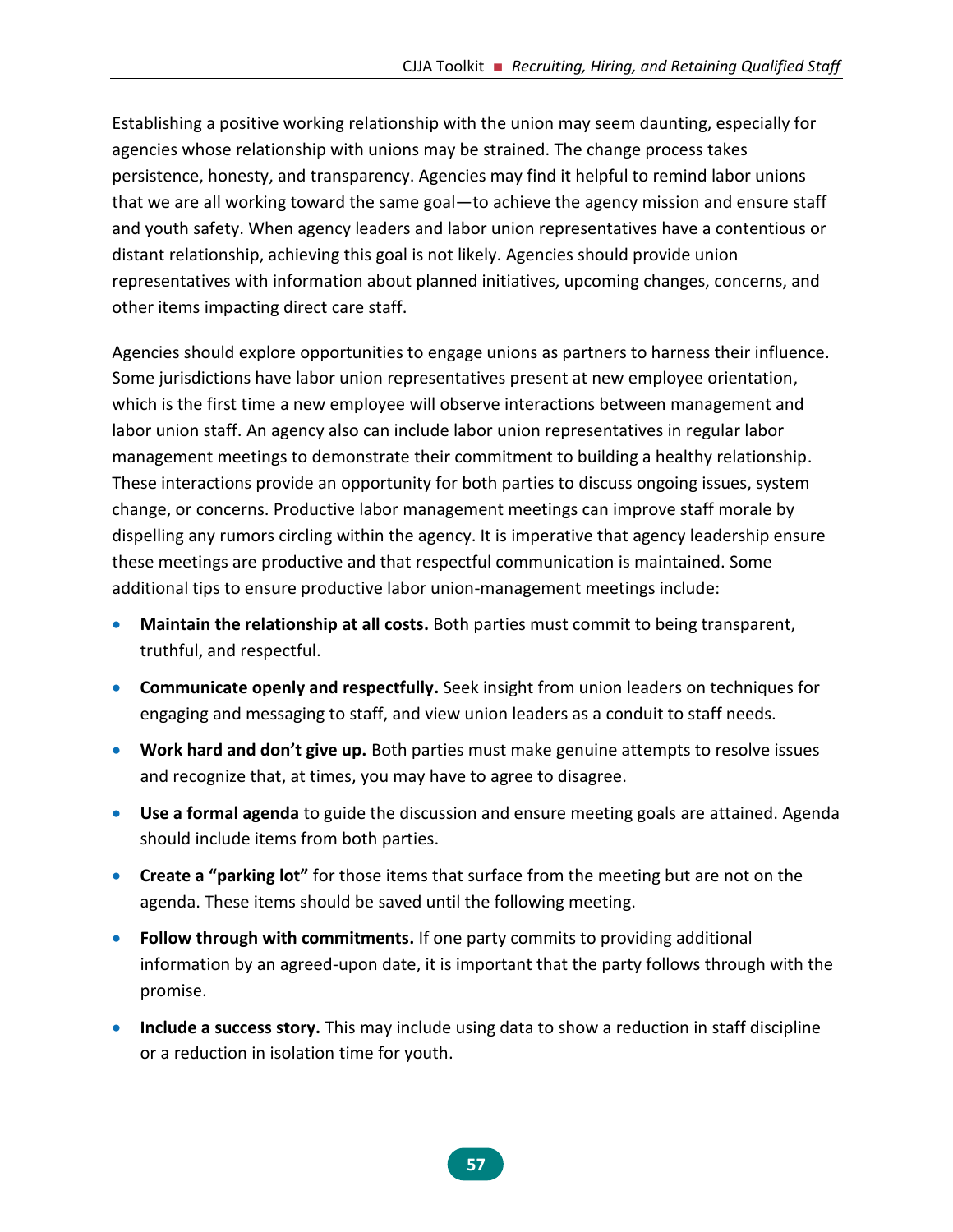- **Ensure high-level management (decision makers) are present at these meetings.** Assigning a "designee" to attend on a regular basis sends the message that management does not view these meetings as a priority.
- **Emphasize priorities but consider everything important.** Issues that might seem "small" to managers should be addressed in a timely manner to reinforce that employee concerns are important to management.
- **Celebrate successes together.** Remember to acknowledge the accomplishments—for example, issues resolved, negotiated collective bargaining agreements, grievance settlements, employee recognition, and so on.

# **Collective Bargaining Agreements**

Collective bargaining is another opportunity to establish trust and improve relationships with labor unions. Although collective bargaining negotiations take place infrequently, CBAs are a representation of the commitment between staff and the employer. During negotiations, conditions of employment are discussed—for example, wages, working hours, overtime, sick and vacation time, retirement packages, health care benefits, the grievance process, and employee and employer rights. The goal of the collective bargaining is a written agreement signed by both parties and valid for a term agreed (typically 3 to 5 years). It is important that the right "players" be at the table for these discussions. Although it is common for a lawyer to serve as the chief spokesperson for each side, the involved parties should carefully select who will on their bargaining team. Agencies should select managers who have a deep understanding of system and facility operations. Similarly, labor unions should select staff from various positions to serve as content experts, who can assist the chief negotiator when presenting union proposals. As with all labor union-management meetings, during collective bargaining negotiations both parties should remind themselves they are all working toward the same goal—to achieve the agency mission of helping youth.

Shifts and staffing schedules are common topics during collective bargaining sessions. To maintain facility safety, the agency should consider advocating for having new employees spread out among all shifts. Doing so will ensure that the second shift (often 2–10 p.m.) is not stacked with new less-experienced or newly trained staff. The second shift is perhaps the most critical because staff are interacting more frequently with youth. Agencies may consider making proposals that include an option where seniority is not the only basis for shift preference. Furthermore, it is common for agencies to grant senior staff their preferred schedules, which rarely includes working weekends. As a result, new direct care staff can be forced to work weekend shifts for years, disrupting the work-life balance and negatively impacting job satisfaction. Agency leaders may consider rotating days off or having staff bid on schedules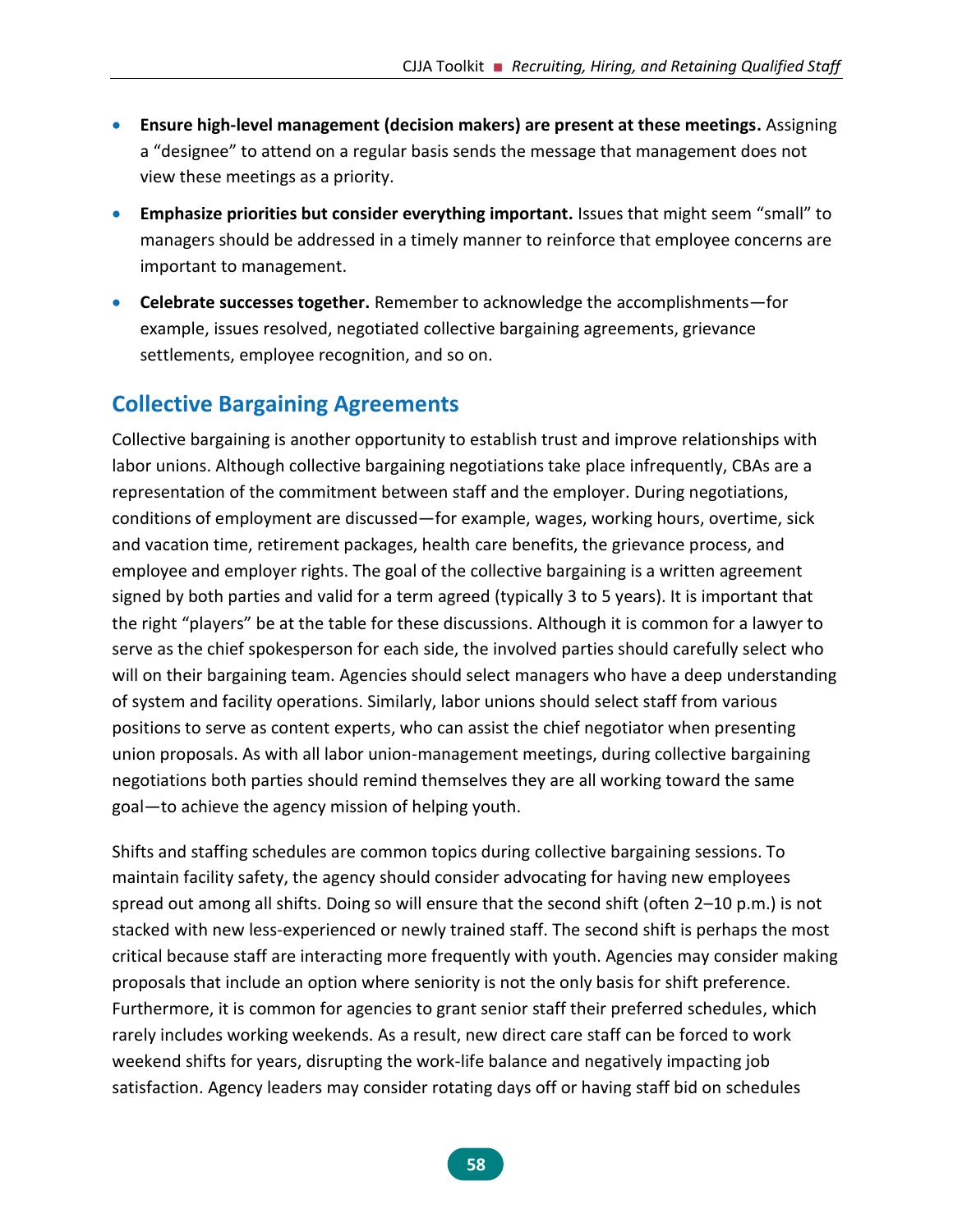more frequently than once every 2 years. As research indicates, employees who are seeking a work-life balance may not be willing to "pay their dues over an extended period of time" (Russo et al., 2018) and will likely leave their positions. CBA conversations provide an opportunity to pose these changes.

# **USING DATA TO DRIVE CHANGE**

Using data to understand current strengths and needs allows agencies to develop effective strategies for recruiting, hiring, and retaining staff. Data related to the hiring process, characteristics of the available labor pool, and why individuals choose to stay with an organization will help agencies effectively address root causes of high staff turnover. For simplicity, this toolkit will discuss two main "pools" of data:

- **Data used to understand the problem**—Data that assist in diagnosing the issue by identifying the root causes/factors contributing to the issue.
- **Data to track progress and determine the impact of the solution**—Data that help agencies ascertain whether the solutions or strategies they have implemented are having the desired effect.

A brief explanation of the two pools of data are provided here.

#### **1. Understanding the Problem**

Collecting and analyzing data allows agencies to develop a tailored approach to recruiting qualified staff. Using a variety of data can assist agencies in understanding the available applicant pool and existing trends to determine recruitment strategies that will be most effective. Stinchcomb et al. (2009) suggest the following data sources for staff recruitment planning.

- U.S. Bureau of Labor Statistics [\(www.bls.gov\)](http://www.bls.gov/) Gather information about the available labor pool (e.g., unemployment rates) in the community.
- U.S. Census Bureau [\(www.census.gov\)](http://www.census.gov/)—Find community demographic data (e.g., age, education, income). Use the American Fact Finder to get a "Fact Sheet" for your zip code/city/county.
- Local demographic data sources—Capture unique characteristics of the state and region.
- Local Chamber of Commerce—Information about future trends (e.g., businesses planning to open or close).
- Salary comparison—Explore a comparison of salaries/benefits of other public and private agencies in the region to assess competition.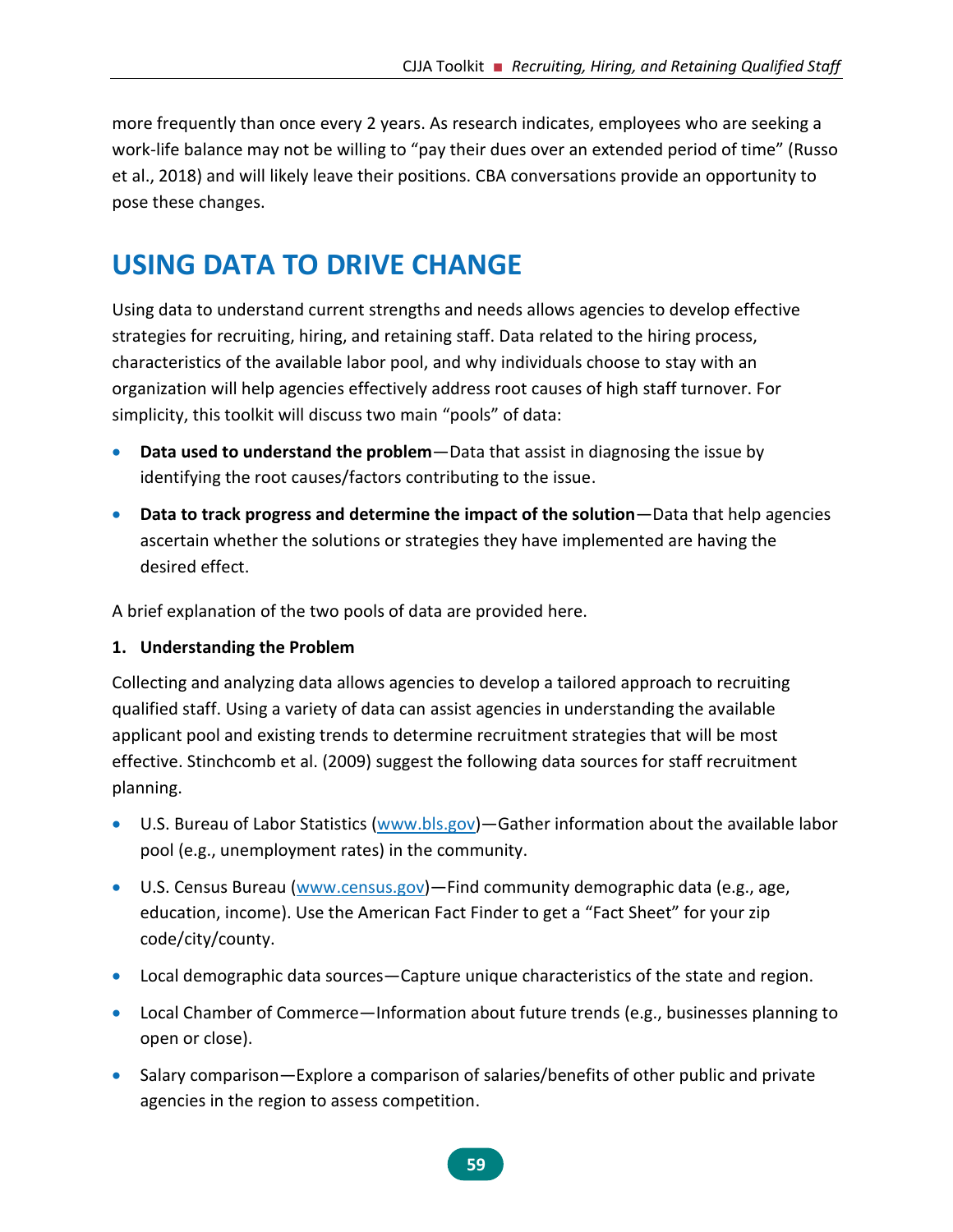Wells et al. (2016) encourage agencies to use data to explore turnover risks and act to prevent qualified staff from leaving. More specifically, the authors encourage agencies to "proactively monitor and address factors promoting voluntary turnover among racial minority and younger staff, as adequate retention and representation of these staff is essential in correctional agencies. Factors rendering such staff at greater risk for turnover should be identified and constructively resolved before culminating in turnover" (p. 1575). The authors further encourage agencies to closely examine the point at which most applicants drop out. Implementing effective strategies to address this frequent "drop out" point will increase the likelihood candidates continue in the hiring process (hopefully culminating in hiring and retaining staff).

Studying the existing hiring process can provide valuable information about where inefficiencies reside. As previously mentioned, research supports that delays in the hiring process can deter qualified applicants from continuing. (It is strongly suggested that agencies map the existing hiring process to identify bottlenecks, duplication, and inefficiencies that contribute to resource drain.) Using a lean management framework and tools will allow agencies to readily identify inefficiencies and use data to build a process that is efficient and effective. For optimal results, jurisdictions should secure facilitators who specialize in lean management techniques. Agencies may contact CJJA for additional resources and guidance in this area.

Direct care staff and managers are the experts in the work they do. Therefore, agencies should gather information from these staff about underlying issues and potential solutions to staff recruitment and retention challenges. As previously discussed, surveys (exit, stay, and culture climate) and focus groups are excellent methods for gathering information from staff members about the agency and the hiring process. With either approach, Stinchcomb et al. (2009) suggest agencies gather information from direct care staff regarding:

- why they were interested in working as a direct care staff in a juvenile justice facility;
- the most influential factors they considered when accepting the position;
- what they feel are critical competencies or skill sets for performing job duties;
- ideas for effectively recruiting and retaining staff;
- agency and facility strengths and weaknesses; and
- challenges they experienced during the hiring process and potential solutions to these issues.

#### **2. Tracking Progress and Determining the Impact of the Solution**

After an agency has analyzed data and identified the primary causes of turnover, it can develop a plan to address challenges that includes measures to track progress and impact. These

**60**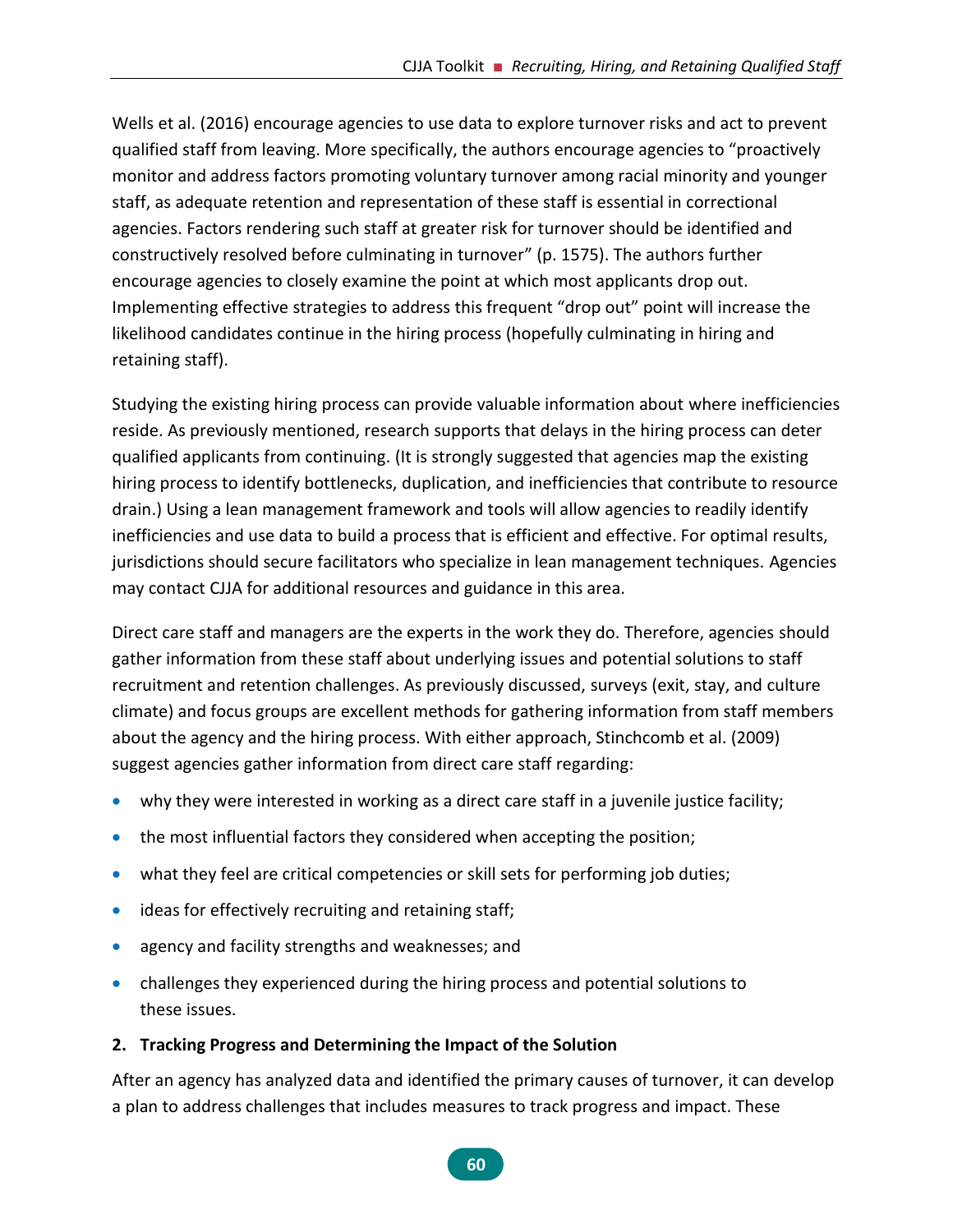indicators should be developed prior to implementing the identified staff recruitment and retention strategies. As part of this process, the agency should create a formal data collection plan to include short- and long-term goals—that is, those data that are available immediately and other data that may take additional resources to gather. Ongoing, varied data collection allows for ongoing quality assurance discussions that refine the plan in response to community and facility dynamics change.

Data integrity is essential to making sound decisions. As such, it is critical that measures be intentionally selected for each outcome or point to be monitored. This approach ensures consistency across departments, units, facilities, and so on. Individuals who are responsible for data collection and entry should be formally trained on measure definitions; how to properly enter data; how to properly extract data from the system; the importance of data collection; and how this process directly contributes to the agency's overall mission and strategic goals. To enhance data integrity, agencies also should consider developing reference manuals to guide the data collection process. In addition, agencies should create formal quality assurance structures to ensure the data are accurate. Example measures agencies may consider are provided here:

#### **Recruitment**

- number of applicants who were hired using each recruitment strategy;
- number of recruitment events per quarter (e.g., job fairs); and
- average length of time applicants maintain employment for each recruitment strategy.

#### **Hiring**

- demographics of existing and new staff members (e.g., ethnicity, generation);
- percentage of staff (between 1 and 3 months of hire) reporting:
	- the job description matched the day-to-day duties;
	- the hiring process was easy to navigate;
	- they were kept informed throughout the hiring process; and
	- they were provided adequate coaching and support from their managers (regarding job duties and effective youth interactions).
- percentage of staff who scored 85% or above on performance appraisal or skills assessment at time of training AND at 6-month follow-up (e.g., supervision, interacting with youth, fidelity to the treatment model); and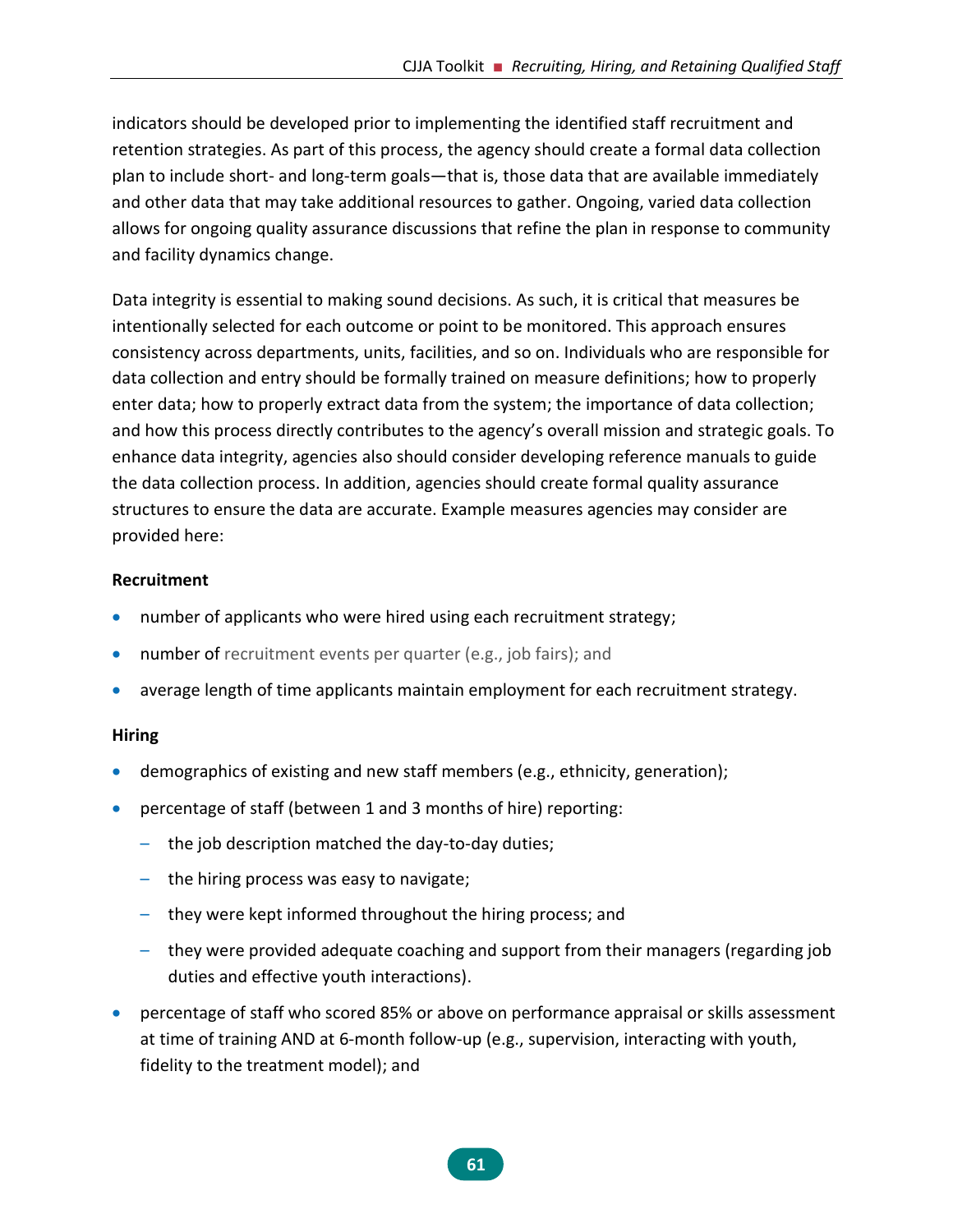• average length of time to onboard staff members (from time of application to hiring date and from time of offer to initial day of work).

#### **Retention**

- retention and turnover rates by job title/classification (broken out by voluntary versus involuntary);
- average length of stay (broken out by job title/classification);
- percentage of candidates who successfully complete new employee orientation and are employed 6 and 12 months following training completion;
- data from culture climate surveys, including:
	- percentage of direct care staff report overall satisfaction with their job;
	- percentage of direct care staff indicating a specified level of organizational commitment;
	- percentage of direct care staff indicating a positive relationship/team feeling with coworkers;
	- percentage of direct care staff indicating they feel supported by their managers (e.g., responsive to their needs, managers are supportive and encouraging, staff are kept informed in a timely fashion);
	- percentage of direct care staff reporting they have the tools they need to effectively interact with and supervise youth; and
	- percentage of direct care staff reporting they fear for their safety.
- percentage of stay surveys indicating direct care staff intend to leave their position within the next 6, 12, and 24 months;
- percentage of performance appraisals done within X number of days (timely); and
- percentage of performance appraisal goals that were successfully completed the following year.

The previously mentioned PbS program offers several measures to inform retention strategies. PbS administers surveys to staff, youth, and families twice a year to gather information on perception of safety; facility security; staff training; working conditions; trauma; managementstaff relationships; and staff-youth relationships. Survey data are analyzed per facility and compared across facilities throughout the nation. Results have consistently shown staff perceptions of safety are highly correlated with incidents and injuries. In other words, when the number of significant incidents is low, staff and youth report feeling safer, which is an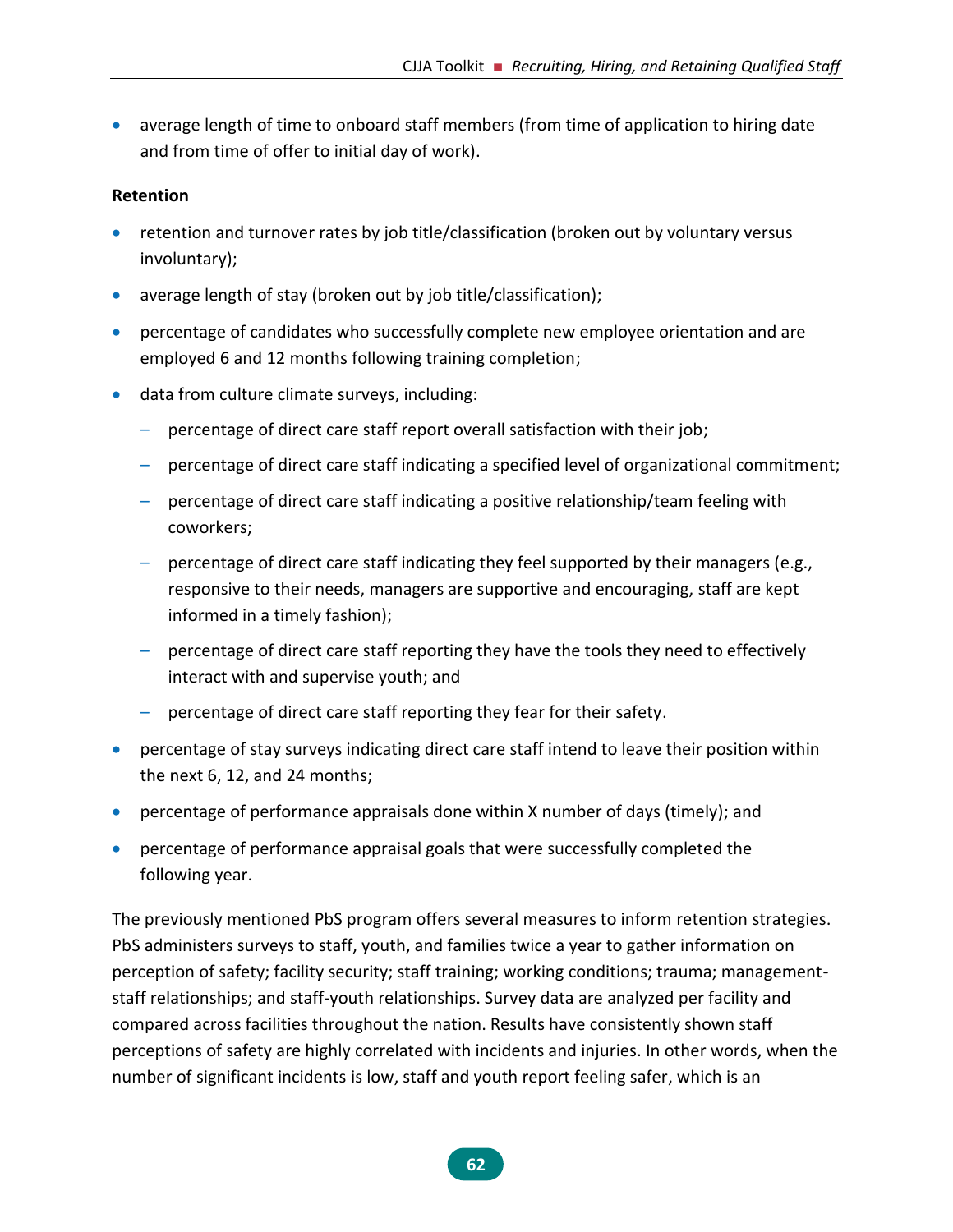influential factor in staff retention. PbS surveys allow facilities to highlight what is working, opportunities for recognition, and strategies to address problems.

# **GETTING STARTED**

Jurisdictions may use several frameworks to develop a staff retention workplan. One model developed by Bledsoe (Nink, 2005), offers a simple seven-step process to increase staff retention:

- "Control the environment, trainer, and mentor, from the time of initial contact, to provide the appropriate first impressions.
- 2. Provide information to staff continuously, noting the positives about the organization.
- Use training and other opportunities to develop staff skills and career potential.
- 4. Facilitate cross training.
- 5. Recognize staff accomplishments.
- Establish realistic performance goals and objectives.
- 7. Incorporate staff into the decision making."

Another framework worthy of exploration is the [Workforce Development Planning and](http://wdftoolkit.ncwwi.org/)  [Assessment Toolkit](http://wdftoolkit.ncwwi.org/) (2016) created by NCWWI, Children's Bureau. This toolkit provides a stepby-step process for assessing an agency's workforce needs and developing a strategic workplan for recruiting and retaining staff. The toolkit is free and provides worksheets to assist agencies through the process. The Workforce Development Tool Kit asserts a 12-month action plan can be developed in 3 to 6 months (three to twelve meetings).

Stinchcomb et al. (2009) provide a simple 4-step process for enhancing recruitment and retention: (1) Building the foundation; (2) Analyzing related information; (3) Developing the action plan; and (4) Implementing and evaluating the action plan. The authors have developed several checklists to guide readers through the workforce development process. Among these checklists are the Strategic Recruitment Planning Checklist, the Strategic Retention Planning Checklist, and the Leadership Development Planning Checklist. Readers are encouraged to explore these resources in the Stinchcomb et al. (2009) article located in the [CJJA Staff](https://1drv.ms/f/s!Ais_7JaHgPh3gotIWHCtPx1afGqKHg)  [Recruitment and Retention Shared Resource Folder.](https://1drv.ms/f/s!Ais_7JaHgPh3gotIWHCtPx1afGqKHg)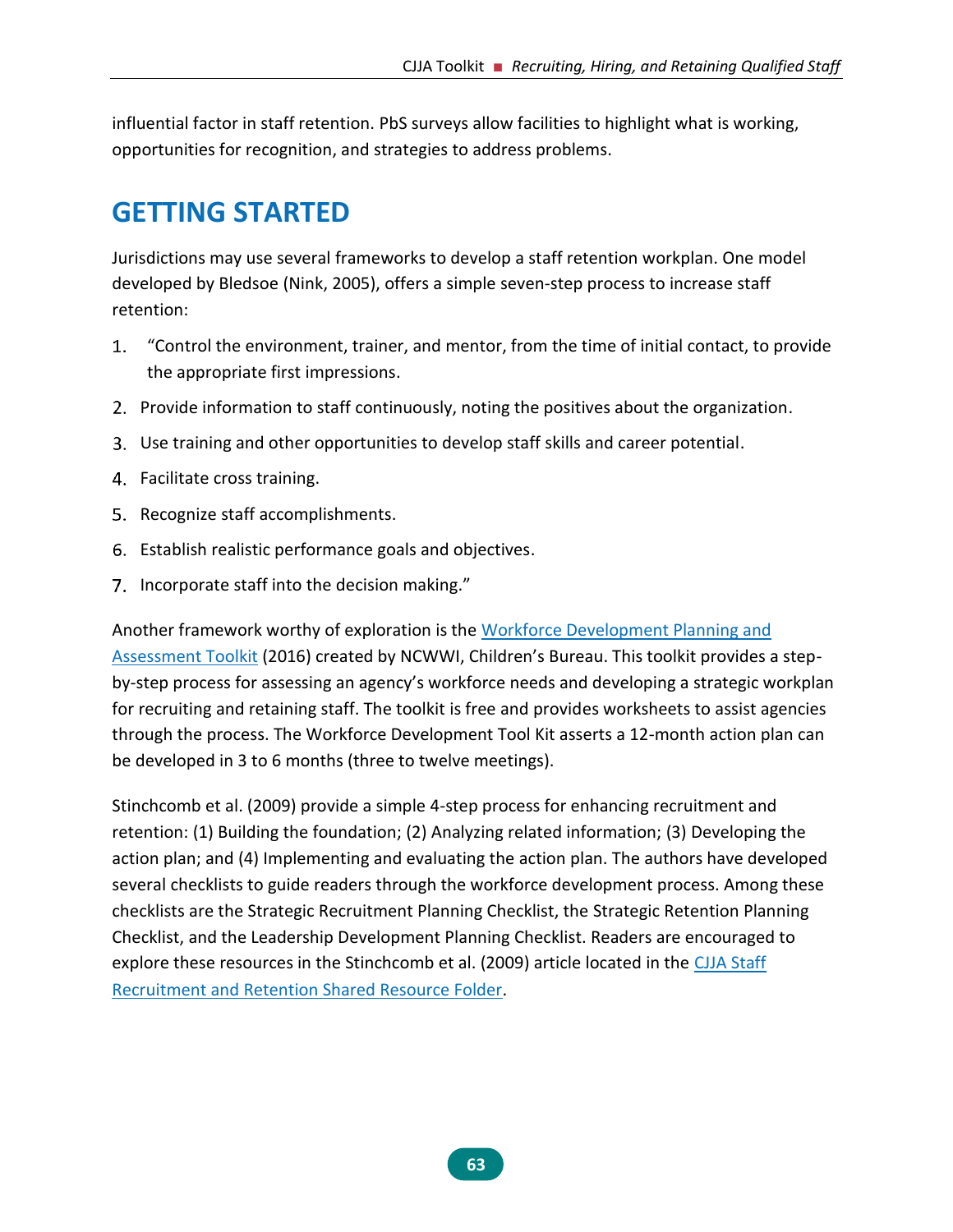# **CONCLUSION**

Hiring and retaining qualified direct care staff is essential to the success of juvenile justice agencies. This toolkit has provided information and strategies for improving recruitment and hiring of direct care staff. It also provides suggestions and resources related to retaining juvenile justice workers. To summarize, a few highlights are provided here.

#### **Highlight 1: Agency culture plays a large role in staff retention.**

A healthy culture begins with supportive, knowledgeable, and open leadership. It also requires creating a team environment where coworkers trust and depend on one another. Research has shown the significant relationship job satisfaction and organizational commitment have on staff retention. Therefore, agencies should make consistent efforts to show how the day-to-day work of direct care staff connects with the larger agency mission. In addition, agencies must create a work environment that values, supports, and encourages staff wellness. A healthy culture is one in which:

- staff contributions and accomplishments are recognized;
- staff input and suggestions for agency and facility improvement are solicited and implemented;
- leadership is open, transparent, and respected;
- leadership is visible—there is regular interactions with direct care staff;
- communication is frequent and tells the whole story to staff at all levels;
- frequent activities with staff promote a sense of belonging and teamwork; and
- staff are offered opportunities for professional growth consistent with their individual goals.



*Maintaining a high-quality workforce requires long-term commitment to organizational issues that affect job satisfaction and improve retention."*

*—Russo et al., 2018, p. 20*

Agencies must invest resources in creating a positive culture if they are going to be successful retaining qualified staff long term.

#### **Highlight 2: Retention begins with effective recruitment strategies.**

Finding direct care staff who are a good fit for a juvenile justice facility begins with understanding the type of candidate the facility is seeking and clearly communicating the skills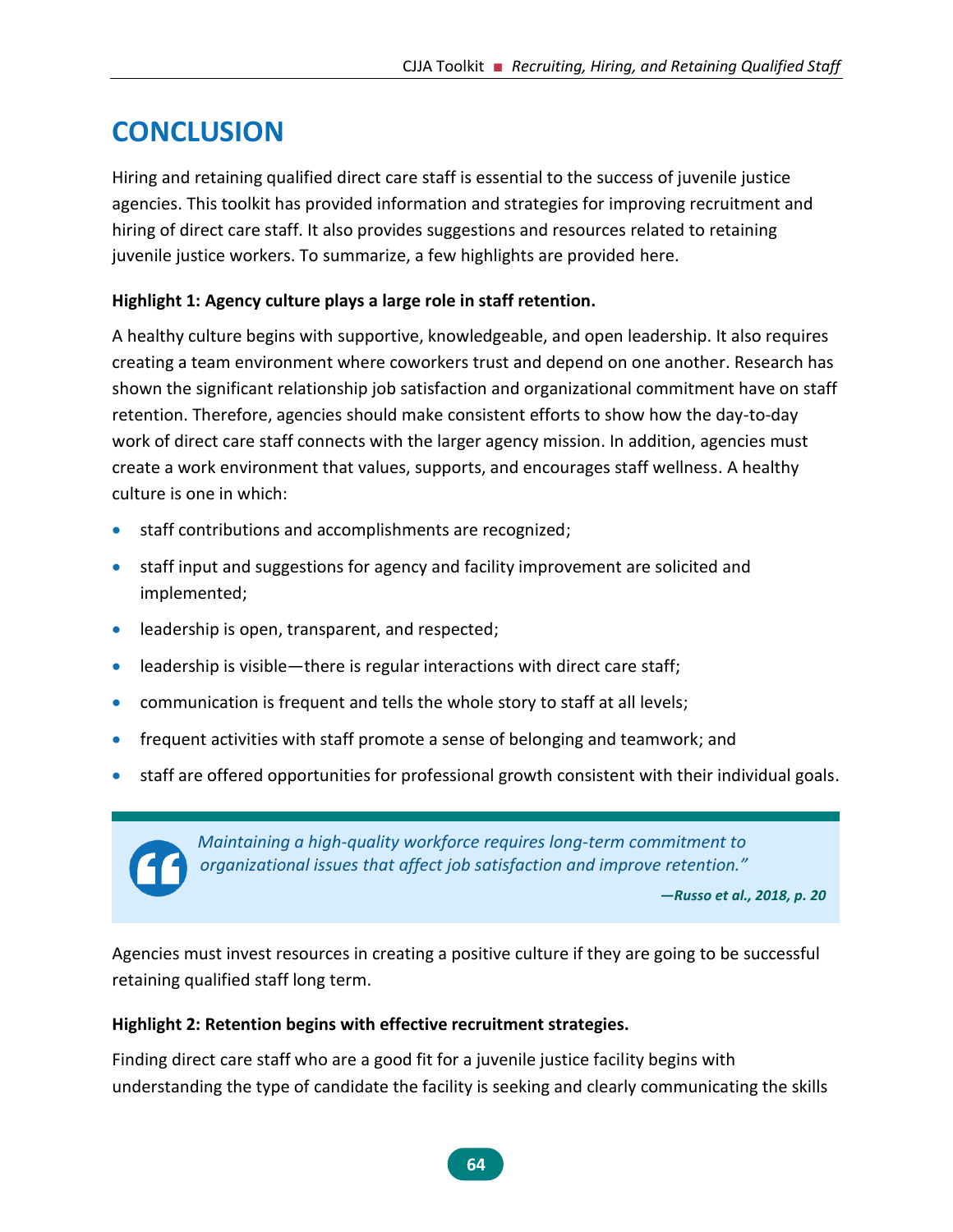necessary to perform the job. Competency-based behavioral interviews are an effective method for selecting individuals whose core values align with the agency/facility mission.

#### **Highlight 3: Formal action planning is necessary.**

Developing a formal action plan to improve recruitment, hiring, and retention is a critical factor to success. Agencies should involve staff from various disciplines (including direct care staff) in the action plan development process. It is important that leads be identified for each activity and that the action plan be regularly reviewed to ensure implementation activities are completed within the target time frames. The inclusion and influence of unions and CBAs should be leveraged when developing and implementing an action plan.

#### **Highlight 4: Accurate data and tracking progress is critical to success.**

Data are a powerful tool that can be used to identify root causes contributing to high staff turnover. Data from stay surveys, exit surveys, culture climate surveys, and focus groups can highlight areas for improvement and provide insight into staff perceptions and the current work environment. Data can also be used to monitor success with implementing recruitment and retention strategies.

# **Additional Resources**

Several organizations offer free technical assistance from experts in a variety of areas related to juvenile justice. The following resources provide access to such technical assistance, as well as additional resources and publications.

- Council of Juvenile Justice Administrators (CJJA): [www.cjja.net](http://www.cjja.net/)
- [National Center for Youth in Custody \(NCYC\):](http://npjs.org/ncyc-blog-why-art-an-exhibition-by-joe-szafarowicz/) <https://nicic.gov/taxonomy/term/5404/all>
- Center for Coordinated Assistance to States (CCAS): [http://cjjr.georgetown.edu/our](http://cjjr.georgetown.edu/our-work/center-for-coordinated-assistance-to-states/)[work/center-for-coordinated-assistance-to-states/](http://cjjr.georgetown.edu/our-work/center-for-coordinated-assistance-to-states/)
- National Institute of Corrections (NIC): <https://nicic.gov/>
- OJJDP's National Training and Technical Assistance Center (NTTAC): <https://www.ojjdp.gov/programs/tta.html>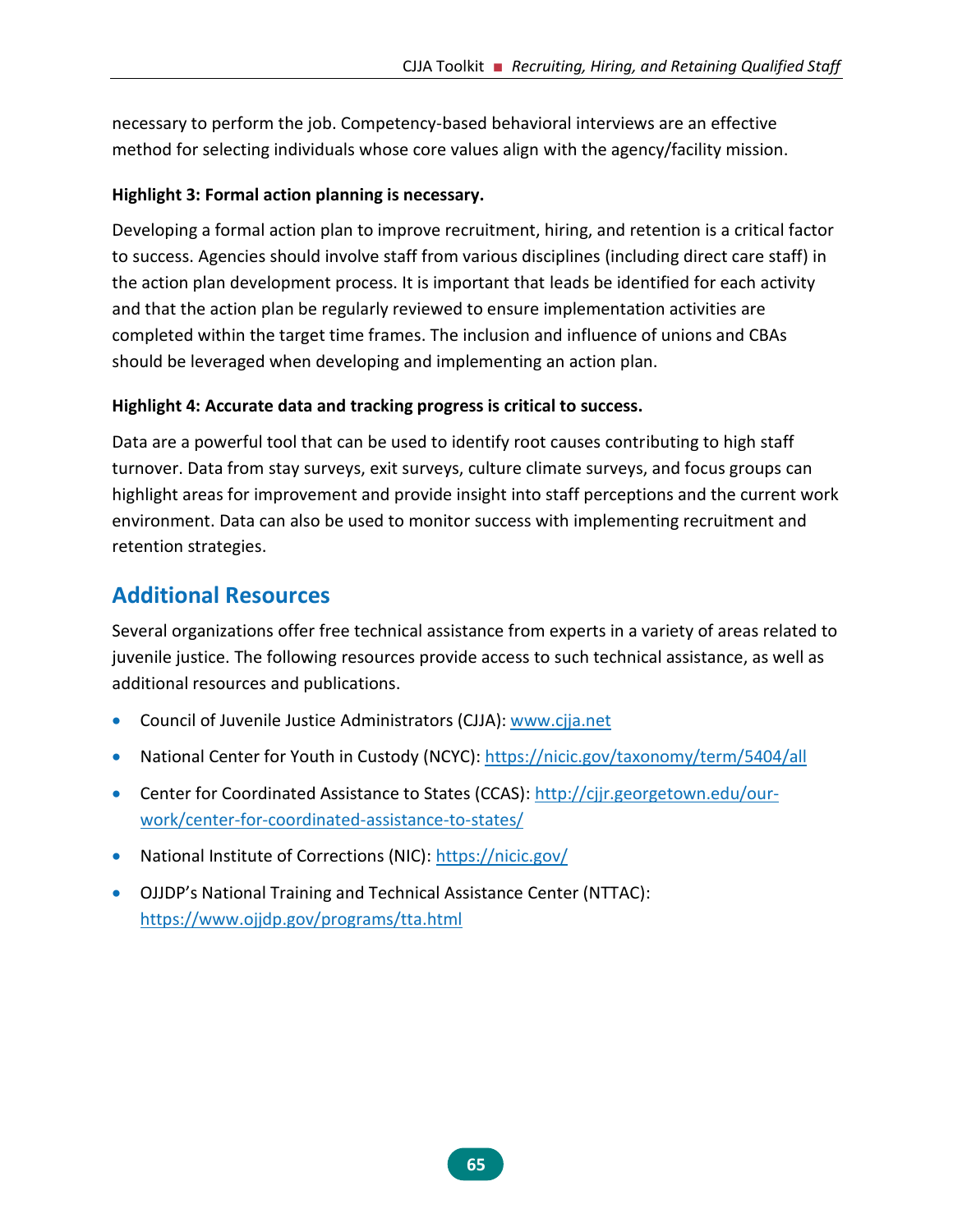## **REFERENCES**

Beall, G. (2016, November 5). 8 key differences between Gen Z and millennials. *Huffington Post.* Retrieved from [https://www.huffingtonpost.com/george-beall/8-key-differences](https://www.huffingtonpost.com/george-beall/8-key-differences-between_b_12814200.html)[between\\_b\\_12814200.html](https://www.huffingtonpost.com/george-beall/8-key-differences-between_b_12814200.html)

Beck A., Cantor D., Hartge J., & Smith T. (2013, June 6). *Sexual victimization in juvenile facilities reported by youth, 2012.* Retrieved from <https://www.bjs.gov/index.cfm?iid=4656&ty=pbdetail>

Boesky, L. (2014). Chapter 11: Mental health. In *Desktop Guide to Quality Practice for Working with Youth in Confinement*. National Partnership for Juvenile Services and Office of Juvenile Justice and Delinquency Prevention. Retrieved from <https://info.nicic.gov/dtg/sites/info.nicic.gov.dtg/files/DesktopGuide.pdf>

Bonner, H. S. (2017). *North Carolina Department of Public Safety, Division of Adult Correction and Juvenile Justice, Adult Institutional Corrections: Recruitment and retention evaluation (update).* Greenville, NC: East Carolina University. Retrieved from [https://www.ncdoj.gov/getdoc/2703f296-ddde-41ee-af3e-a3b36f3f9847/NCDOJ-Recruitment](https://www.ncdoj.gov/getdoc/2703f296-ddde-41ee-af3e-a3b36f3f9847/NCDOJ-Recruitment-and-Retention-Final-Report_Adult.aspx)[and-Retention-Final-Report\\_Adult.aspx](https://www.ncdoj.gov/getdoc/2703f296-ddde-41ee-af3e-a3b36f3f9847/NCDOJ-Recruitment-and-Retention-Final-Report_Adult.aspx)

Branson, C. (2018, October). *Trauma-informed care for staff: From theory to practice*. Presentation at the CJJA 2018 Leadership Institute Meeting. Greensboro, NC.

Clark, P. (2014). Developing and maintaining a professional workforce. In *Desktop Guide to Quality Practice for Working with Youth in Confinement.* National Partnership for Juvenile Services and Office of Juvenile Justice and Delinquency Prevention. Retrieved from <https://info.nicic.gov/dtg/node/12>

Clifton, J. (2016). *Millennials: How they work and live*. Retrieved from <https://news.gallup.com/opinion/chairman/191426/millennials-live-work.aspx>

Colligan, K. (2013a, October). *Managing Generation Xers in the multi-generation workplace*. Retrieved from

<http://www.peoplethink.biz/managing-generation-xers-in-the-multi-generation-workplace-2/>

Colligan, K. (2013b, November). *Recognizing the value millennials bring to the workplace.*  Retrieved fro[mhttp://www.peoplethink.biz/recognizing-the-value-millennials-bring-to-the](http://www.peoplethink.biz/recognizing-the-value-millennials-bring-to-the-workplace/)[workplace/](http://www.peoplethink.biz/recognizing-the-value-millennials-bring-to-the-workplace/)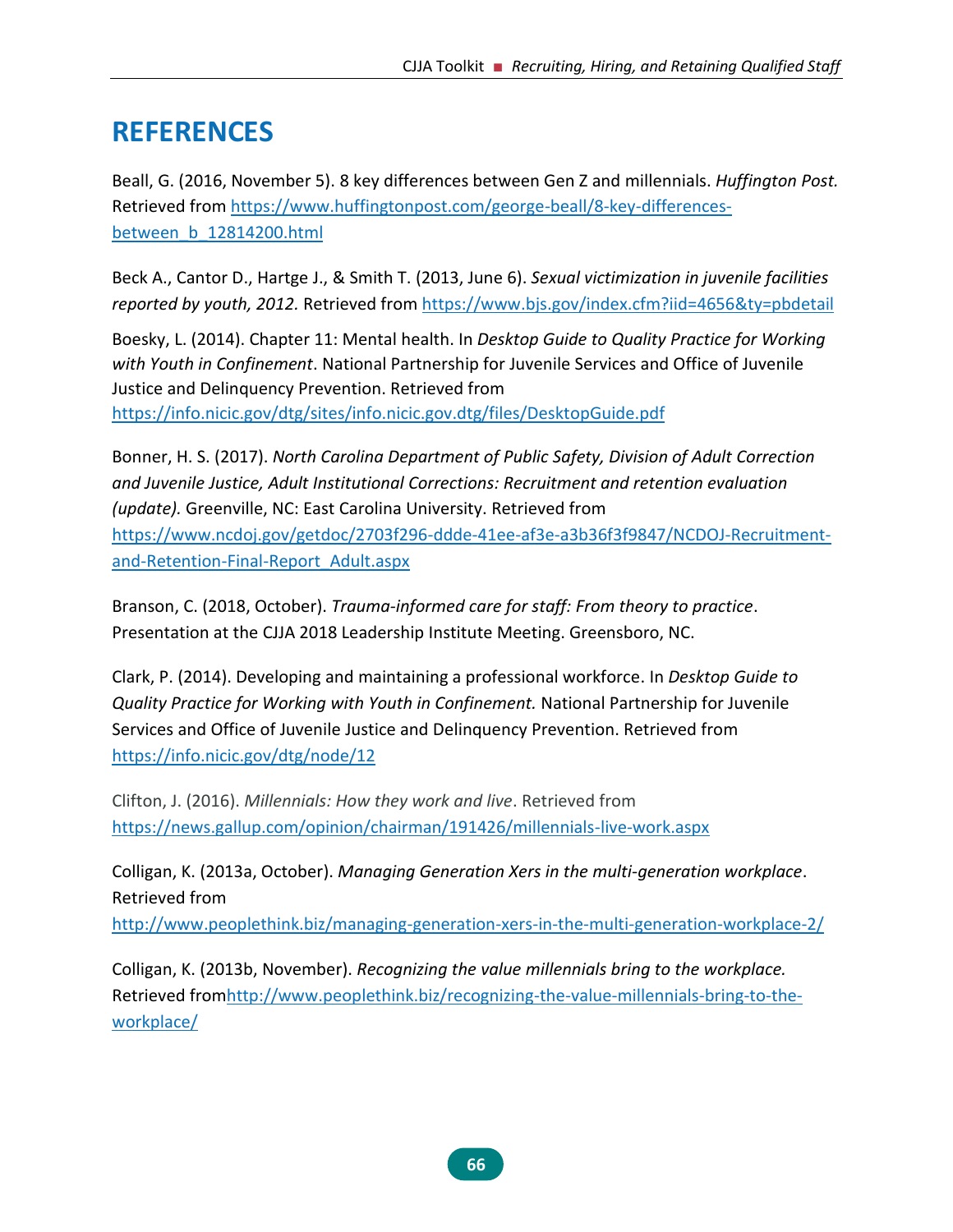Council of Juvenile Justice Administrators. (2017). *Council of Juvenile Justice Administrators toolkit: Positive youth development.* Braintree, MA: Author. Retrieved from <http://cjja.net/publications/>

Cubukcu, C. (2018). *Why employer branding is so important.* Retrieved from <https://www.entrepreneur.com/article/310546>

Denhof, M. D., Spinaris, C. G., & Morton, G. R. (2014, July). *Occupational stressors in corrections organizations: Types, effects and solutions* (NIC Accession: 028299). Washington, DC: U.S. Department of Justice, National Institute of Corrections. Retrieved from <https://info.nicic.gov/nicrp/system/files/028299.pdf>

Elwyn, L., Esaki, N., & Smith, C. (2017). Importance of leadership and employee engagement in trauma-informed organizational change at a girls' juvenile justice facility. *Human Service Organizations: Management, Leadership, and Governance, 41*(2), 106–118. doi: <http://dx.doi.org/10.1080/23303131.2016.1200506>

Figley, C. (1995). *Compassion fatigue, coping with secondary traumatic stress disorder in those who treat the traumatized.* New York, NY: Routledge.

Fish, D. (2018, February 14). *How self-care can reduce police officer stress*. Retrieved from <https://www.lexipol.com/resources/blog/how-self-care-can-reduce-police-officer-stress/>

Fisher, A. (2016, August 14). Forget millennials: Are you ready to hire Generation Z? *Fortune.* Retrieved from<http://fortune.com/2016/08/14/generation-z-employers/>

Fry, R. (2018, April 11). *Millennials are the largest generation in the U.S. labor force*. Retrieved from [http://www.pewresearch.org/fact-tank/2018/04/11/millennials-largest-generation-us](http://www.pewresearch.org/fact-tank/2018/04/11/millennials-largest-generation-us-labor-force/)[labor-force/](http://www.pewresearch.org/fact-tank/2018/04/11/millennials-largest-generation-us-labor-force/)

Groysberg, B., Lee, J., Price, J., & Yo-Jud Cheng, J. (2018, January/February). The leader's guide to corporate culture. *Harvard Business Review,* 2–10.

Human Resources Management Handbook. (2018). Human resources management handbook: Complete HR management guide*.* Retrieved from<https://www.hrmhandbook.com/>

Ippen, C. G., Ford, J., Racusin, R., Acker, M., Bosquet, M., Rogers, K.,…Edwards, J. (2002). *Traumatic Events Screening Inventory (TESI)—Parent report revised.* Retrieved from <https://www.ptsd.va.gov/professional/assessment/child/tesi.asp>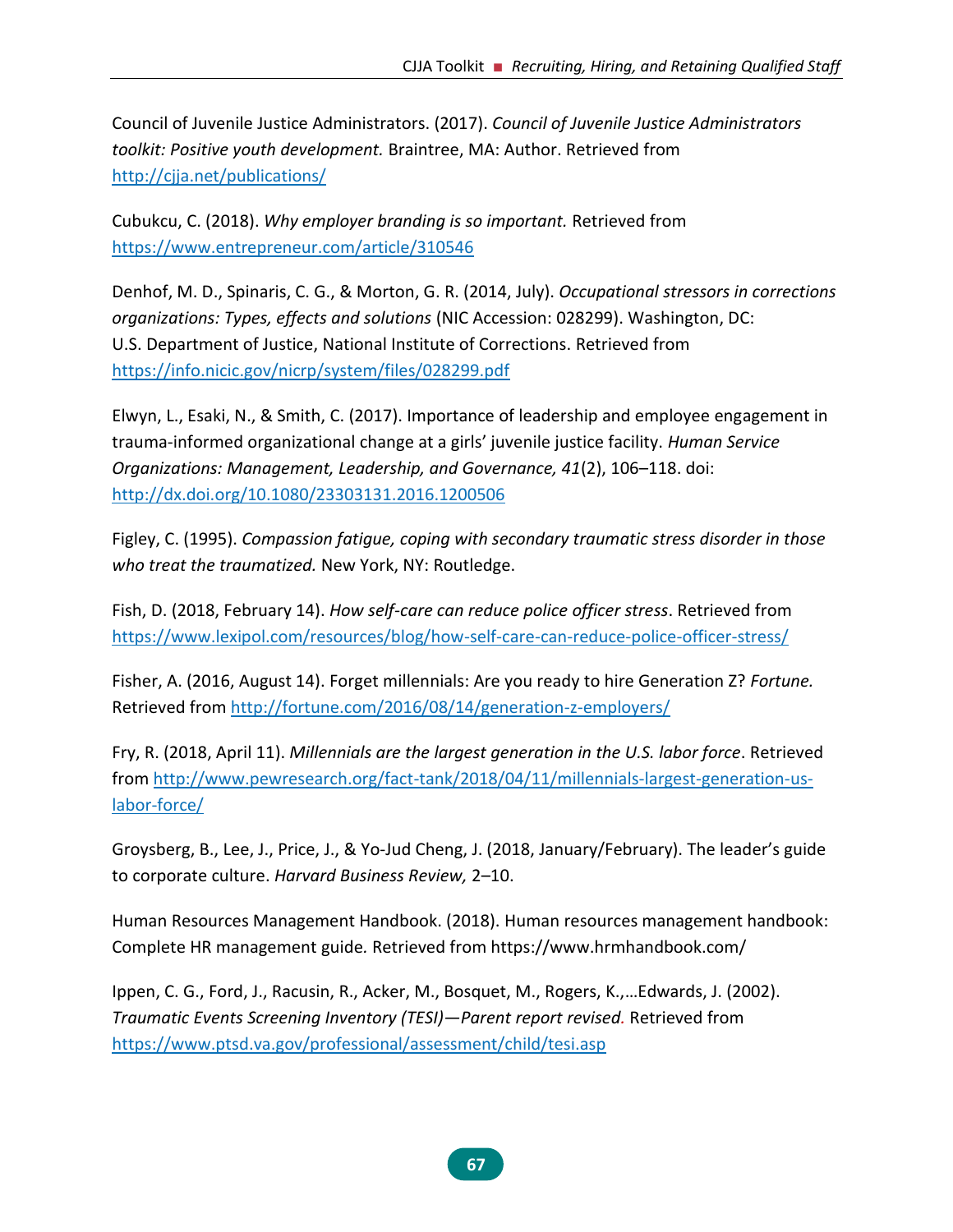Marrow, M. (2012). *Think trauma: A training for staff in juvenile justice residential settings*. Los Angeles, CA: The National Child Traumatic Stress Network.

Matz, A. K., Wells, J. B., Minor, K. I., & Angel, E. (2013). Predictors of turnover intention among staff in juvenile correctional facilities: The relevance of job satisfaction and organizational commitment. *Youth Violence and Juvenile Justice*. doi: 10.1177/1541204012460873

Mikytuck, A. M., & Cleary, M. D. (2016). Factors associated with turnover decision making among juvenile justice employees: Comparing correctional and non-correctional staff. *OJJDP (Office of Juvenile Justice and Delinquency Prevention) Journal of Juvenile Justice, 5*(2), 50–67.

Minor, K. I., Dawson-Edwards, C., Wells, J. B., Griffith, C., & Angel, E. (2009). Understanding staff perceptions of turnover in corrections. *Professional Issues in Criminal Justice, 4*(2), 43–57.

Minor, K. I., Wells, J. B, Angel, E., & Matz, A. K. (2011). Predictors of early job turnover among juvenile correctional facility staff. *Criminal Justice Review, 36*(1), 59–75*.*

Mitchell, O., Mackenzie, D. L., Styve, G. J., & Gover, A. R. (2000, June). The impact of individual, organizational, and environmental attributes on voluntary turnover among juvenile correctional staff members. *Justice Quarterly, 17*(2), 333–357.

Murdock, P. K. (2018, January 9). The importance of an employment value proposition for recruiting in 2018 and beyond. *Forbes*. Retrieved from [https://www.forbes.com/sites/forbeshumanresourcescouncil/2018/01/09/the-importance-of](https://www.forbes.com/sites/forbeshumanresourcescouncil/2018/01/09/the-importance-of-an-employment-value-proposition-for-recruiting-in-2018-and-beyond/#3bb2f6686690)[an-employment-value-proposition-for-recruiting-in-2018-and-beyond/#3bb2f6686690](https://www.forbes.com/sites/forbeshumanresourcescouncil/2018/01/09/the-importance-of-an-employment-value-proposition-for-recruiting-in-2018-and-beyond/#3bb2f6686690)

National Child Welfare Workforce Institute. (2018). *Workforce development planning and assessment tool kit.* Retrieved from<http://wdftoolkit.ncwwi.org/>

Nink, C. (2005, August 5). *Correctional officers: Strategies to improve retention.* Retrieved from [http://www.corrections.com/articles/5416-correctional-officers-strategies-to-improve](http://www.corrections.com/articles/5416-correctional-officers-strategies-to-improve-retention)[retention](http://www.corrections.com/articles/5416-correctional-officers-strategies-to-improve-retention)

Nink, C. (2010). *Correctional officers: Strategies to improve retention*. Centerville, UT: MTC Institute. Retrieved from [https://www.mtctrains.com/wp](https://www.mtctrains.com/wp-content/uploads/2017/06/Correctional-Officers-Strategies-to-Improve-Retention.pdf)[content/uploads/2017/06/Correctional-Officers-Strategies-to-Improve-Retention.pdf](https://www.mtctrains.com/wp-content/uploads/2017/06/Correctional-Officers-Strategies-to-Improve-Retention.pdf)

Russo, J., Woods, D., Drake, G. B., & Jackson, B. A. (2018). *Building a high-quality correctional workforce: Identifying challenges and needs*. Retrieved from [https://www.rand.org/pubs/research\\_reports/RR2386.html](https://www.rand.org/pubs/research_reports/RR2386.html)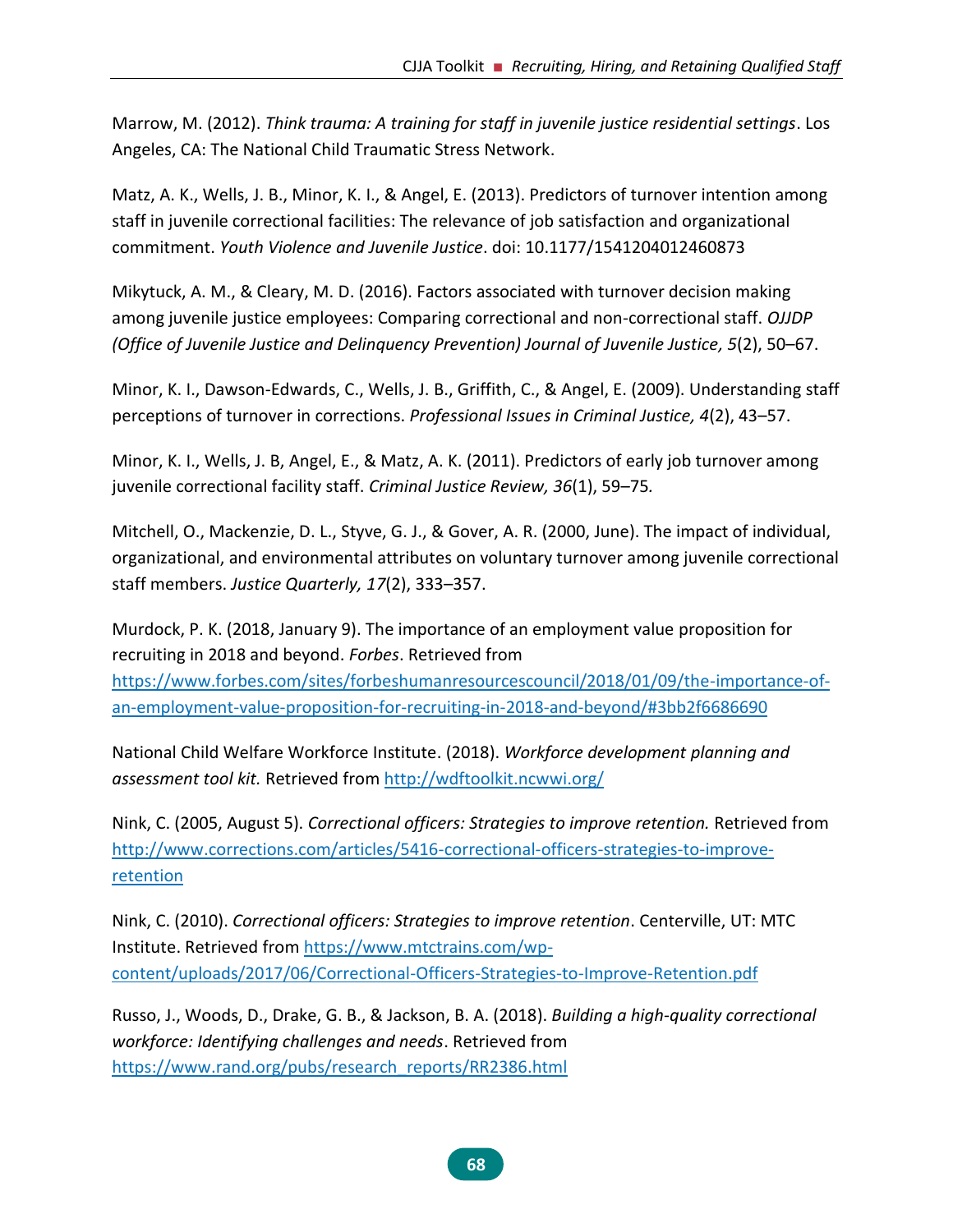Smith, M. (2015, February 25). *Compassion fatigue rampant in youth service industry*. Retrieved from [https://youthtoday.org/2015/02/compassion-fatigue-rampant-in-youth-service-industry/](https://youhtoday.org/2015/02/compassion-fatigue-rampant-in-youth-service-industry/)

Spinaris, C. G., Denhof, M. D., & Kellaway, J. A. (2012). *Posttraumatic stress disorder in United States corrections professionals: Prevalence and impact on health and functioning*. Florence, CO: Desert Waters Correctional Outreach. Retrieved from <https://www.ncjrs.gov/App/publications/abstract.aspx?ID=264389>

Stinchcomb, J. B., McCampbell, S. W., & Leip, L. (2009). *The future is now: Recruiting, training, and developing the 21st century jail workforce*. Naples, FL: Center for Innovative Public Policies. Retrieved from [https://www.bja.gov/publications/cipp\\_jailworkforce.pdf](https://www.bja.gov/publications/cipp_jailworkforce.pdf)

Taylor, K. (2013, August). Why millennials are ending the 9 to 5. *Forbes.* Retrieved from [https://www.forbes.com/sites/katetaylor/2013/08/23/why-millennials-are-ending-the-9-to-](https://www.forbes.com/sites/katetaylor/2013/08/23/why-millennials-are-ending-the-9-to-5/%236b1a0b2d715d)[5/#6b1a0b2d715d](https://www.forbes.com/sites/katetaylor/2013/08/23/why-millennials-are-ending-the-9-to-5/%236b1a0b2d715d) 

University of North Carolina Kenan-Flagler Business School. (2014). *A guide to leading the multigenerational workforce*. Chapel Hill, NC: Author. Retrieved from [https://cdn3.onlinemba.unc.edu/content/b5c0038fc225476eb1f7793b0396c3ff/Final\\_Multigen](https://cdn3.onlinemba.unc.edu/content/b5c0038fc225476eb1f7793b0396c3ff/Final_Multigenerational_Workforce_Guide_Optimized_Trial.pdf) erational Workforce Guide Optimized Trial.pdf

U.S. Department of Justice, National Institute of Corrections. (2008). *Prison staffing analysis: A training manual with staffing considerations for special populations.* Washington, DC: Author. Retrieved from<https://s3.amazonaws.com/static.nicic.gov/Library/022667.pdf>

Vickovic, S. G., Griffin, M. L., & Fradella, H. F. (2013). Depictions of correctional officers in newspaper media: An ethnographic content analysis. *Criminal Justice Studies, 26*(4), 455–477.

Weathers, F. W., Blake, D. D., Schnurr, P. P., Kaloupek, D. G., Marx, B. P., & Keane, T. M. (2015). *The Clinician-Administered PTSD Scale for DSM-5 (CAPS-5) – Past Week* [Measurement instrument]. Available from<https://www.ptsd.va.gov/>

Wells, J. B., Minor, K. I., Lambert, E. G., & Tilley, J. L. (2016). A model of turnover intent and turnover behavior among staff in juvenile corrections. *Criminal Justice and Behavior,* 1–22. doi: 10.1177/0093854816645140

Willyerd, K. (2012). Social tools can improve employee onboarding. *Harvard Business Review.*

Zwell, M. (2000). *Creating a culture of competence.* New York, NY: Wiley.